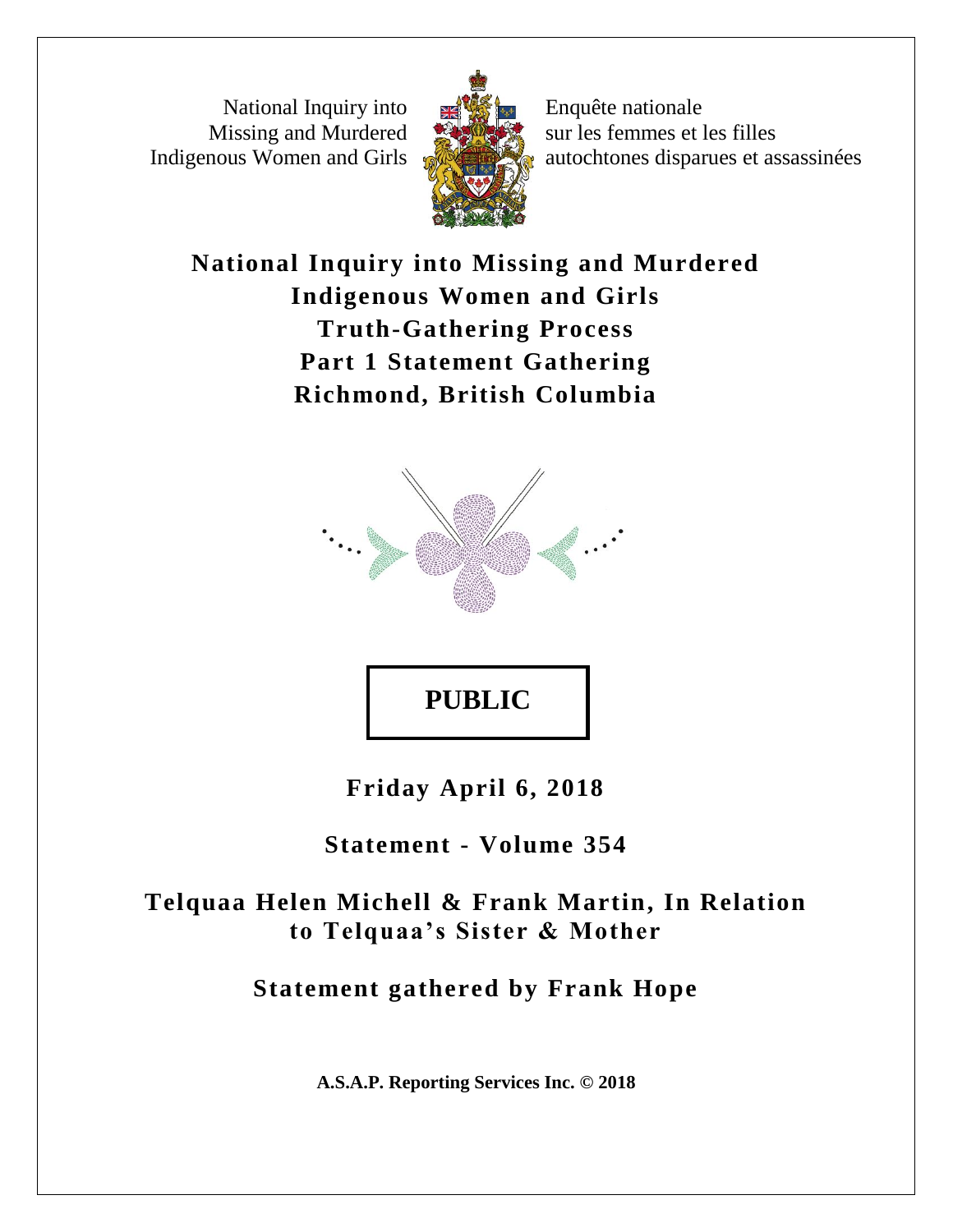#### **II ORDER**

Pursuant to Rule 7 of *Legal Path: Rules of Respectful Practice*, Chief Commissioner Marion Buller ordered that all names, except those of the witnesses, be made anonymous in this transcript and any related documents. The order for anonymity was made June 11, 2019.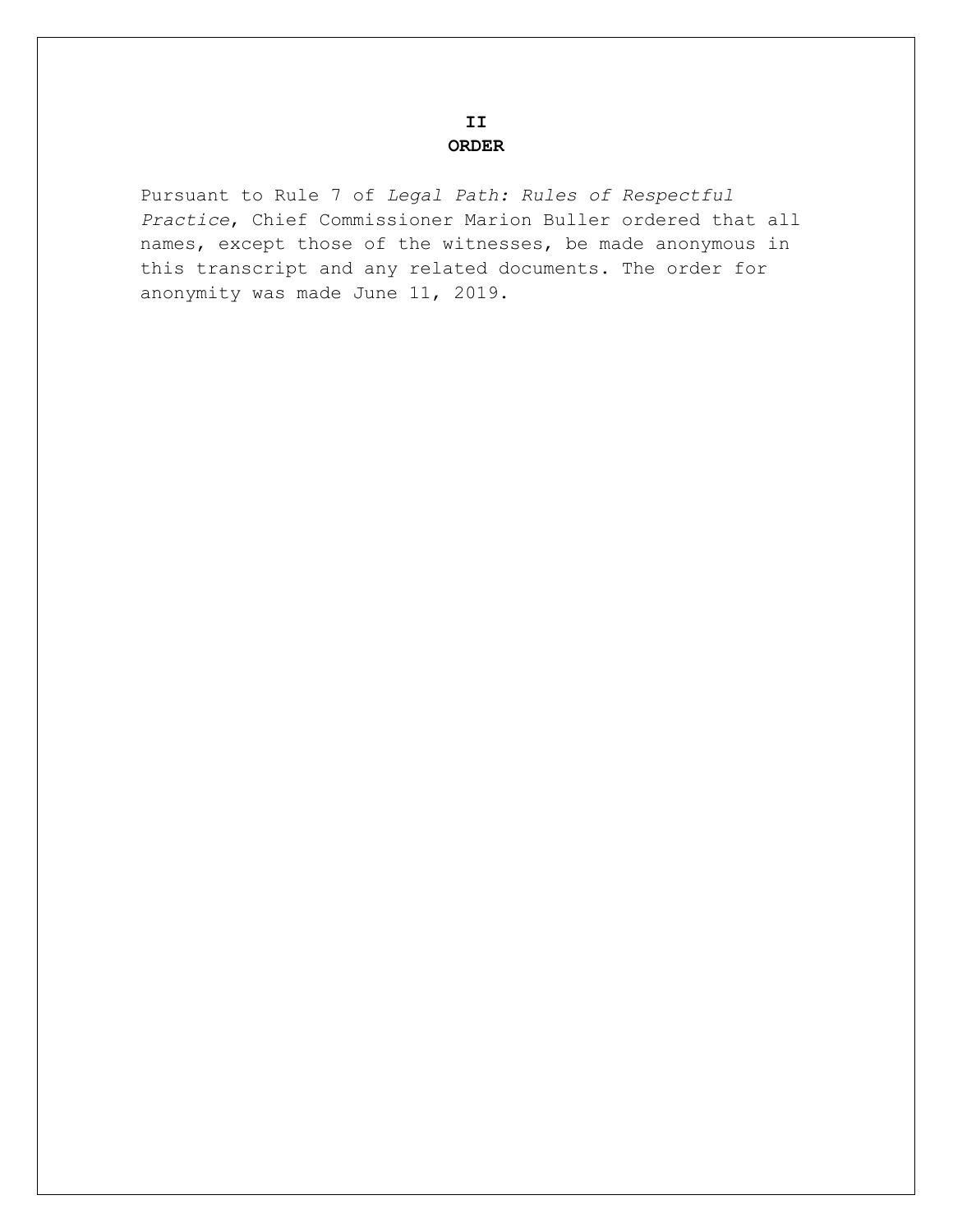#### **III**

### **TABLE OF CONTENTS**

| Statement - Volume 354                          |      |
|-------------------------------------------------|------|
| April 6, 2018                                   | Page |
| Witnesses: Telquaa Helen Michell & Frank Martin |      |
|                                                 |      |
| Testimony of Helen Michell & Frank Martin 1     |      |
| Reporter's certification. 61                    |      |

**Documents submitted with testimony: none.**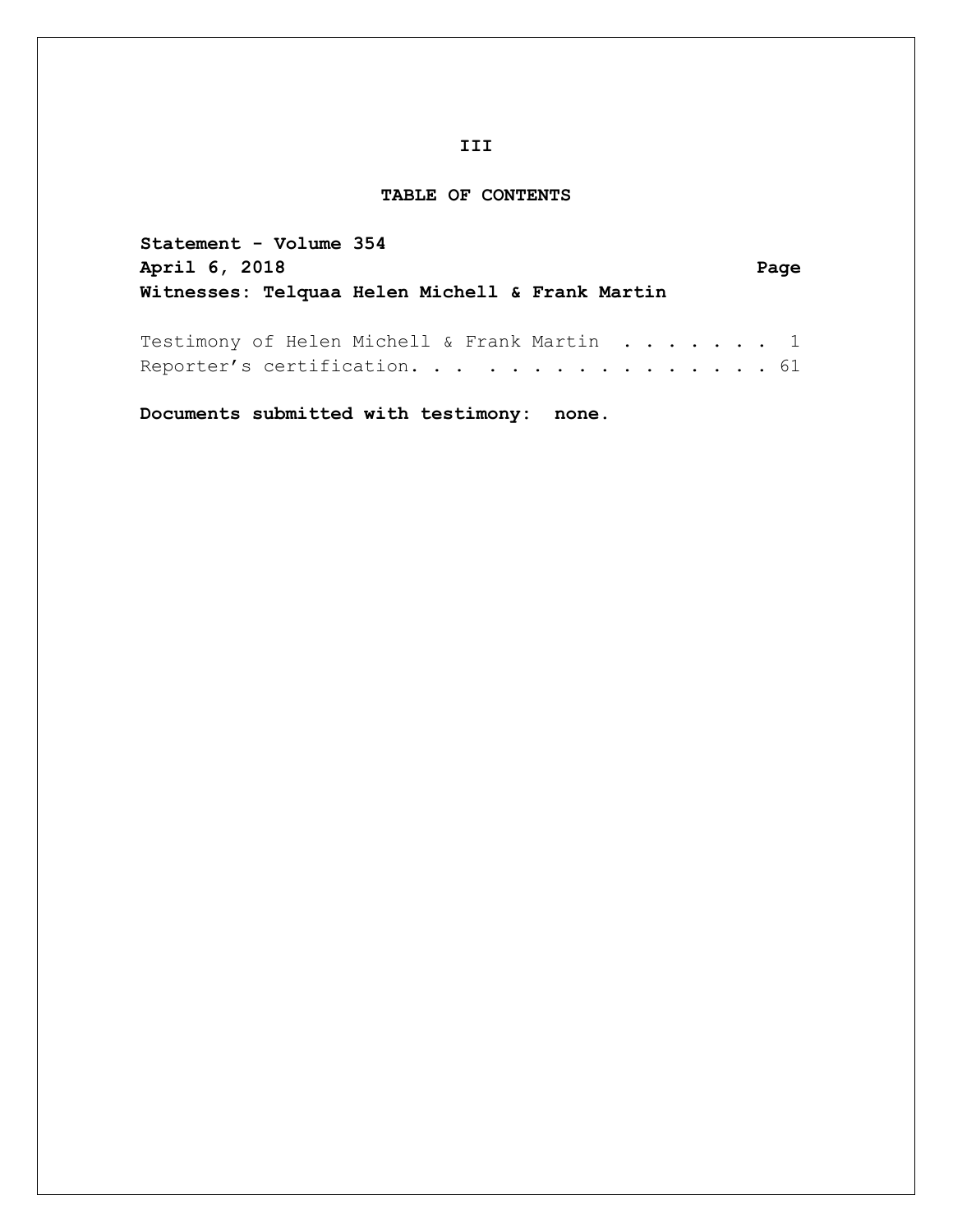**Statement - Public** 1 **Telquaa Helen Michell & Frank Martin**

 Richmond, British Columbia --- Upon commencing Friday, April 6, 2018 3 at 1:12 p.m. MR. FRANK HOPE: My name is Frank Hope, statement gatherer. Today is April the 6th. We're at the Sheraton in Richmond, BC. The time is 1:12 p.m., and your name is? MS. HELEN MICHELL:My Indian name is Telquaa, and that's what I grew up with until I was about six, seven years old and went into the Catholic residential school.At eight -- seven, eight years old after that, then I became Helen Michell with their new name system for us. MR. FRANK HOPE:Okay.Thank you.Your name is? MR. FRANK MARTIN:My name is Adoni (ph) - - my real name.My name is Frank Martin that they gave me in (inaudible). MR. FRANK HOPE:Yeah, thank you. MS. NORONHA:My name is Sanda Noronha, and I'm a support. MR. FRANK HOPE:Thank you.We'll start with you, Helen.In regard to you coming in today, what message is it that you'd like to give the commissioners and any recommendations you would like to give today?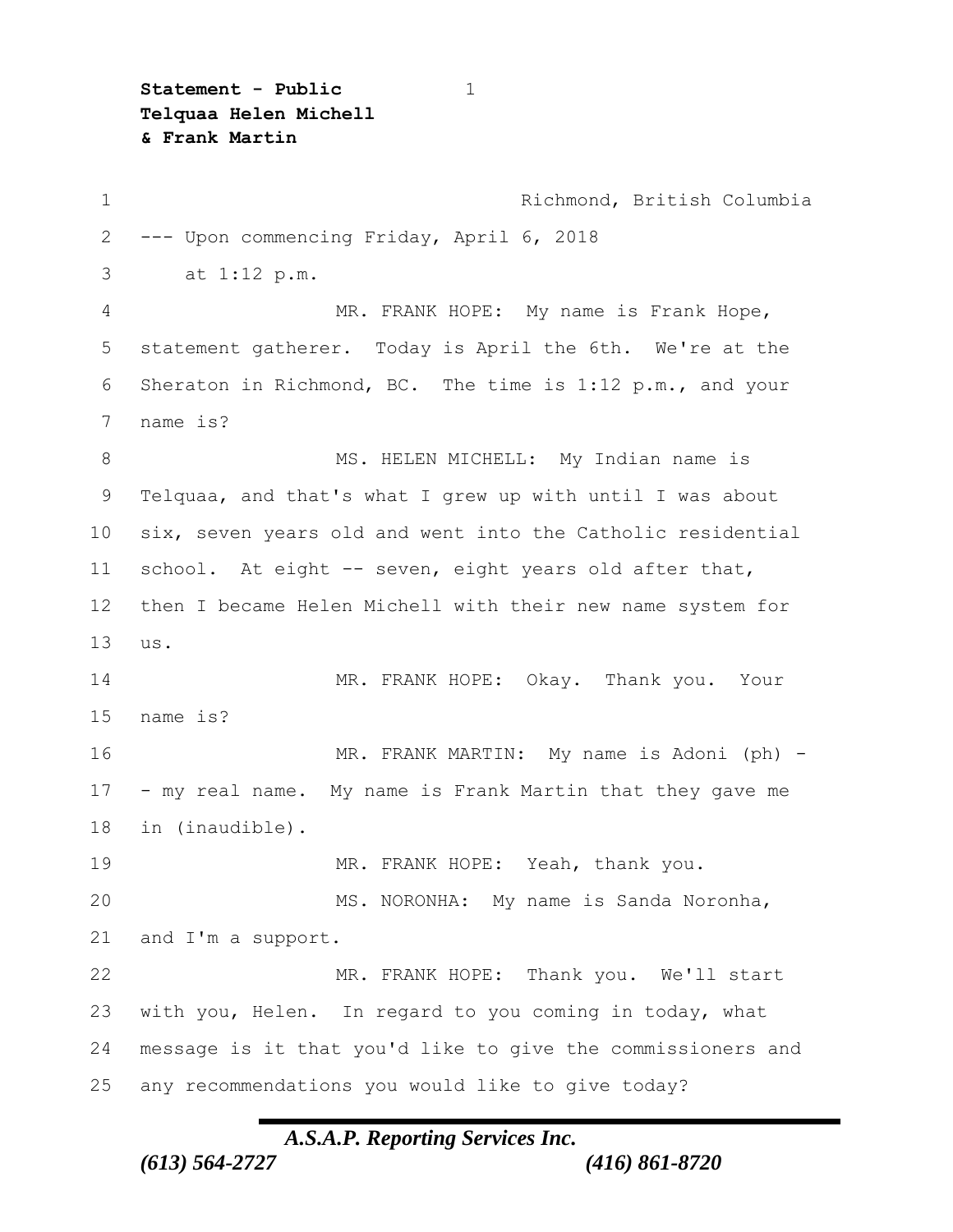**Statement - Public** 2 **Telquaa Helen Michell & Frank Martin**

 MS. HELEN MICHELL:As a grandmother, a clan mother, and an Indigenous human rights defender, an Indigenous rights defender for -- throughout most of my lifetime, I've hit so many roadblocks throughout all these years and not get nothing done, I feel like, but in this whole process of being a human rights defender, I found that it's very hard for us as Indigenous people to be standing up in the front lines to protect our rights, our land rights, our children's rights, and our elders' rights, and trying to protect the land that was supposedly ours to begin with, and now we -- we are all homeless now, and I 12 find that I lot of the women from this band that I come from on my side of the family were all evicted from the band, and I was one of them that was evicted, too. So I'd like to commissioners to know that this province is the only unceded territory in Canada, and because of all this going on, we've had so much problems in this province that it's so scary to me that, without anything being done, it's going to be a very hardship time for my daughter, my granddaughter, and my great- granddaughter, who are alive today because of my standing up and fighting for our rights, our rights to live, our rights to stay out of poverty, our rights to have homes,

 our rights to have grandparents, our rights to have our own parents, and our rights to have our own land back, and yet,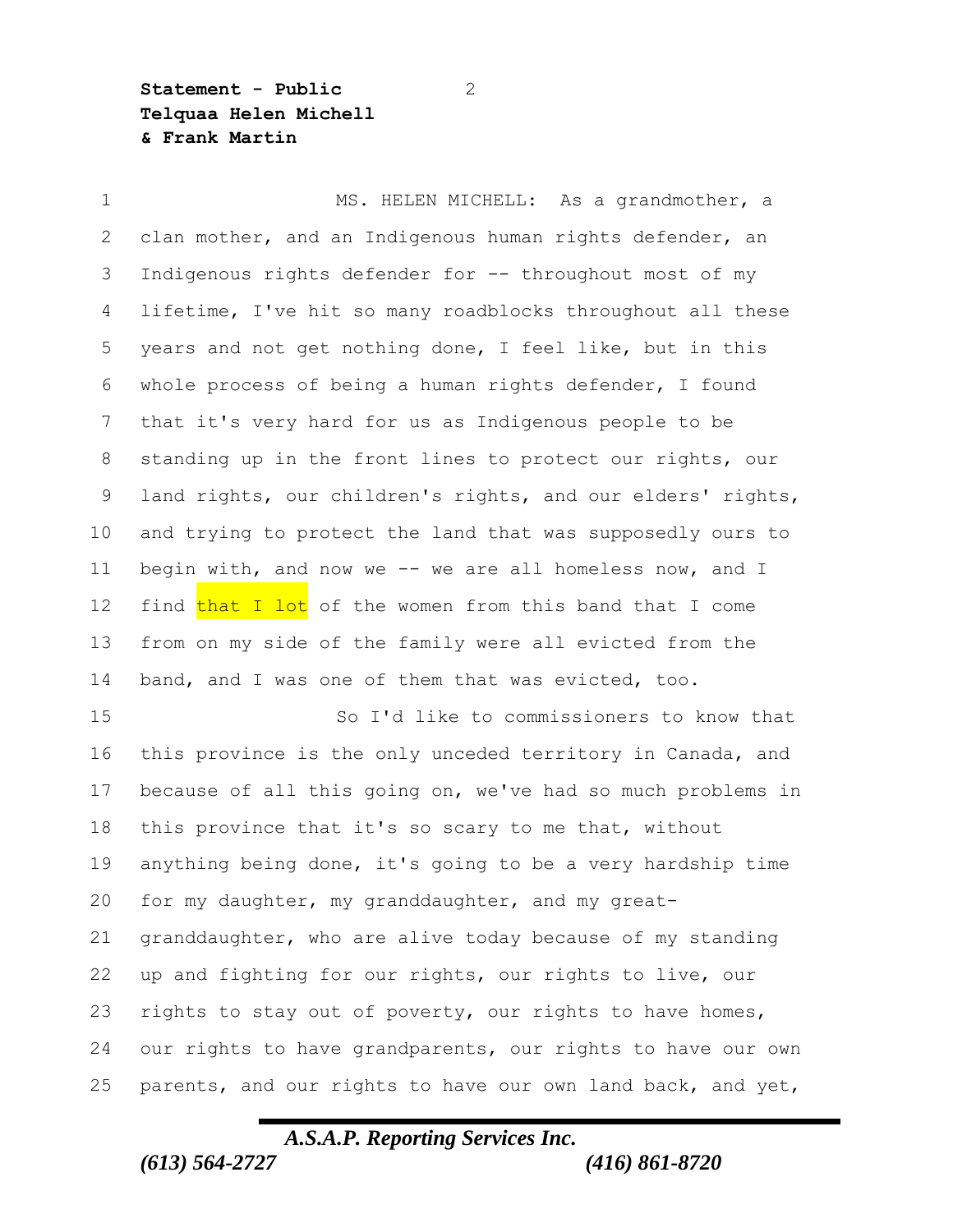**Statement - Public** 3 **Telquaa Helen Michell & Frank Martin**

 it's been so hard for us, and there's nowhere to turn for any of us, and when we do try to find ways to make things right for us, we are always being attacked by the system, whether it's welfare system, social service system, band chief and council system, the justice system, and the worst part of that -- all that is that we have always had to be run-in with the RCMP of BC.

8 And our records go way back when we were five -- when I was five years old that we had our own land at Maxan Lake.We had our own places to live.We had everything all our own, and as soon as the government chiefs came in, we started losing everything.People were getting murdered for their Indigenous names through their territory and whole families were being slaughtered by them, and I think that this -- all this needs to come out to the forefront to make things right in this province, because so far, we've lived through so many police brutality meetings in this province, so many encounters with the RCMP in this province.Like, they act as judge, jury, and executioner with us as Indigenous people of the land, and we don't have no recourse to get into the 22 courtrooms to say our say, and we all  $--$  I've been  $--$  always been charged for assaulting a police officer when, in fact, it was the other way around.I get badly beaten up by an officer for standing up for either my rights, my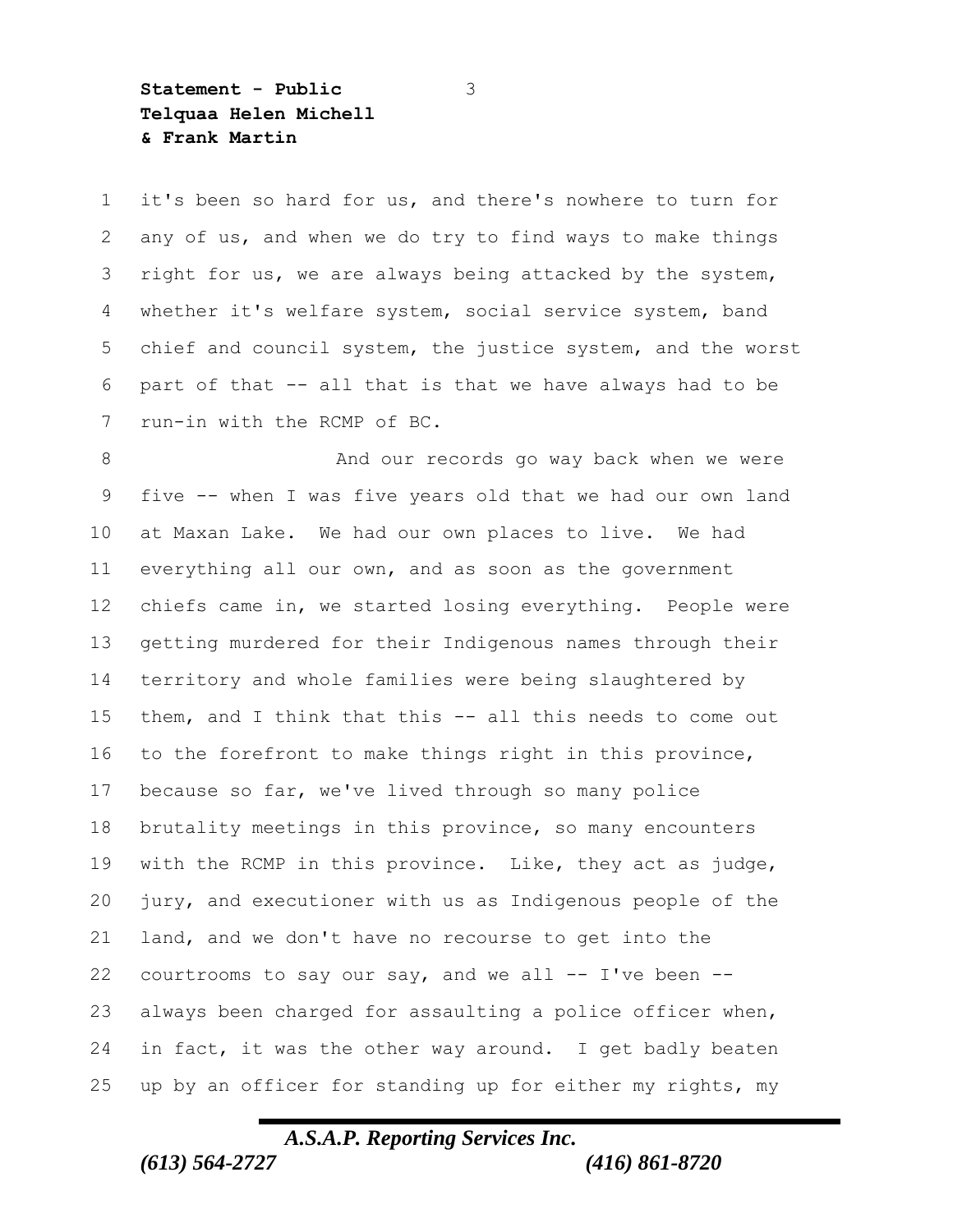**Statement - Public** 4 **Telquaa Helen Michell & Frank Martin**

 children's rights, or my elders' rights.Any human person 2 that needs my help, I help them, and this is how I make my way.

 Because in all the years that I'm -- I'll be 65 this year.All those years, I couldn't find nothing or no one to help us with our situation, and to this very day, I still don't find -- still haven't found anybody to 8 help me with our rights, what is ours, what is -- why are we here, why are we in the city, why are so many girls in the city and lost in the city, too, and lots have gone missing and murdered, and I've seen so many young girls from my home, which is part of the Highway of Tears area, lots of them get murdered, missing, a lot of sexual assaults going on in that territory, and I...

 Because I seen all this happen after the residential school era, guys all started coming back from residential schools, they started coming into our house where we had three girls and a lot of young kids all under age ten -- my sister's kids.Everyone was being attacked by a residential school person, and there was a whole family [*one line redacted – identifying information*].Her family is the one that was going around raping the girls, 23 and I got so fed up, because they took my dad away, and put him into a sanitorium where they said he had TB.I never saw him again.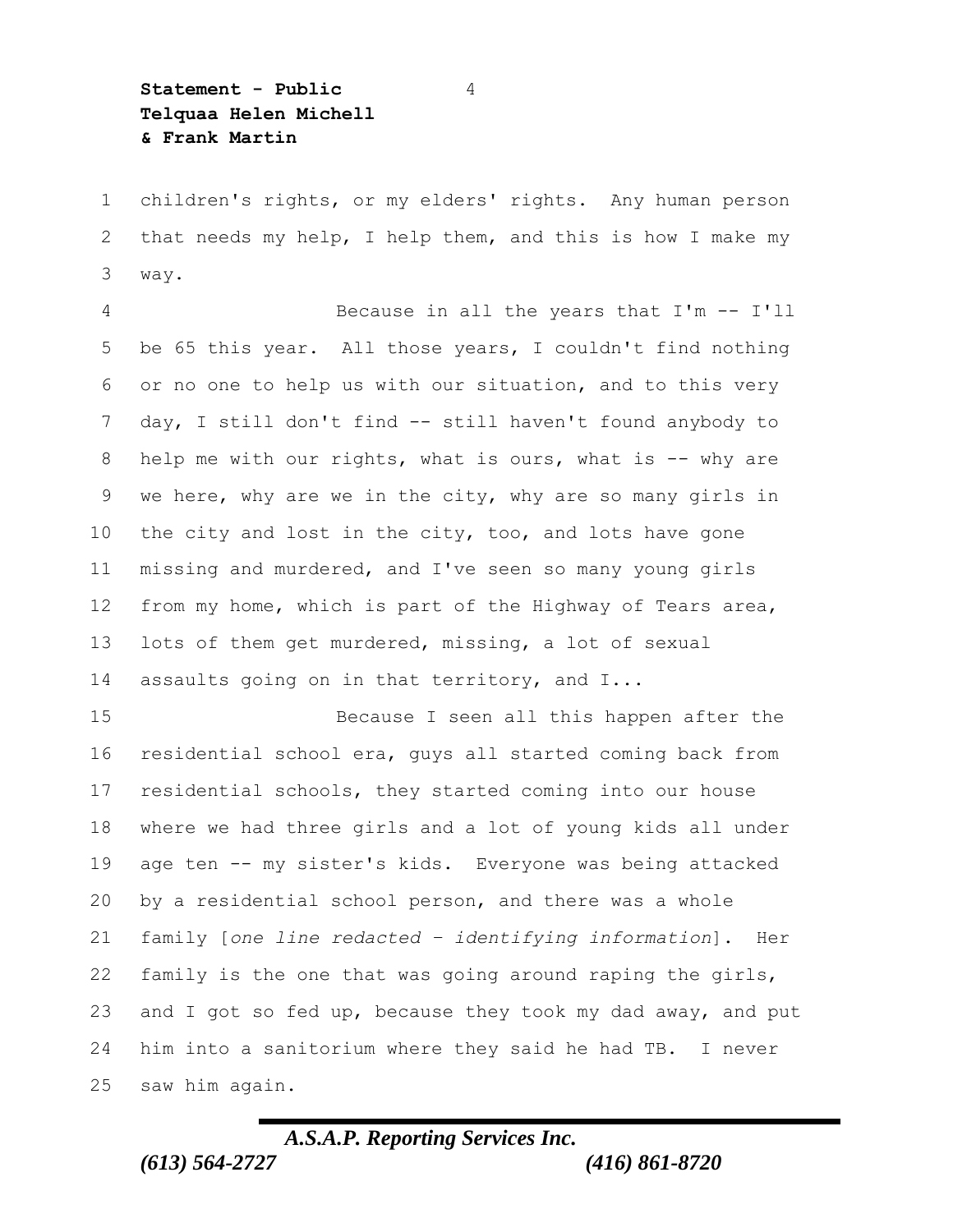**Statement - Public** 5 **Telquaa Helen Michell & Frank Martin**

1 And my mom and my older sister were taken away, too, because an RCMP officer said that they tore -- my mom and sister tore his clothes off at Burns Lake.So they took my mom and my older sister away, too.So we were left to fend for ourselves as kids, but because my mom taught me how to use a .22 rifle, I used that gun many times on a lot of those men that were coming to our place and trying to rape the girls.I'd shoot over their heads, shoot around them, but I never shot any of them. And all that had -- there was no one there left for us, and I survived that day because my sisters were all there, and we grabbed three babies -- there was three babies.My sisters' -- two of my older sisters' and my brother were all the same age.So we had to run and hide from the rapos (ph), I called them.Like, he'd come into our territory, and it was just such a big fight for us, and I never -- to this day, I still stand up and fight for anyone that needs my help, whether it's child apprehension, water rights, land rights, Indigenous rights. The story goes so far, man. 21 And it got worse after the -- what they call the famous Delgamuukw court case in Smithers, BC. After that started happening, it got worse.I got charged for assaulting [a band member].So I was charged in the next room of the same courthouse in Smithers, BC, where

# *A.S.A.P. Reporting Services Inc.*

*(613) 564-2727 (416) 861-8720*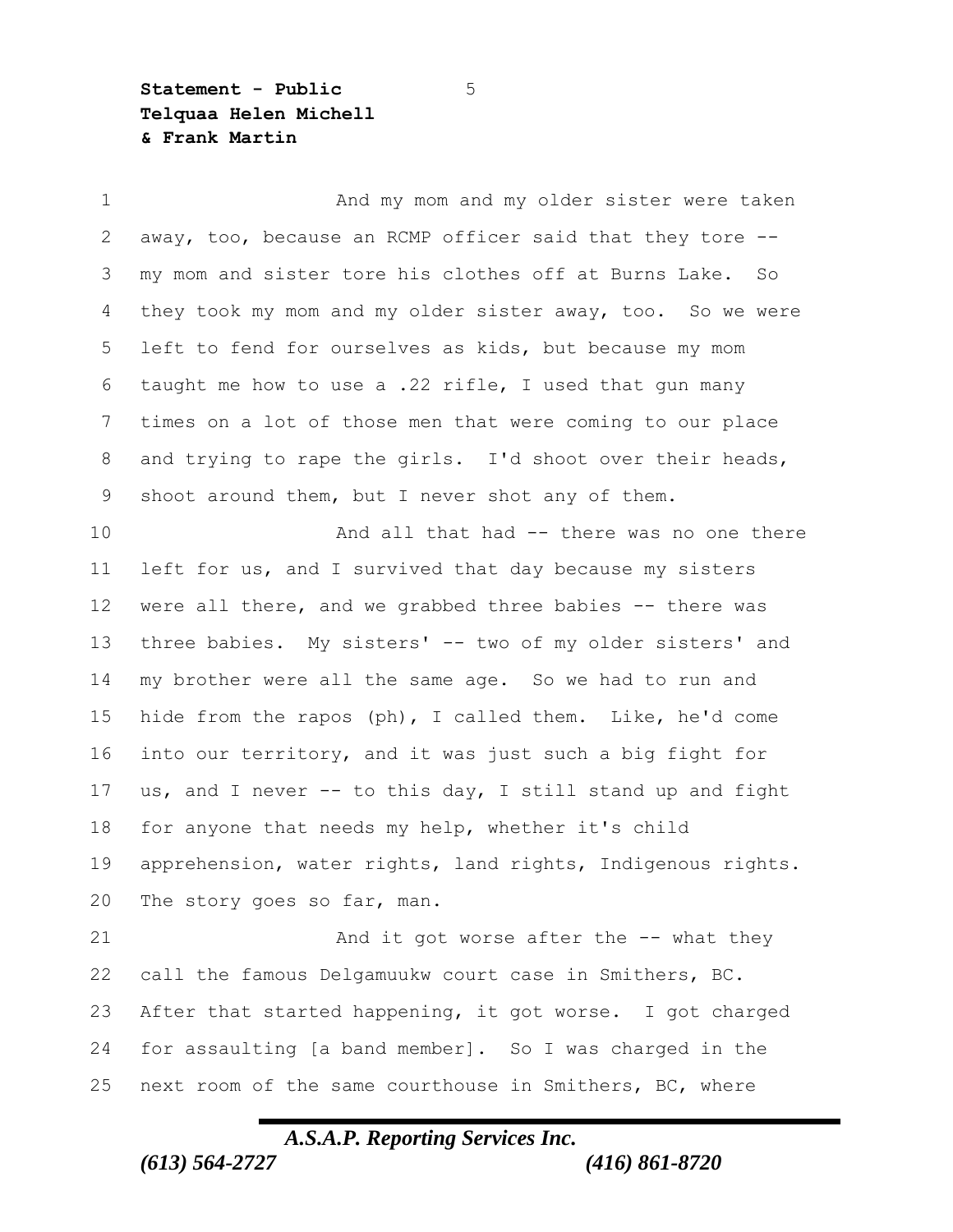**Statement - Public** 6 **Telquaa Helen Michell & Frank Martin**

 they were doing the land claims court case on the other side, and that courtroom I was in was just filled with all the traditional people of the Wet'suwet'en territory, which is also part of the Dene Nation, and I was, like, a witness, but I was also being charged for assaulting [members] of my band, and in doing all that, I got so beaten up by them.

8 To this day, it just makes me wonder. I shouldn't be alive today with what I went through the [certain band members], with the justice system, with the RCMP in this province.So many police brutalities, not 12 only against me, but my husband was so beaten up at times, I couldn't recognize him.He was beaten up with the police baton because he was -- I've never seen a family so brutally beaten as him and I in our whole lifetime in this province.

 We died a few times.I died twice.He died about three times in his lifetime, but somehow, the -- I find myself in heaven at the last time, and I was told 20 that when I was there that -- my grandmother said to me, she says, "You can't stay here," and I was -- I wasn't in pain.I had no

 pain.I had no sorrows or nothing.I was happy to be in heaven.My grandmother told me, she said -- who had passed

*A.S.A.P. Reporting Services Inc.*

*(613) 564-2727 (416) 861-8720*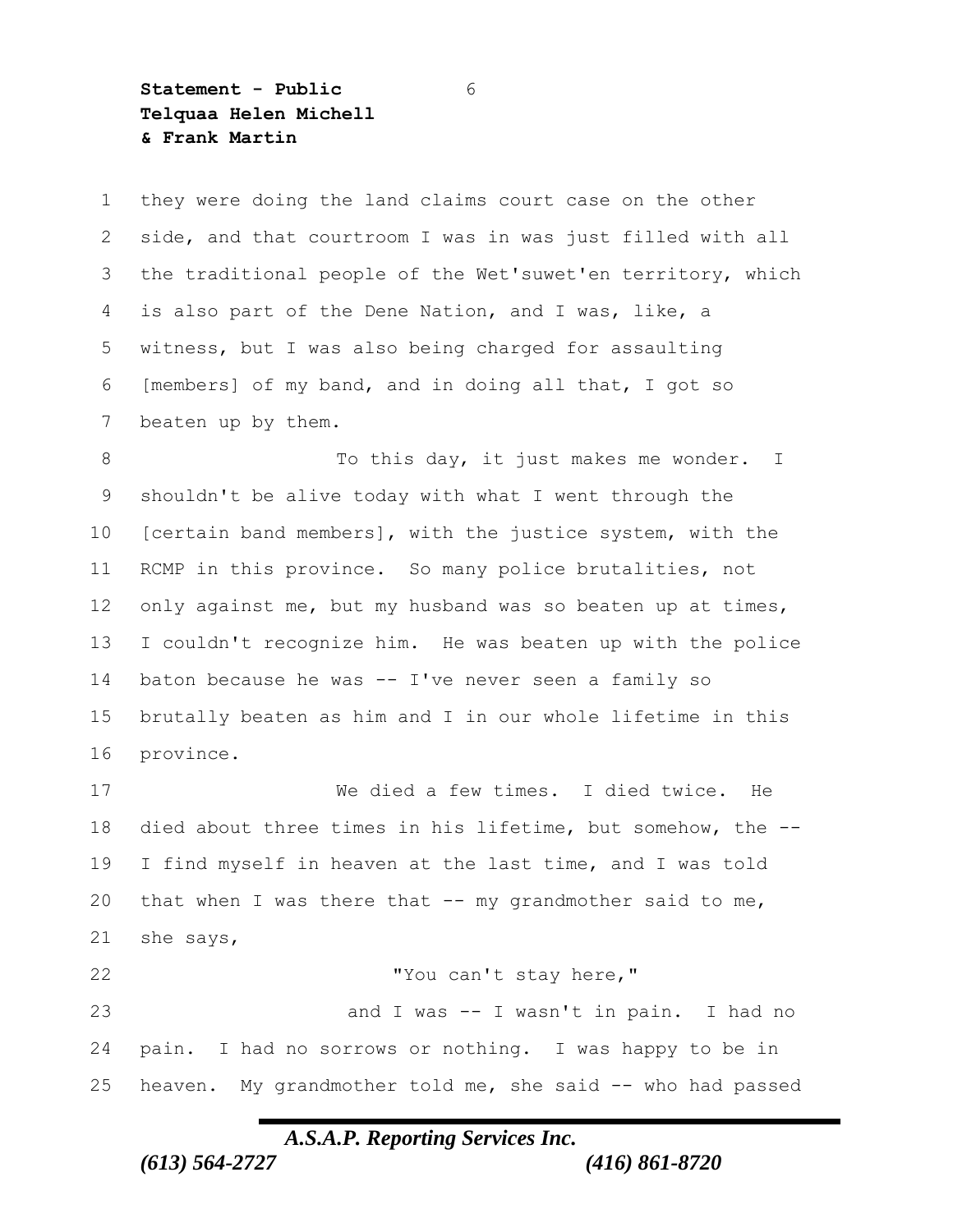**Statement - Public** 7 **Telquaa Helen Michell & Frank Martin**

 away 40 years before, she said, "It's not your time.It's -- you have to go back," because I got run off the road by an RCMP car between Clinton and Cache Creek back in 2000. That was the worst time of my life, because I thought I was going to die back then.I did die for a half-hour, and I was in a coma for six weeks, and I was paralyzed from the head down.I was on life support, and when I came to, the -- I couldn't speak.I couldn't move.I thought I was -- why did I come back to Earth? Because the way I am, the way I feel right now, I can't do nothing anymore, where I used to be a singer, a talker.I stood up for people's rights.I did a lot of things that should have put me six feet under by now, but because of what my grandma said back in heaven, she said, "Your time is -- it's not your time yet.You ought to go back.You got work to do." And throughout all of this, I've suffered so much.Man, I've never thought I would live to this day or see this day where I can speak to someone about what's happened to us as Indigenous people of this only unceded territory of Canada, and from what I see is that I hope that things could be set right for us, Indigenous women,

### *A.S.A.P. Reporting Services Inc. (613) 564-2727 (416) 861-8720*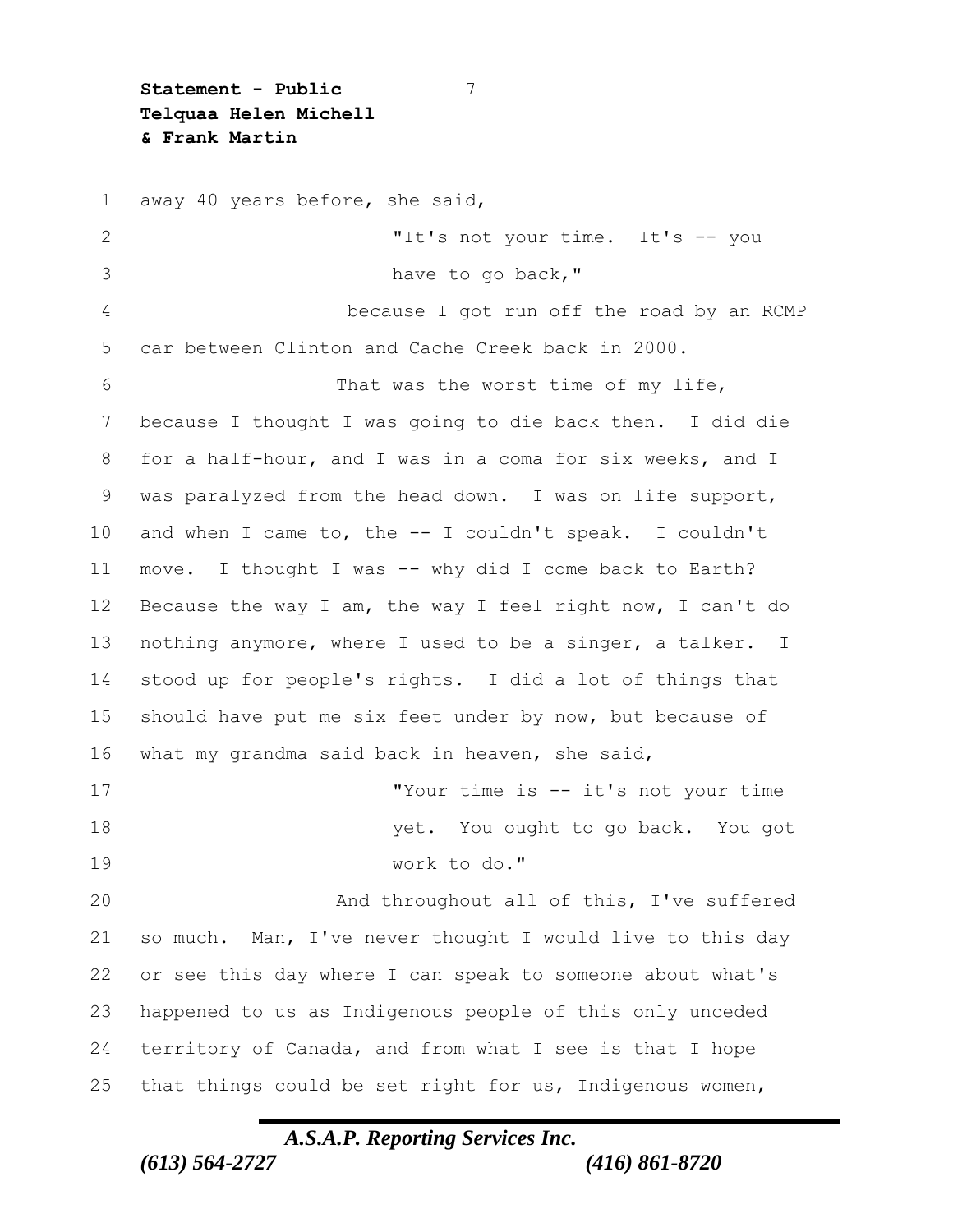**Statement - Public** 8 **Telquaa Helen Michell & Frank Martin**

 especially the women of this province. And I was told by my auntie who died last year, and she was 80 years old, and she told me, and she said -- because they used to laugh at my Indian name, Telquaa, and then she said, "Your -- don't laugh.That name come from a grand chief from the 1800s," 8 and I was a grand chief, and I didn't know this, but in between finding out that I am a grand chief at 40, 50 years old -- from the time that I was small, I didn't know I was a grand chief until I was in my 50s and 60s, and they said that because the government chief was pointing out to the government in their territory who the traditional people are and who isn't, and because they were relocated to our territory, a guy called [Person A] and his daughter [Person B] and now [Person C], all the [members of their family], they were relocated into our territory, and in that whole process, they signed all the trapline property, everything, over to themselves, and we ended up with nothing. They got rid of my dad, lied to my mom, telling, saying to her that they would look after her 100 percent if she moved on the reservation, and after she moved on the reservation, they started apprehending all our kids.[A number of] my brothers' and sisters' kids were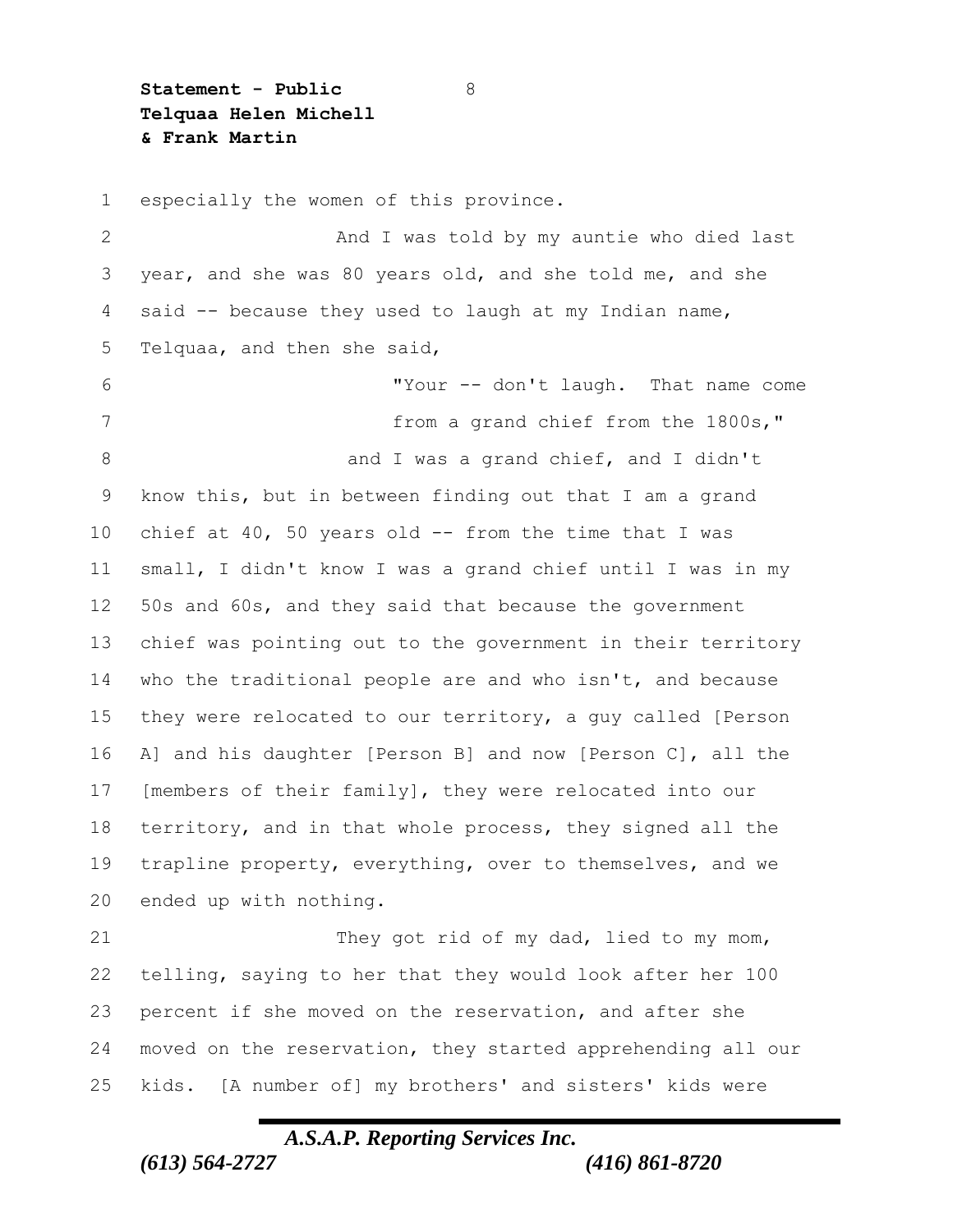**Statement - Public** 9 **Telquaa Helen Michell & Frank Martin**

 all apprehended, and to this day, I'm still fighting for my nieces' kids, my brother's daughter's children, that are still in foster home and foster care, and the worst part of all of this was my mother.

 Because my mom and my grandmother had the highest Indigenous names to the territory that we come from in Moricetown and Smithers, they were being under attack by the treaty process people, with the land claims people at the Delgamuukw court case, who wanted the Indigenous names to the territory so that they could claim it as their own.

 Through this Delgamuukw court course in Smithers, BC, they started killing everyone, and they killed -- they started with my sister, [Sister 1], who was killed in a car accident close to our home at Rose Lake before we moved on reservation.Then they took my dad away and said that he had to be in a sanitorium in Prince Rupert called Miller Bay because he was contaminated with TB. They took him away.I never saw him again, and then they took my mom away, and my grandmother was not looked after, so she died on her own, but my mom was murdered in the Burns Lake hospital, not by the hospital itself, but by [a number of] Aboriginal women who were in the Delgamuukw court case proceedings, and they're fighting for Indigenous names to the territory.

My mom and my grandmother had big names,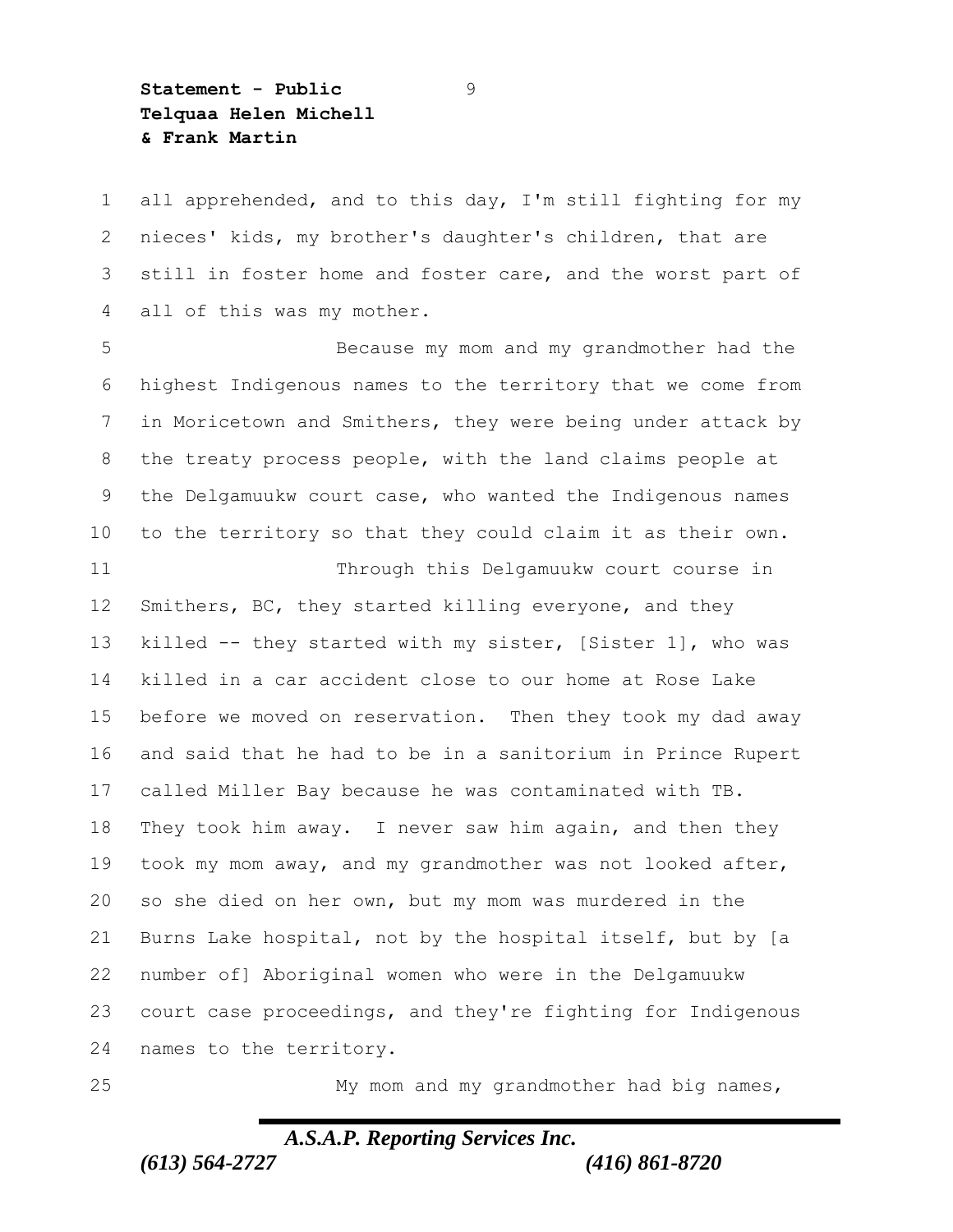**Statement - Public** 10 **Telquaa Helen Michell & Frank Martin**

 so they got rid of them.Granny first, but my mom, they -- I phoned the hospital that morning, and I asked -- I said, "I just said I -- I felt something last night.I want to know for sure what's going on," because I just seen my mom a week ago 7 before in Burns Lake hospital, and my grandmother -- the nurse at that hospital said that my mom passed away last night.I said, "How could she pass away?She was healthy.She was doing really good 12 in the hospital," and she said, "Well, [a number of] women came into the hospital and went to her room at 3:00 o'clock in the morning last **night, and they put her on one of the**  springer -- spring-up chairs, and they started pushing towards the washroom, and when they got her to the washroom, they pushed her hard off her chair so she went flying and went -- hit her head -- cracked her head open in the hospital that day -- 25 that night."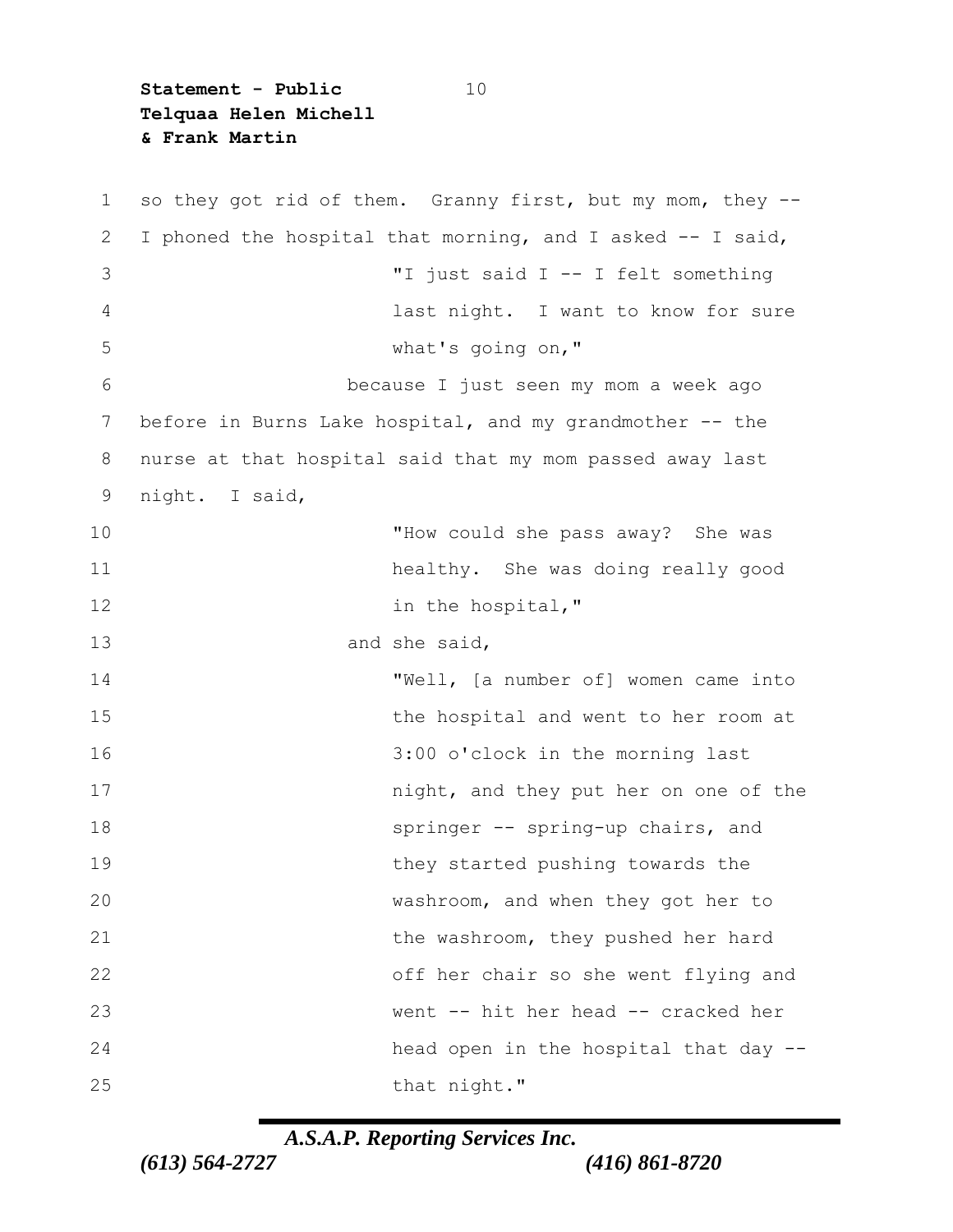**Statement - Public** 11 **Telquaa Helen Michell & Frank Martin**

 MR. FRANK HOPE:Just take a nice breath, Helen.Helen, just take a nice breath.Take a breath, yeah.You're fine. MR. FRANK MARTIN:Do you want a drink? MS. HELEN MICHELL:My mom and I were close all the time.She took me hunting, and most of the times, I went hunting for her and camped with her and everything, and I was -- besides trying to be with my mom and go through with this, I was being processed through the court system down here.I was always under attack by this -- by the police, the social services, and a policewoman by the name of [Police Officer 1], she was the one that was threatening me.She said, "You can't go home to your mom's funeral.I'm not letting you go." I said, "I'm going anyway," 18 and she said, 19 TH you leave the city, I'm going to be at the edge of the city waiting for you to pick you up and throw you back in jail." But I went, talked to a lawyer to let me go home to my mom's funeral that time, and when I got to my mom's funeral, the coffin was shut tight, and I couldn't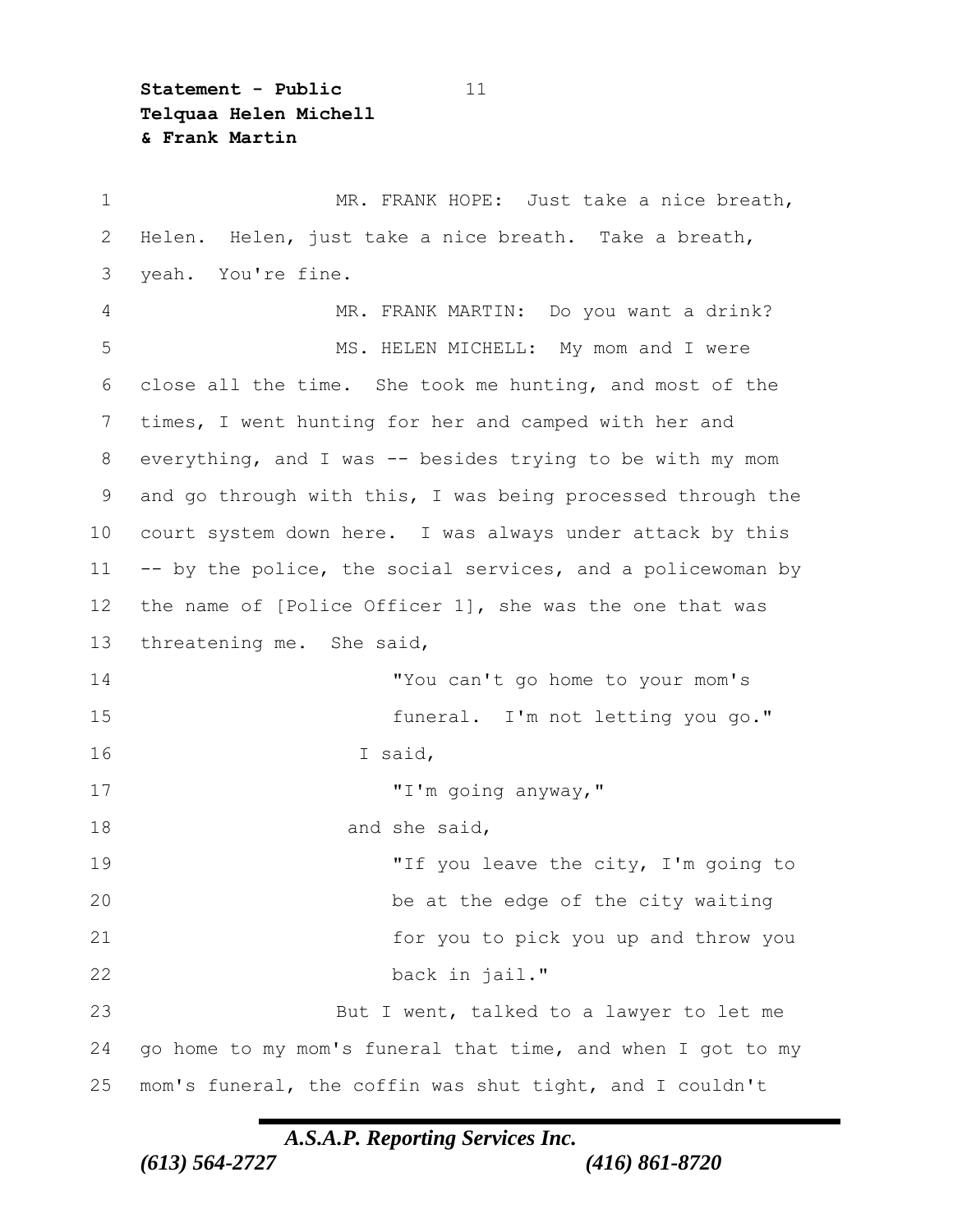**Statement - Public** 12 **Telquaa Helen Michell & Frank Martin**

 figure out why.Why is it like that?And no one knew. Even my family didn't know all this, of what happened to my mom, and then, when that lady -- the young lady nurse told me what happened that morning, the next morning after my mom died, she said, "Those ladies went in there and 7 killed her that night." When we had the funeral and the coffin was shut tight, I said, "Why is that coffin like that?" All the funerals I ever went to, not one coffin was shut tight.We always have our rights to see our parents, and no one -- everybody kept their mouth shut. No one said nothing, and I knew there was something wrong here.It's not right. 16 And then, later on, 30 years later down 17 the line, because the computer era came in after that, I started checking how my family all died, because I already had buried my three -- two nephews and a brother.They all died because of my actions, for speaking out and speaking up.They started taking out my whole family members one after the other because of me. I found out my mom didn't die from what -- they said she had respiratory problems.My mom never had respiratory problems in her whole life, and that's what was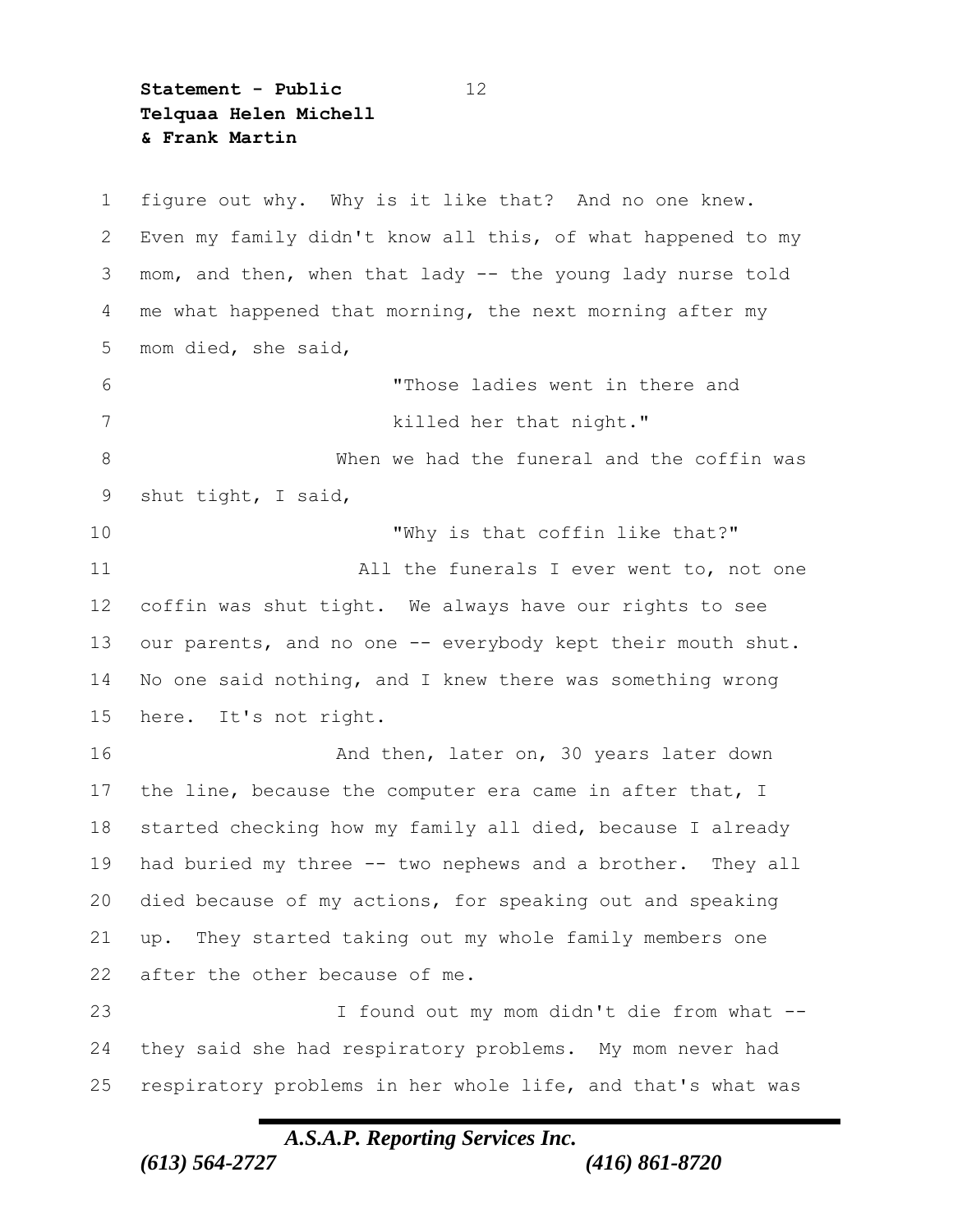**Statement - Public** 13 **Telquaa Helen Michell & Frank Martin**

 written on her death certificate I found on the computer, and then, later on, I found out that other people knew all about this, but no one would tell me that my mom was killed in the hospital in Burns Lake, and when the Delgamuukw court case went on, [a number of] Indigenous people that were in that Delgamuukw court case stole Indigenous names of all the people, traditional people, including my mom and my grandmother and a whole line of other people from that territory were all -- names were stolen.People were sent to jail.Other people were murdered.Young girls were gone missing.Some my friends -- close friends were being murdered.

 One girl, who -- my best friend that was so close to me, her and I were like sisters -- she was shot.Then my friend across the highway from where we lived, [Friend 1], she was murdered, and all this went on when they wanted land of our -- wanted our territory as the Indigenous people of our territory.And I thought why my mom and dad and everyone kept my Indigenous name a secret was no one wanted to let people know that we had Indigenous names to our territory, that we are the grand chiefs to our territory, and I didn't know this until my aunt told me. She said you're holding a name that belongs to a grand chief from the Carrier nation from my dad's side, and I thought,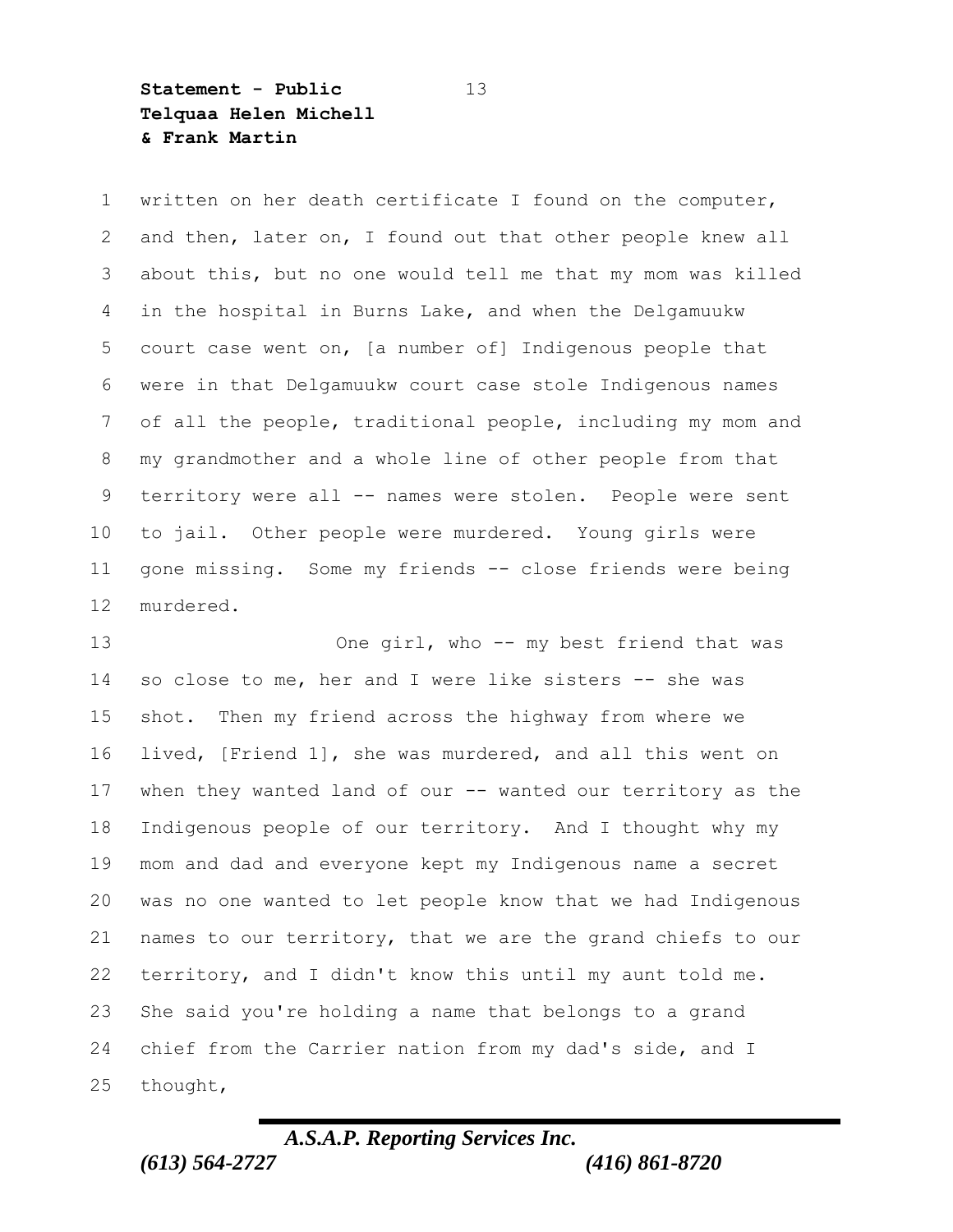**Statement - Public** 14 **Telquaa Helen Michell & Frank Martin**

1 "Wow, I never knew this." 2 So there was a secret -- sort of a secret society that was holding us, people like us, secretly under so that the government chiefs won't come around and kill us or take us away and put us in a place that -- they threatened us a lot of times with called Essondale, and Essondale was a threat over a lot of Indigenous people's head, not only from the band chief and councils, but from the RCMP and the justice system. "If you don't listen to me, we're going to send you to Essondale," 12 and a lot of us -- lot of us went through a lot of that, those places.Only my family went through Oakalla Prison for Women, Oakalla Prison for Men, BC Penitentiary.All those places were built for our people so that they could get rid of us, the true traditional people off the lands of BC -- and the hospitals. Then they started building the schools for people -- like, they said that we're mentally -- or kids that we were in mental -- not mentally there or what.So 21 they start sending kids to a place called LeDac School (ph).It was not a residential school before.It was a day school where they were sending my older sister and my [nephew].They were saying that they were going to help them -- make them feel better from their mental state, and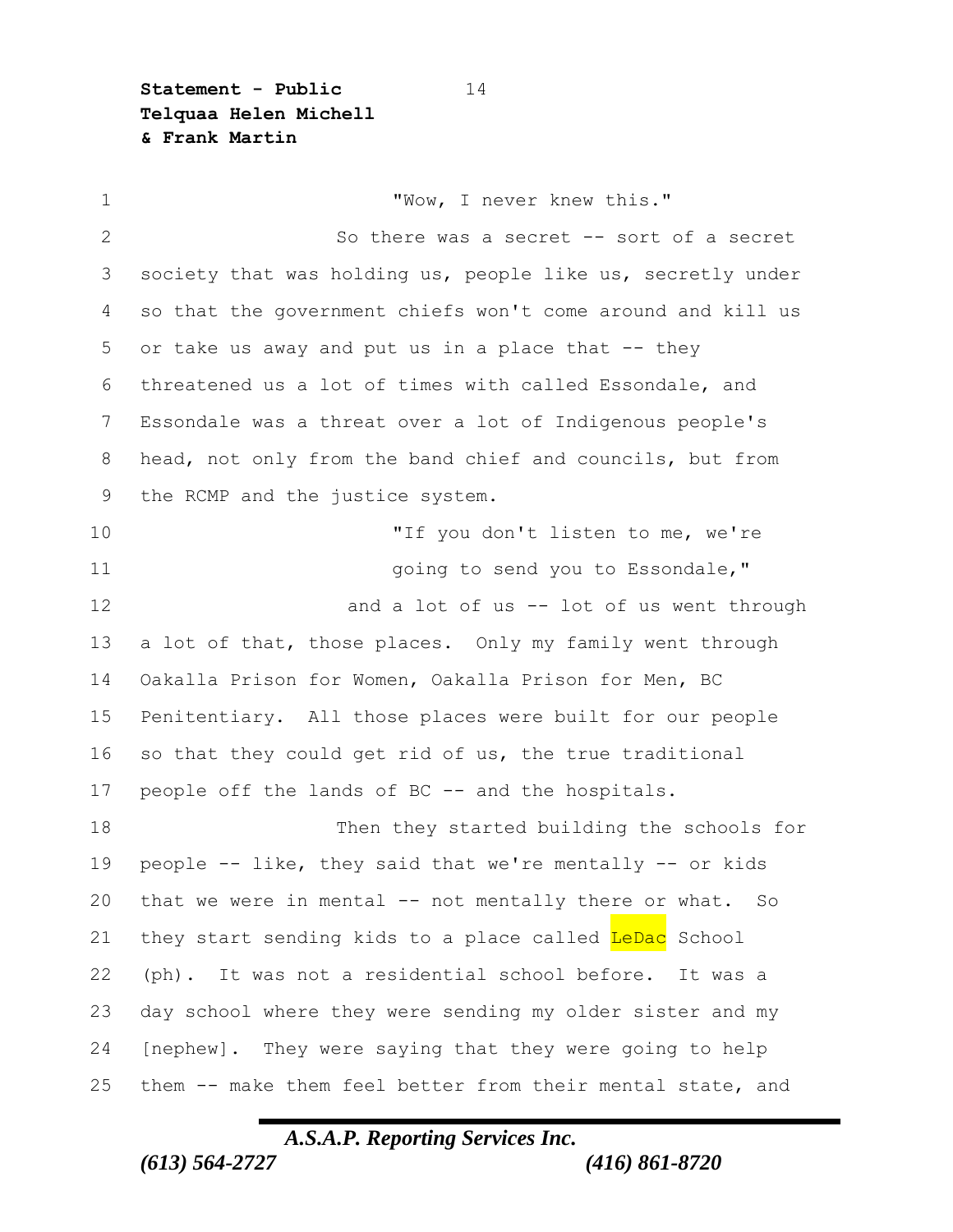**Statement - Public** 15 **Telquaa Helen Michell & Frank Martin**

 yet, they used shock treatments and all the bad things that they use in those hospitals against my family to make them mental cases.

 And all that -- all this went on in this 5 province in my lifetime, and I think it -- this story should not be hidden.It should be heard.It should be well-exposed, and I think that I'm not the culprit here. I'm the -- I'm the human person that is trying to make things right in this province for my family, for people that can't speak out, for people that are scared to speak out, and I think it's time that things have to be told the way it should be, not held back, not hidden, and I think -- so many people died for what they believed, and the worst part of it all was that the trapline territories from especially my home was one of the main reasons why my side of the family was getting killed. 17 17 I have a brother alive right now, and he's -- one of his legs was gone, and he got shot.His leg got shot off by [Person D], and I never knew to this day why

 to me from Burns Lake, and he told me, he said, "You know what?[Person D], [Person D], shot [Brother 1] in the leg when 24 they were at their place partying," and I said,

his leg was shot off, and yesterday, [another brother] came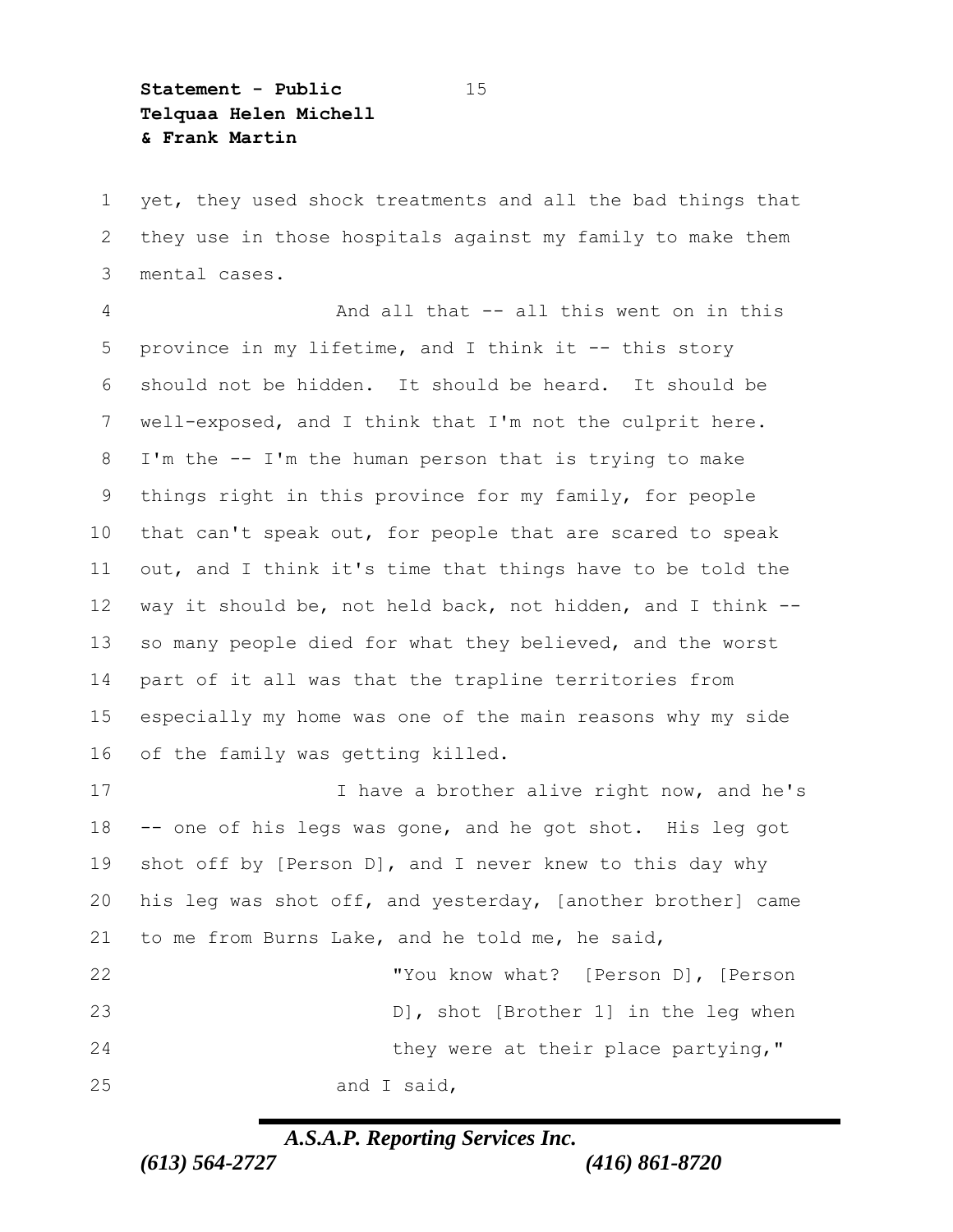**Statement - Public** 16 **Telquaa Helen Michell & Frank Martin**

 "Why did he do that?" He said, "They wanted the trapline." So that trapline fight has been going on for three generations now, and now I'm the -- the third generation is trying to get that trapline back from them, because they all forged ten names under that trapline [a period of time ago] and without our consent, without telling us. And this goes on with a whole pile of other Indigenous people from the Wet'suwet'en Carrier nation that have been fighting for their traplines also, because I met a lot of other people from the Carrier, my dad's side, his relatives, who had traplines in their territory, and we all went to the trapline conservation place in Burns Lake one day, and we -- well, we told the conversation officers that, 18 This trapline is ours, this trapline **19 is theirs, and this trapline"**  -- and this is all the traditional people 21 of the territory, and after we done that, those very guys all got shot, too.They all got killed.They got murdered.Even some of them are still missing today in the Carrier side, my dad's side of the family. MR. FRANK MARTIN:The south side.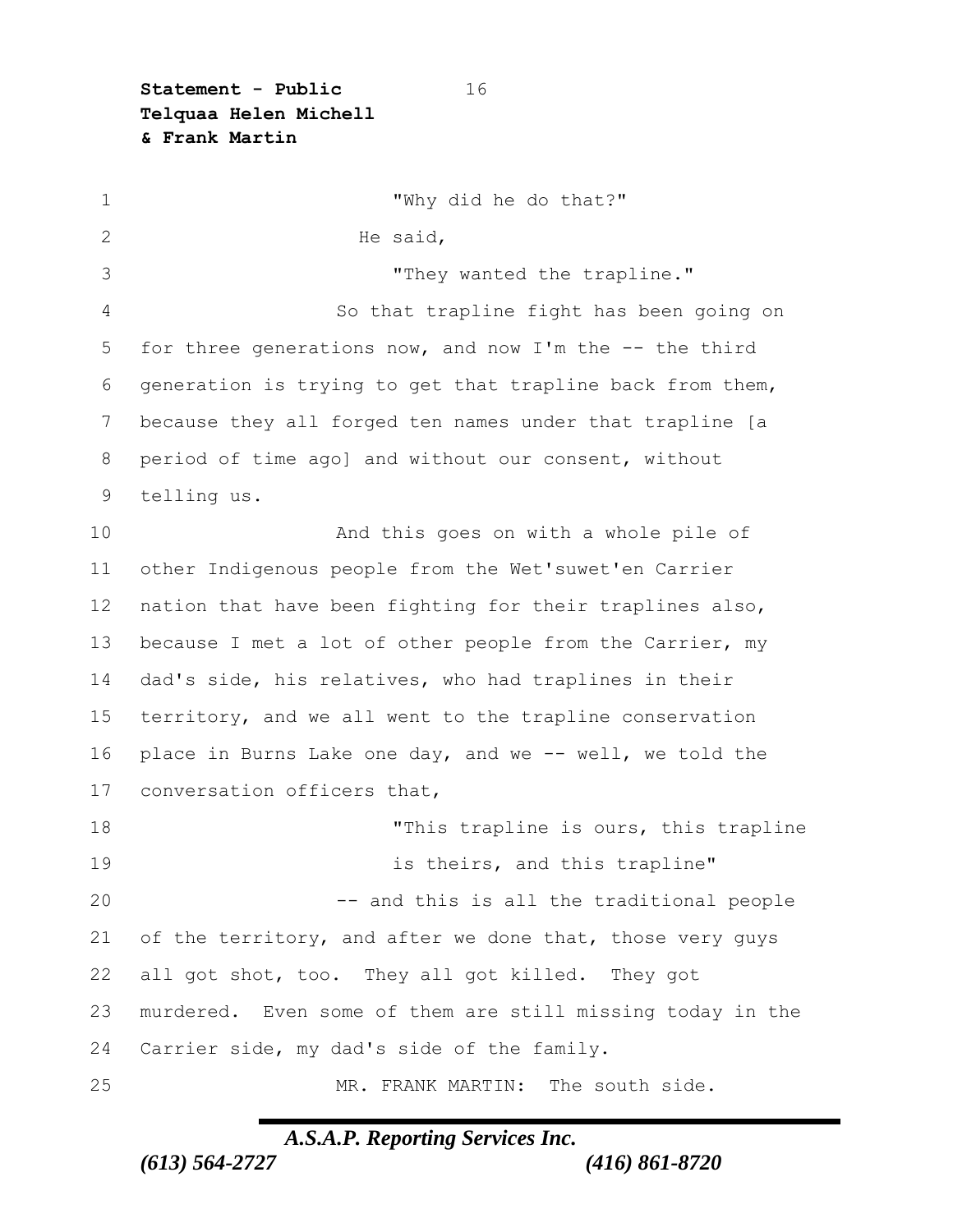**Statement - Public** 17 **Telquaa Helen Michell & Frank Martin**

1 MS. [HELEN MICHELL]: South side of **Burns**  Lake called Francis Lake.It hurts to see it.I lived -- I outlived all of this -- all of them, but I know so much about them and the territory where we all come from that -- why is this all going on?All for the resource of the land and that the tribal chief and councils don't care about us, as long as they get the names to the territories and the traplines of the territories, and they -- to begin with, they start taking all our kids away. I lost my first kid when I was 16 years old, and the [band member] back then was [Person B] again, and she turned around and gave my kid away -- he was only six months old -- without telling me.I told the hospital I was going to go back there to pick up my son because I had to place to live, and I was on the street.I went back to the hospital, and they told me, they said, 17 The set of the sour kid got adopted out." **That was a devastating time.** 19 To this day, I had never seen that kid again until they started doing the Facebook stuff on computer again, and then that young fellow found me after 40 years.He's now 49 years old. MR. FRANK MARTIN:(Inaudible) MS. HELEN MICHELL:He was adopted into a white home.He was not only adopted into a white home, but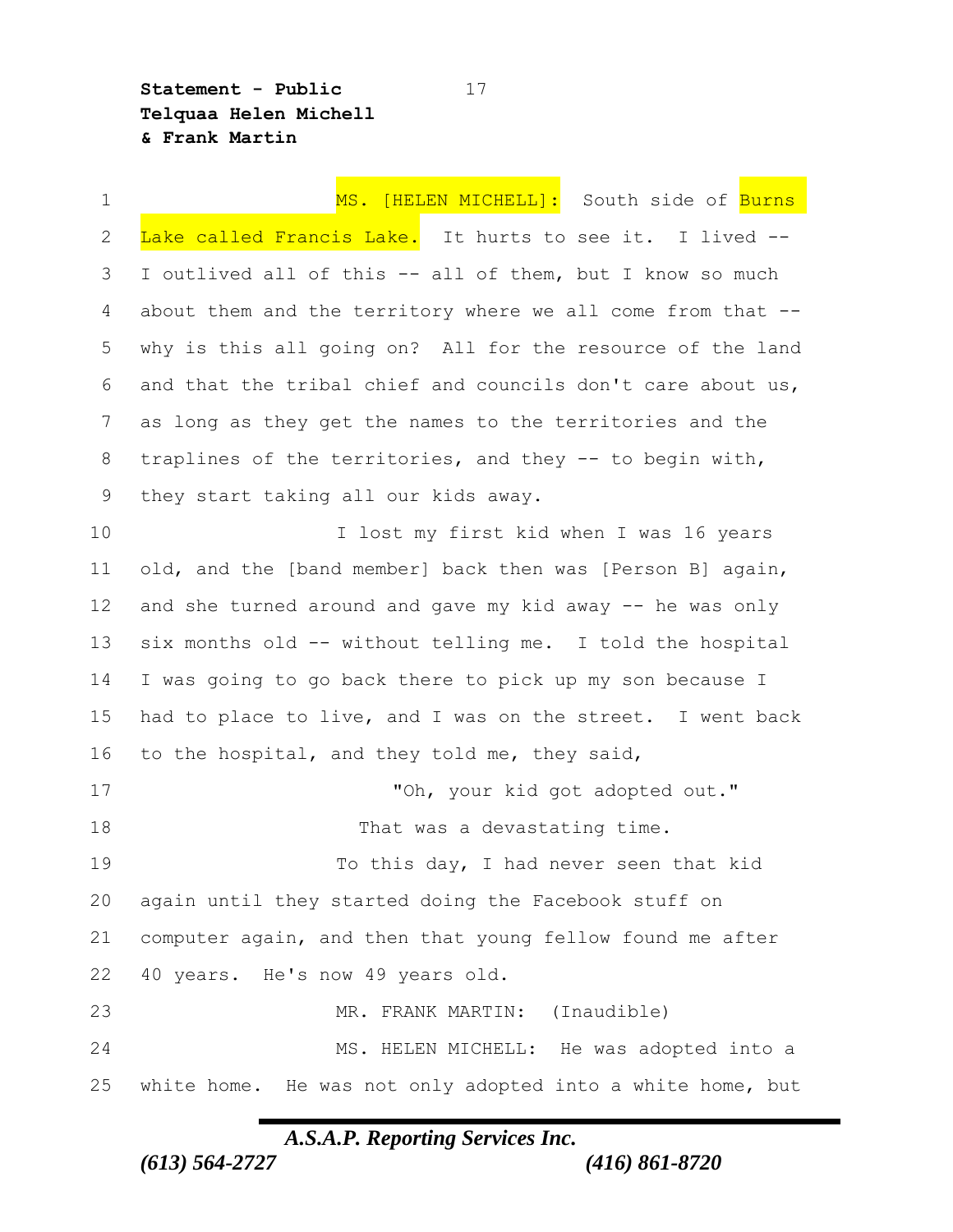**Statement - Public** 18 **Telquaa Helen Michell & Frank Martin**

 he was also shipped out of the country.He said he spent most of his lifetime in [Country], and I said, "Wow, how could they send kids out 4 that far away?" **And he said, because the family that they**  put him in, they were -- not Catholic, Christian, some kind of Christian priest and wife.So the kid was sent -- got 8 raised in [Country], and he came back here, and he found my sister, [Sister 2], and [Sister 2] told him that I was still alive and that I'm over here, and I didn't know what to do, and to this day, I don't want to see -- I'm scared to see him.It hurts so much, because I was so beaten up back then. There was so much alcohol involved in that kind of life.There was so much sex abuse going on, and women couldn't protect themselves.When I had that baby, [Person E], took a bottle, a broken bottle, tried to slash my face.When he did that, I quickly turned my head like this, but because he missed my face, he still got me here, and that -- I couldn't get the doctors to help me to fix it, so my whole face just swelled right up.So I couldn't look after my baby, and the baby had to go to the hospital. And then [Person B] told me that – "Somebody's going to look after your

25 baby for a while,"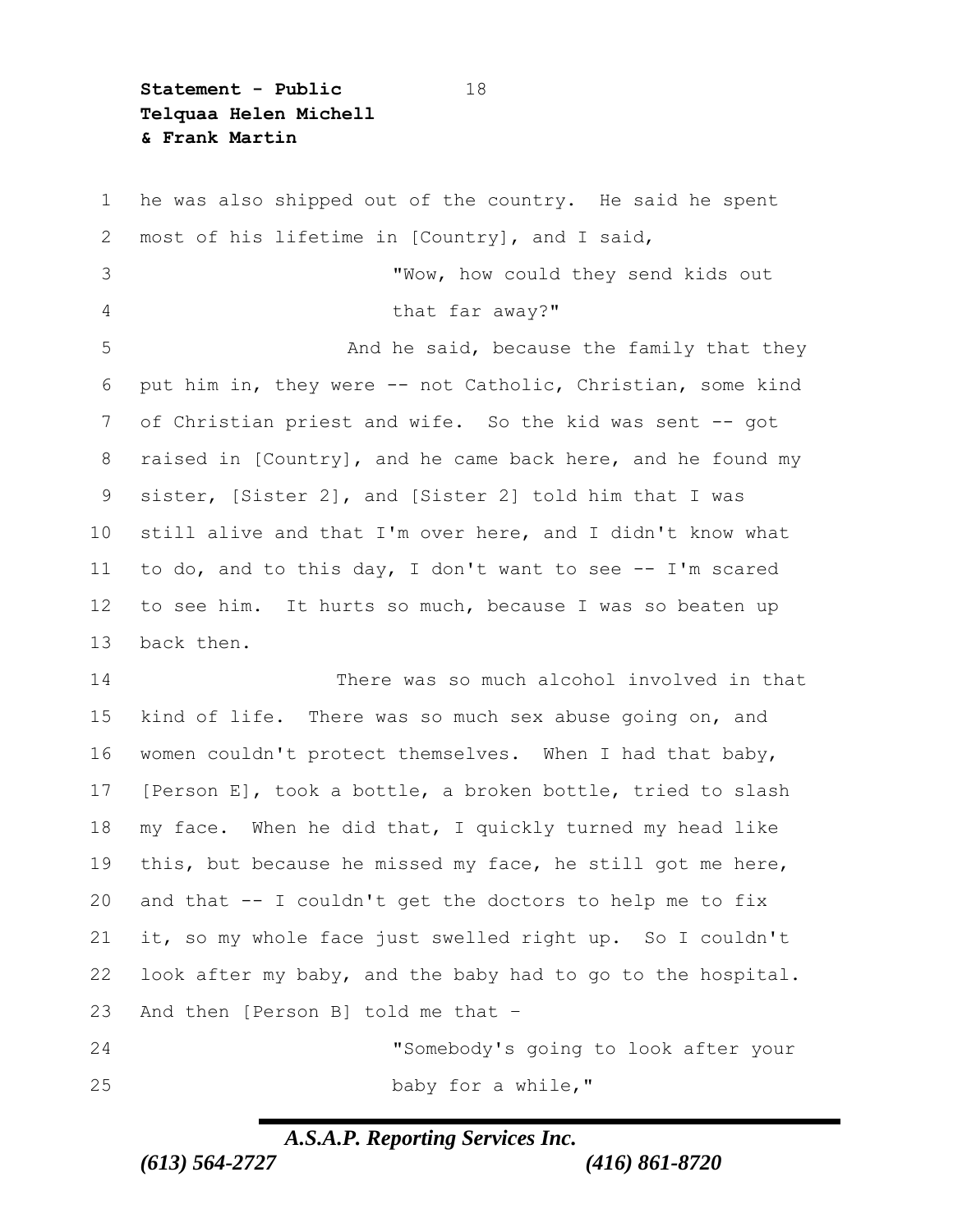**Statement - Public** 19 **Telquaa Helen Michell & Frank Martin**

1 and I thought, "Oh, man, maybe I could just let him go for a little while, but I'll get him back."I never did see him again. There's others in my family, too, other nieces and nephews who got their babies ripped right out of their -- out of their womb.Right from the day they were born, they never saw their baby to this day, and that still goes on with our Indigenous family.I call this genocide and ethnocide of us as the original Bear Clan families of Maxan Lake, BC.We have to survive, and in order to us -- to survive, I have to speak on their behalf all the time. I won't let nothing slip after they took that baby away from me, and I told Mom, because Mom was still there, and she said, "I can't help you, because I'm only 18 on a small pension," **19 and the band was so good at starving my**  family, my mom.Now my brother is the last one living on their reserve.They're starving him, too.They won't help us one bit with anything. My family -- some of my family live on the streets in Edmonton, Vancouver, Prince George.Many are homeless.We wouldn't get our education.I tried to go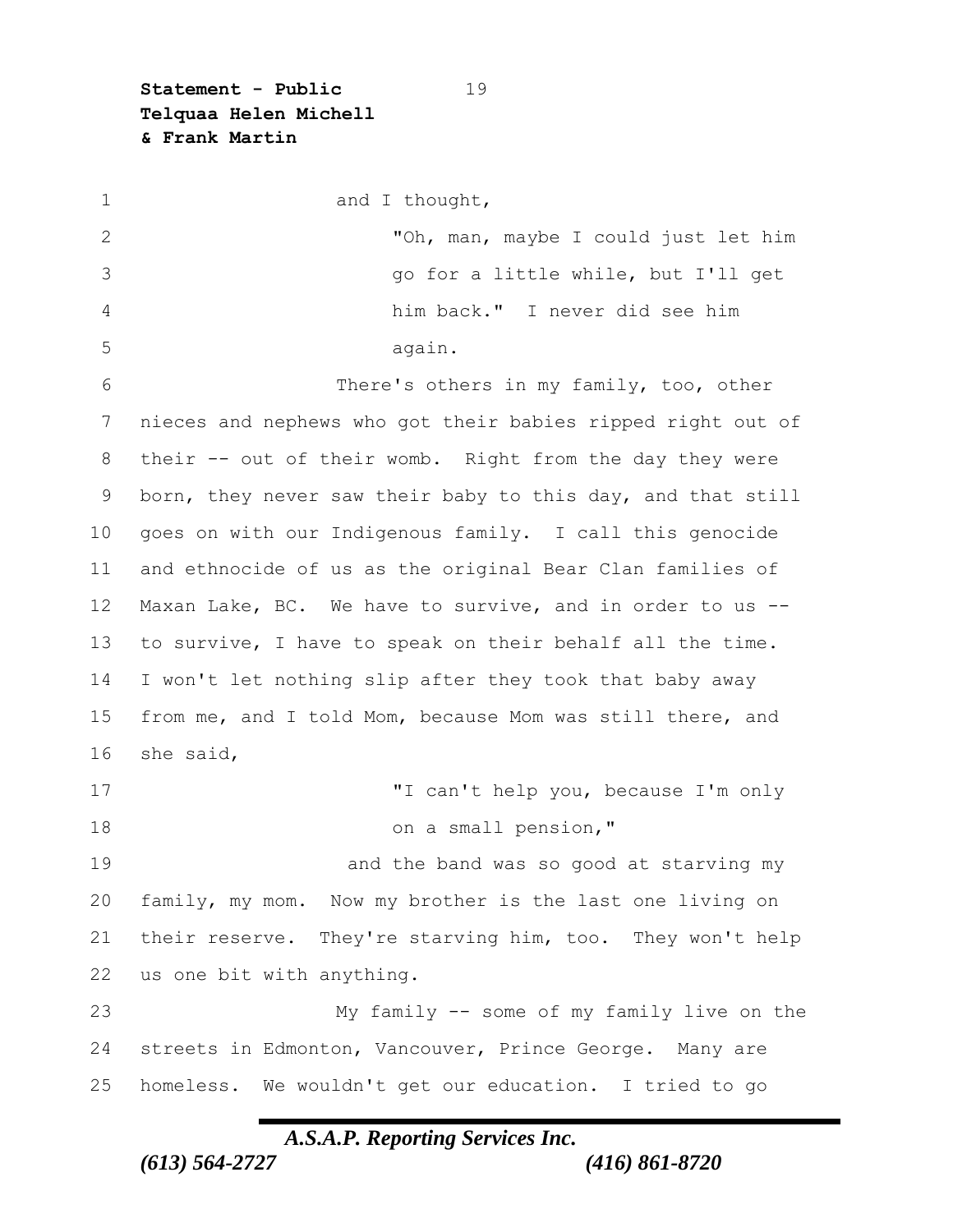**Statement - Public** 20 **Telquaa Helen Michell & Frank Martin**

 for a law degree in Blue Quills University in Alberta, and I was trying really hard.My marks were up in the nineties, and I wanted to be a lawyer so I can fight these guys in the courtroom, but the band chief and council, [Person B], again, told me, she says, "I'm cutting your funding off. You're getting too smart for us." **8 And that's when my law degree went**  downhill, and I just ignored it, and I decided, if I can't go to law school, then I'm going to fight for my rights anyway.I'm going to be in the opposite end of every one 12 of them in that courtroom, and that's what I've been doing to this very day is I'm still in the courts right now. **And in Burns Lake, because the RCMP**  officer, [Police Officer 2], is related to [identifying information redacted].He was the one that threatened to kill my husband on the side of the road when we went home. I heard him tell Frank once, because he's -- he pulled us over on the highway, and he told us, he says, "I could just put you -- take you **right out here on the road,"**  he told Frank.He says, "I could kill you right here," 24 and I stuck my head out the window, and I told him,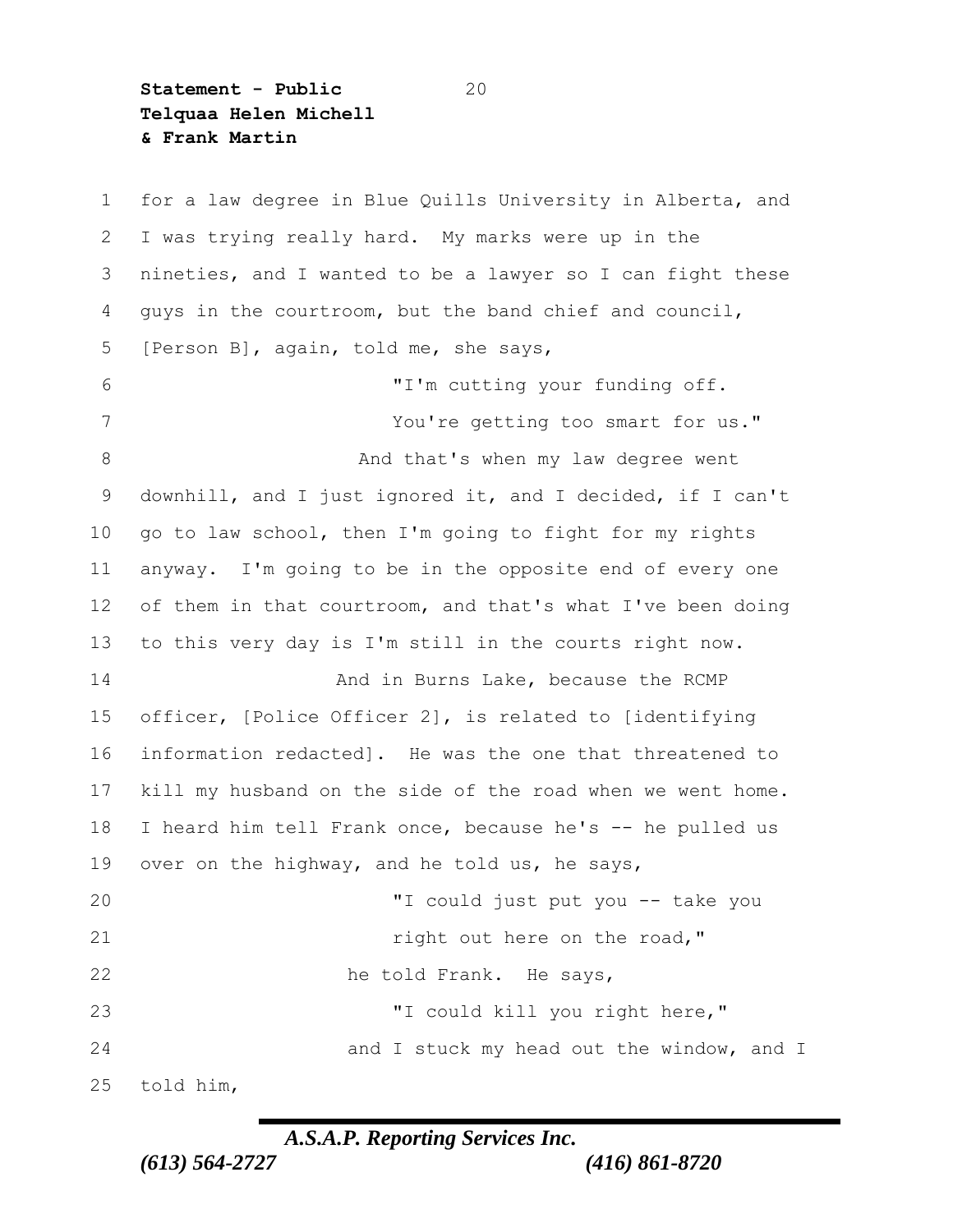**Statement - Public** 21 **Telquaa Helen Michell & Frank Martin**

 "I heard that, and I'm a witness to 2 it if you do that." And every day, since then, he kept after us in Burns Lake, pulling us over, attacking us.It never ended there.He's... And then I hear from the young girls in the town that he's sexually abusing the girls in a sweat 8 lodge, because he was a cop, and he was -- he owned a sweat lodge in Burns Lake, and he worked with the social service system of Burns Lake, and a lot of the young girls were being -- getting pregnant by not only him but by another social worker in that -- in that Burns Lake social services office, and I remember his first name is [Person F].And he was raping a lot of these young girls that he had under his care in Burns Lake, and because I was exposing all of this to the justice system in Burns Lake, I was -- I was 17 told by the court there that they -- one day, they said, "You got to leave this town.If you 19 Want to live, you got to leave this town and never come back again." We managed to get rid of that social worker, and we heard that he moved to [City 1 in British Columbia], but I was evicted, so we had to leave everything behind, and we had to leave Burns Lake again to start all over again.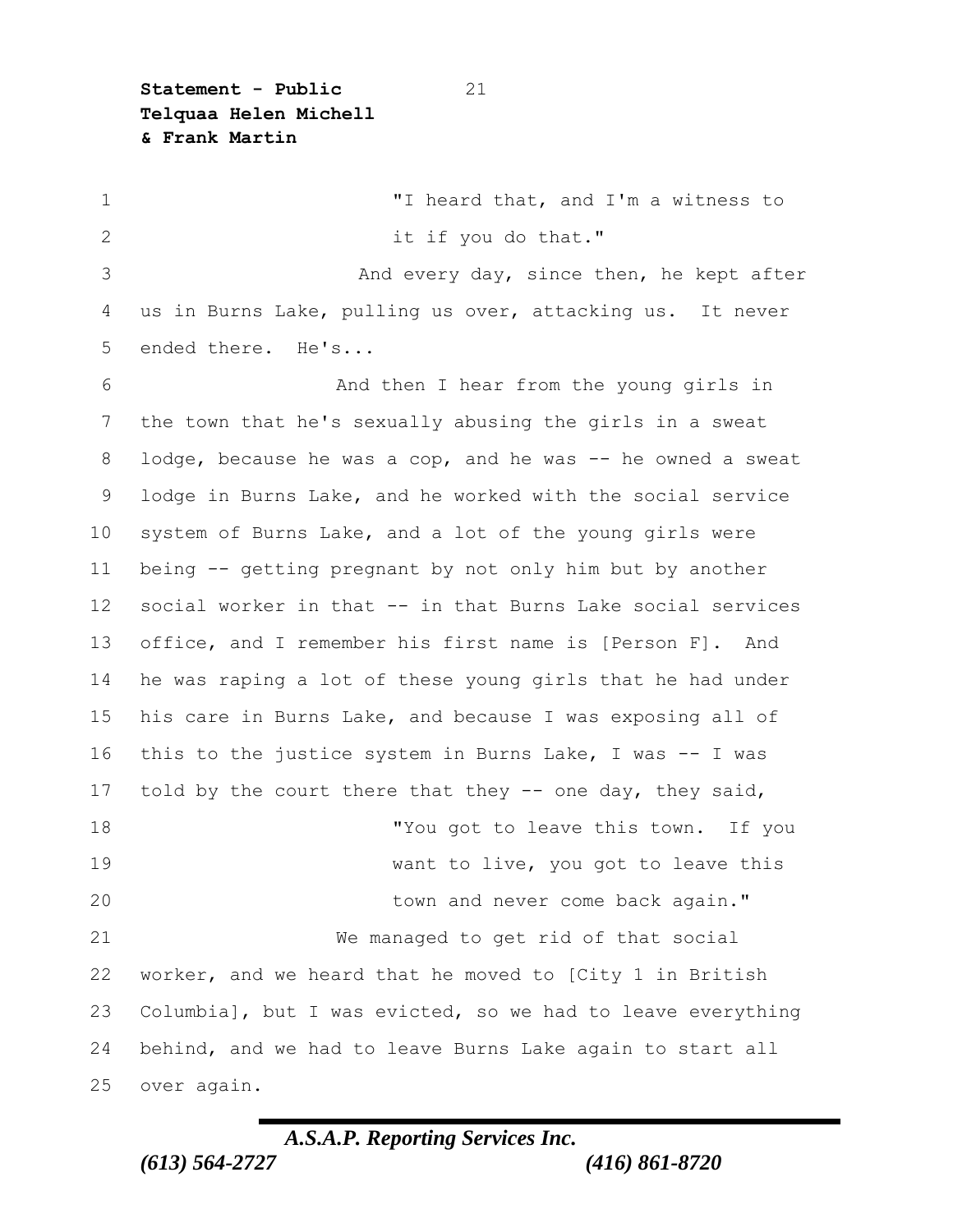**Statement - Public** 22 **Telquaa Helen Michell & Frank Martin**

1 We went -- I just tried so hard to live, to make life of -- make a life for all of us as hurting people.It was so -- such a life that we should never have to live.I buried everyone in my family -- half my family who all got murdered. And in 2000 -- we went to New York in 1994, Frank and I and a couple of my nephews and my niece, my daughter and my son, all went to New York, took our case to the United Nations in '94, came back here, and things settled down a little bit, and then it got worse again after. In 2000, we were coming back from my home in Burns Lake and Moricetown.[Person G] called the cops on us, told them that we had a gun in our van, and we didn't even have a gun in the van, and it was just his talking stick that they thought was a gun, and the [Person 17 G] was also the uncle to [band members] of my reserve, and he was the one that called the cops and told them to evict us off of our own fishing grounds which was in Moricetown where my grandmother caught salmon, where my grandma is buried. We were told to leave that territory, too, and on the way back here, between Clinton and Cache Creek, we were ran off the road by an RCMP car on our way back to Vancouver that time, and that was when I was -- I died for

## *A.S.A.P. Reporting Services Inc.*

*(613) 564-2727 (416) 861-8720*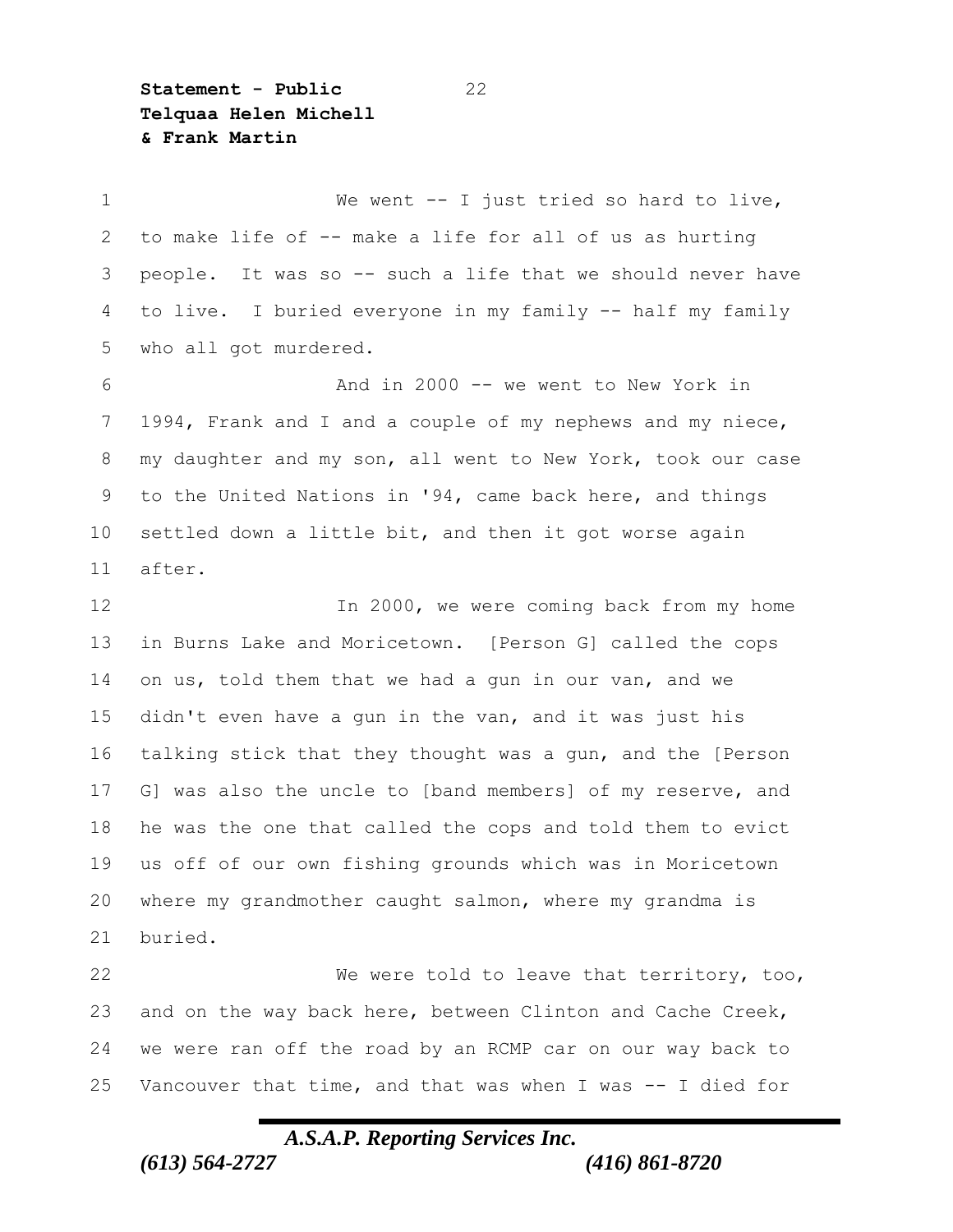**Statement - Public** 23 **Telquaa Helen Michell & Frank Martin**

 half an hour, and the ambulance and the RCMP covered my body up, told Frank that I was dead, and my body was over there and covered up.

 And when I came to -- I didn't come to for a long time, but Frank said that I was -- he came over and grabbed my hand, and somehow my breath came back for a while, then I went -- they took me to the hospital, but the ambulance told Frank that I was dead for a half-hour.

 When he took me to the hospital, they had to take me to the Kamloops hospital to put me into a -- where I was in a coma for six weeks, and after the six weeks, I came to, and I woke up, and I thought -- I couldn't move.My body was dead, but my eyes were rolling around, and that's when I knew that I'm -- I died that day, that night, and it was just so hard.I thought I'd never be able to talk or speak or dance or walk or sing again.

17 And the doctors tried to tell Frank, put me into a home, a care home, because I won't be -- he won't be able to look after me anymore.He'll have to feed me and have to teach me how to walk and talk and everything. I was like a baby again back then, but when I laid in that bed for -- after the six-week coma, for two months after that, and I went to G.F. Strong in Vancouver, worked hard to get myself going, and this is how far I've come with myself, and I'm very proud, and I'm so proud of Frank for

## *A.S.A.P. Reporting Services Inc. (613) 564-2727 (416) 861-8720*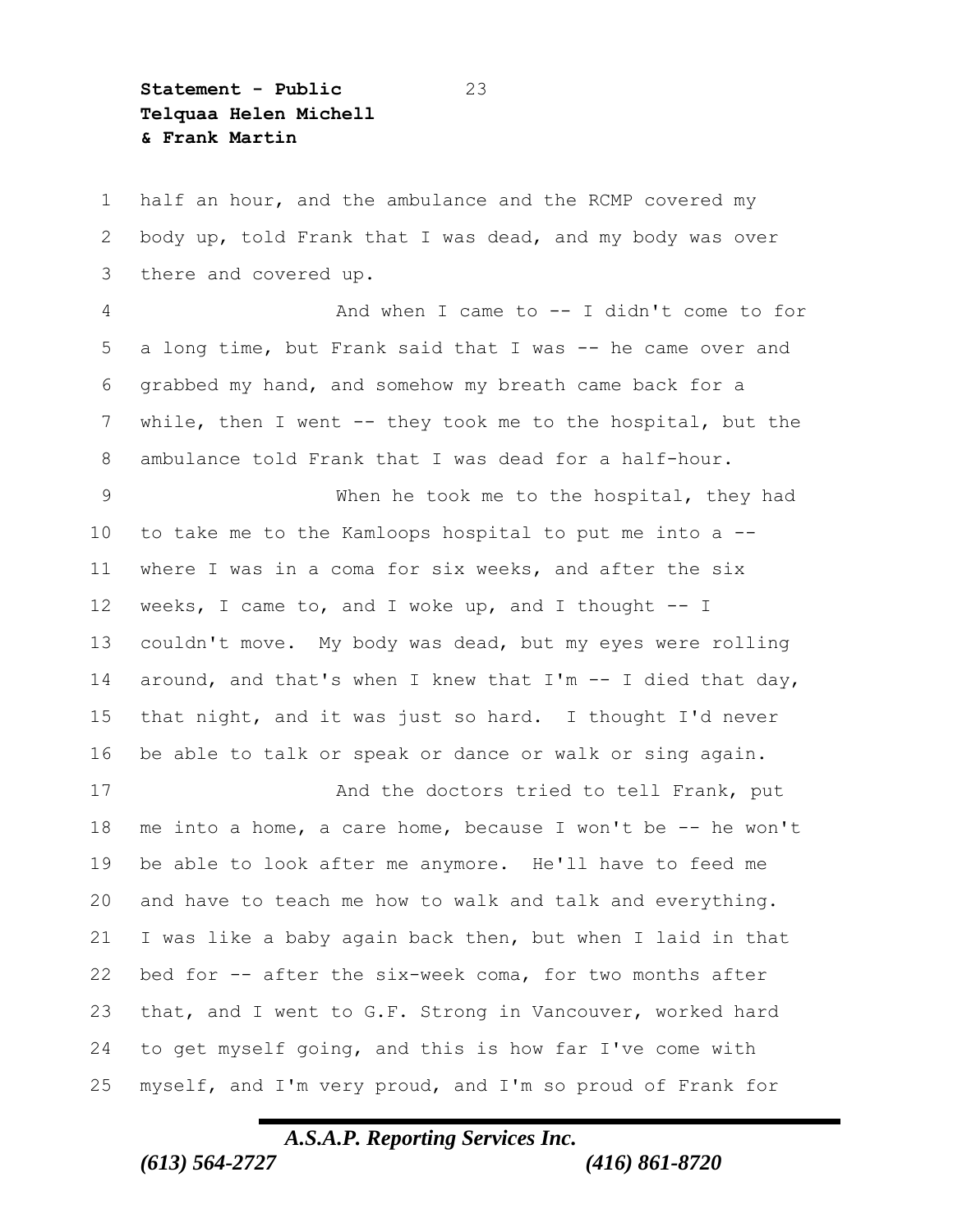**Statement - Public** 24 **Telquaa Helen Michell & Frank Martin**

 being beside me.If he wasn't beside with all this, all these years, I could never want to live.

 We both have so many scars on our bodies from the RCMP of this province.Frank died in their hands two or three times.I died in their hands twice, and then, [*one line redacted – ongoing litigation*], I was brutally beaten by -- first by RCMP officer by the name of Emond in Chilliwack, and he -- he just about killed me on that highway, even though I was on an electric scooter, and then they put a -- took him away.I thought they killed him, because they dragged his body into the back of the car in Chilliwack, in Abbotsford, and I thought he was dead. MR. FRANK MARTIN:It was down in... MS. HELEN MICHELL:And then they didn't tell me if he was okay.They took him away and said they were going to take him to Chilliwack, and when they finally got me home, they used a special car to bring me home with my electric scooter, took my van away that night, too. 19 I phoned everywhere to see where he was, because I knew that two cops had took him away in a car.

 They used the sleeper on him and put him out, and then, 22 when they got him to the police station later, I found out that he was -- he never came out of that sleeper state.So they had to call the ambulance in to come and try and revive Frank, and they never told me all this, and I phoned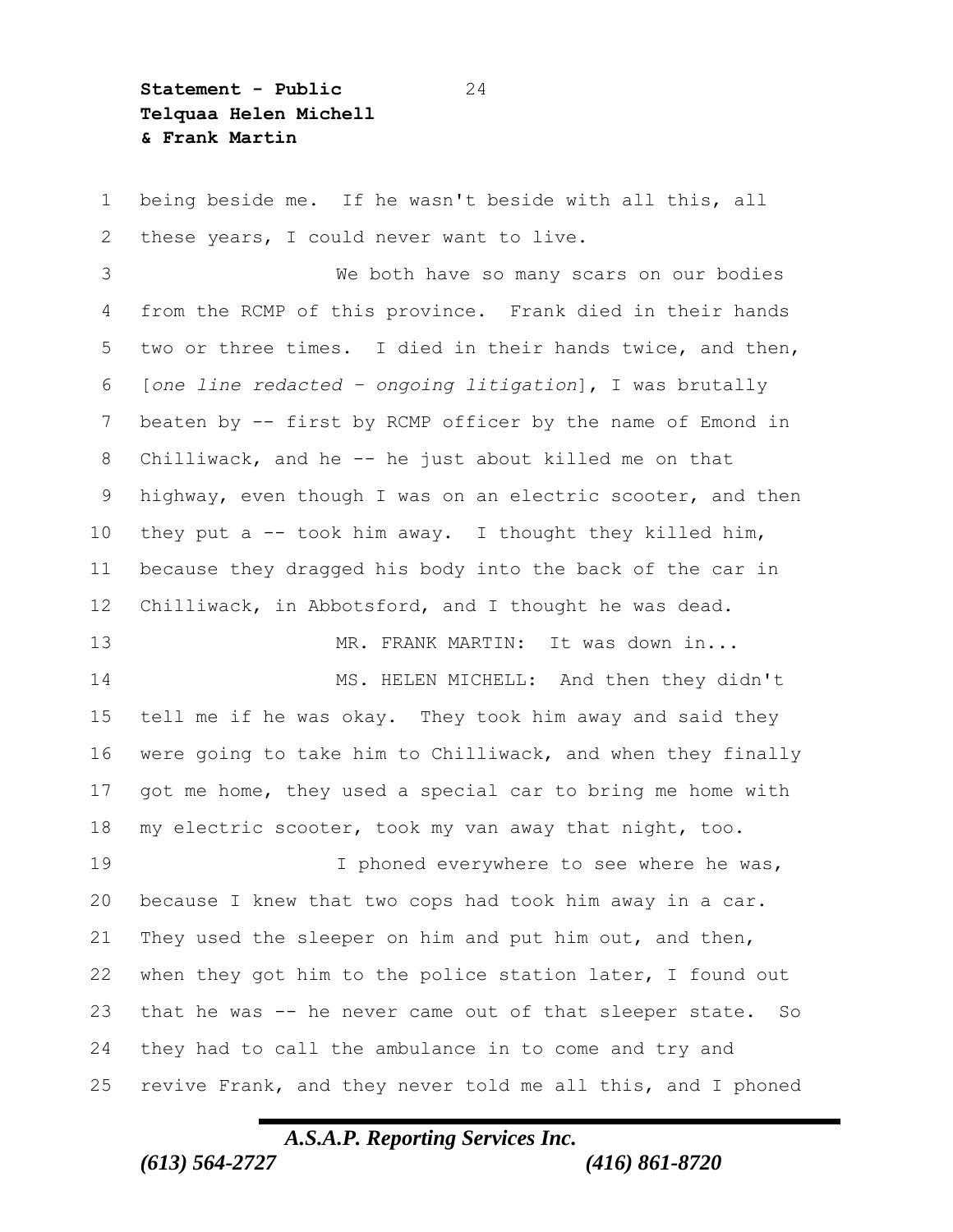**Statement - Public** 25 **Telquaa Helen Michell & Frank Martin**

 there.And then they -- they released him after they revived him in Vancouver, farther away from me, and I never -- I phoned every hospital.It took me four or five days to find Frank finally, but that officer charged me for assaulting him, and I went to court, and I won that case against him.And he -- that case set precedence in that court for me to charge him, and I charged him. MR. FRANK MARTIN:We couldn't get a lawyer to... MS. HELEN MICHELL:I couldn't get a lawyer to help me to go -- take it through a distance more than what was going on.[A number of] years later, I got beat up by [City 4] officer, the name of [Officer 5]. MR. FRANK MARTIN:(Inaudible) MS. HELEN MICHELL:And he was under -- the under cop of Emond, who is now the sergeant or the corporal of -- MR. FRANK MARTIN:Commanding. MS. HELEN MICHELL:Commanding officer. Emond is now the commanding officer in [a city in British Columbia], and somehow or another, he sent that [Officer 5] after me because of the court case before.Now I am in court now in [City 4] against [Officer 5] for badly beating me up, and I ended up in the hospital, and in the whole process, [a number of] policemen from [City 4] area were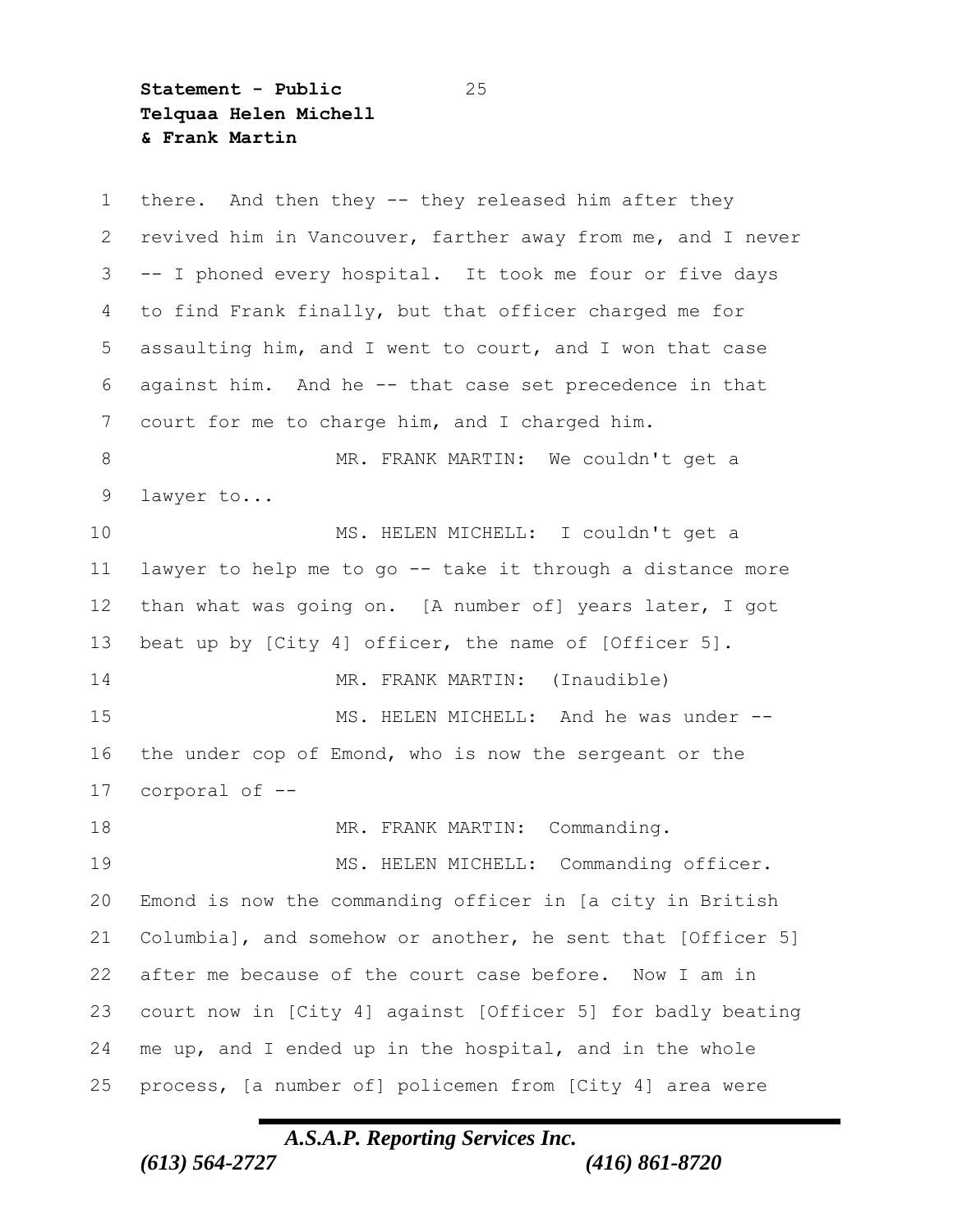**Statement - Public** 26 **Telquaa Helen Michell & Frank Martin**

 all surrounded me at the hospital trying to take me to jail for assaulting a police officer in that case -- the police officer that I supposedly assaulted. [*Nine lines redacted – matter currently in litigation*].I was hurt, and my butt was just all black and blue.My finger is still broken to this day from his abuse toward me, and he -- it's been -- that happened on [date]. 9 I was charged for assaulting him, and then 10 after that, they couldn't come up with the assault charge, so now I am -- I turned it around.Now I'm charging him 12 for assault, and that case has never gone to the court yet, and they've promised me -- because he's been investigating himself.He's been very abusive toward me -- not only him, but the other policemen -- RCMP officers in Agassiz and in Chilliwack, because I live in Harrison Hot Springs. 17 I was always attacked, and I mark it on my calendar, and for two or three -- for three, maybe four years in the whole process, I was -- marked every time that 20 I got pulled over, and they were pulling me over, the RCMP, and they're laughing at us, both of us, just laughing their heads off and saying things that were making us mad, and then, one time, three, four cop cars pulled us over on our

 back road to the main highway on one side of the bridge, and they said,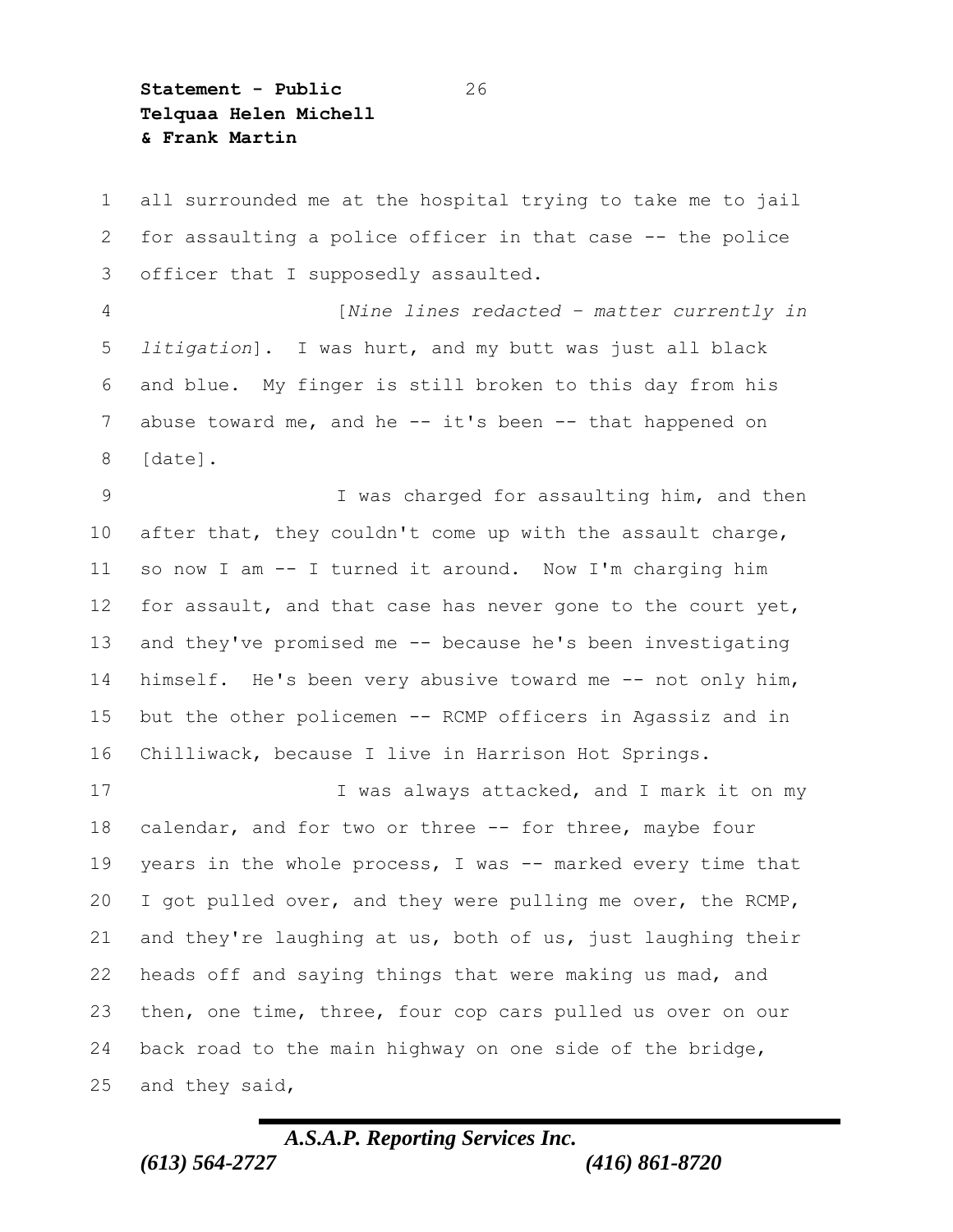**Statement - Public** 27 **Telquaa Helen Michell & Frank Martin**

1 The state of the set of the set of the set of the set of the set of the set of the set of the set of the set of the set of the set of the set of the set of the set of the set of the set of the set of the set of the set o guys, and they'll pull you over on the other side, too." So they let us go and then, on the other side of that big bridge in Agassiz, another set of cop cars were sitting on there, and then they pulled us over and pulled us out of the car and started looking through our car and everything and attacking us, and yet they were just playing cat and mouse with us all this -- all those years, and I'm still waiting for my court case to happen for this police brutality against [Officer 5]. 12 Because how much they attack Indigenous women in this province, man, if I wasn't a strong woman, if I wasn't a healthy woman, I would be dead in their arms a long, long time ago, and because I believe -- I believe in the Creator, I believe there's a stronger power out there that'll help me through this all, I could win one day.We have many body injuries, broken bones, brain injuries, spinal injuries.He's got so many broken bones in his body, too, he shouldn't be alive and walking today.He got beat up by ten policemen in Vancouver in 1993, and that was a time when a lot of the women were going missing on the east end of Vancouver, and we knew lots of those women.A lot of them came to us and told us that they were being attacked by the city police.

## *A.S.A.P. Reporting Services Inc. (613) 564-2727 (416) 861-8720*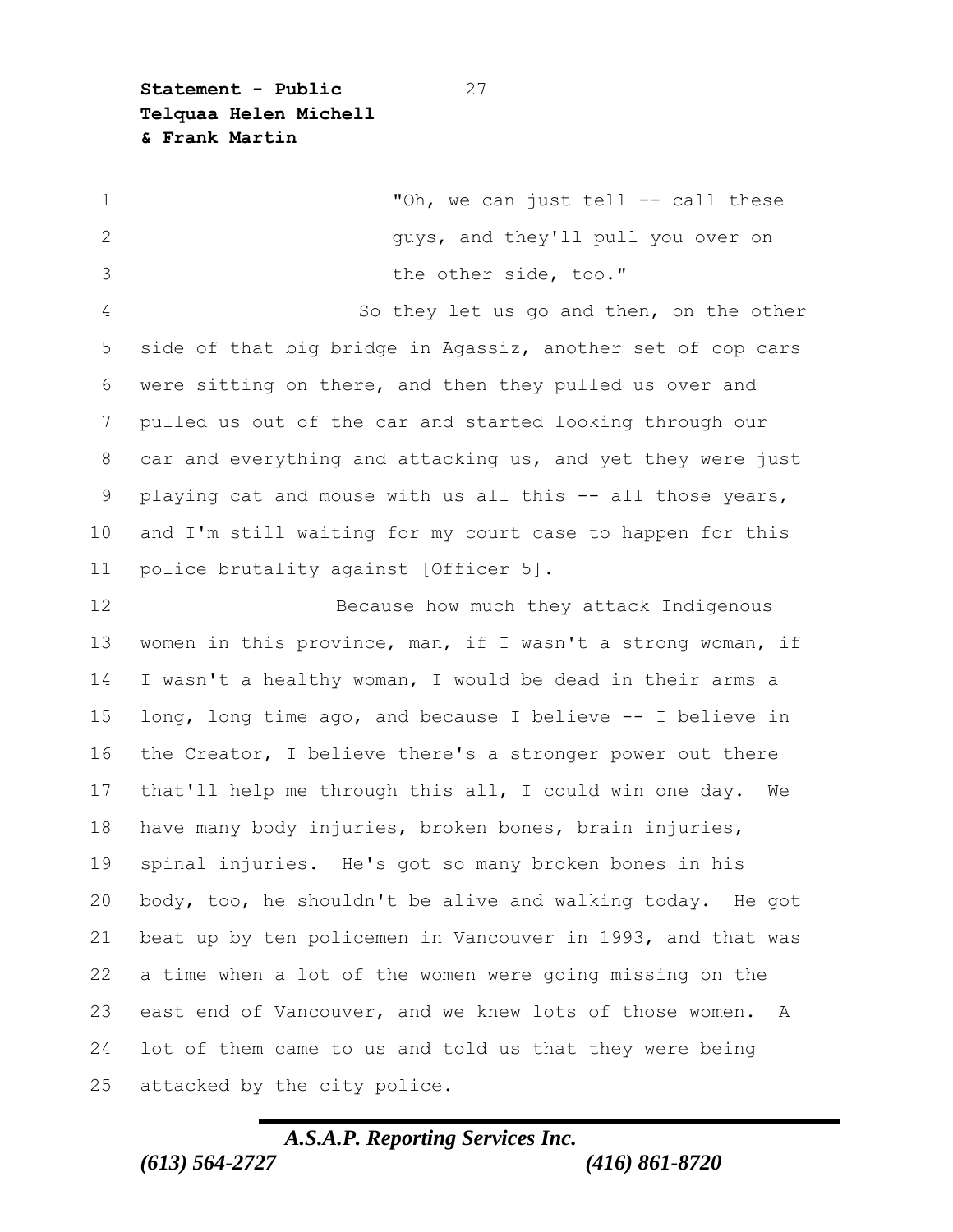**Statement - Public** 28 **Telquaa Helen Michell & Frank Martin**

1 There was two men and two women, white 2 police of Vancouver, that was really under -- attacking our Indigenous people, and the two men were -- we nicknamed them [Police Officer 3] and [Police Officer 4].I'm sure a lot of Indigenous people know about these two guys.They killed my brother, too -- [Brother 2], my younger brother, in Brandiz Hotel in Vancouver, and then they let me know why they killed him. A lot of the women told us that there's two women in the police system, too, two blonde women, and these were my cousins.[Cousin 1] and [Cousin 2] were 12 sitting there one day and telling me this, and they said, these two women cops just came, broke into our room, and started beating us up and throwing all our stuff around in our room.Now that -- now we're on the street and we're -- these women were all scared of these four policemen. 17 I knew that there's something bad going on in Vancouver regarding women and the police.There was no way that we could go to the police to complain or get any kind of charges done, because it was them that was attacking the people they didn't -- Indigenous people on the street. I don't see how many other people put up with what we put up with, that could live what we lived

through.My stand is to bring my family back to my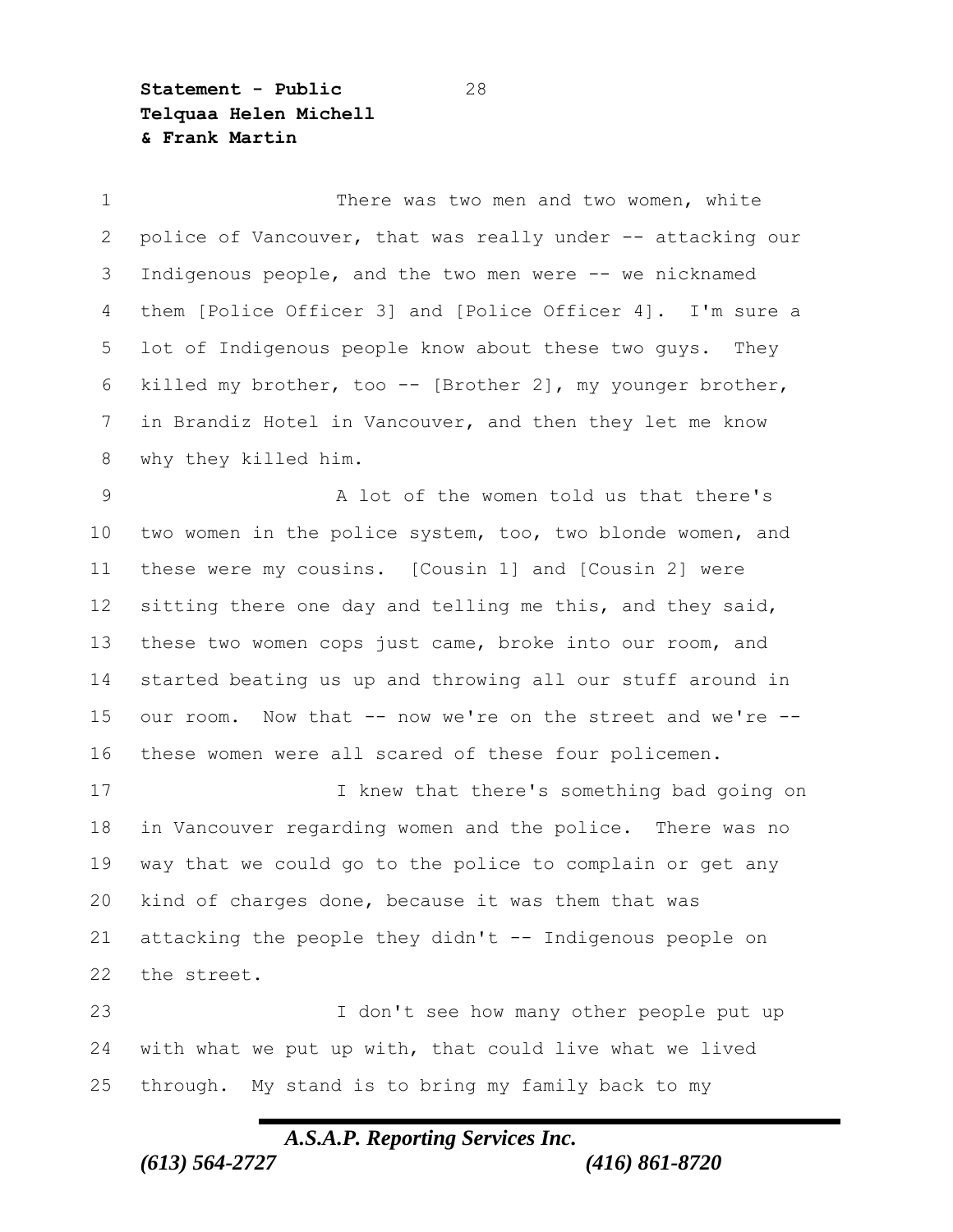**Statement - Public** 29 **Telquaa Helen Michell & Frank Martin**

 homeland at Maxan Lake by Burns Lake where my grandfathers put that land aside with Indian Affairs back in 1928.They promised to care for us and look after us under their fiduciary responsibility, but in the end, we only became a number on their paper, and they kept all the monies that -- trust fund that's supposed to come to us from our land and our resources, we've never seen nothing of.One day, I would like to see them all go to jail for what they did to us, my family.

10 10 I know we are the last province in Canada, the last province to -- they're still doing illegal treaties here, making illegal treaties.The last province where everybody comes to die.There's a place down by Stanley Park where they call Siwash Rock.That rock -- I know we put so many people's dead ashes there, because that was where they wanted to rest.Many of them were murdered in this province in the downtown east end.Many came here because they lost their land all throughout Canada, lost their rights to their kids, lost their rights to their grandchildren.It's like we are a fourth-world country here as Indigenous people living in a rich country called Canada.

 Before the government made the government chiefs, we had our own land, our own territory, our own homes, our own way of life which was called a potlatch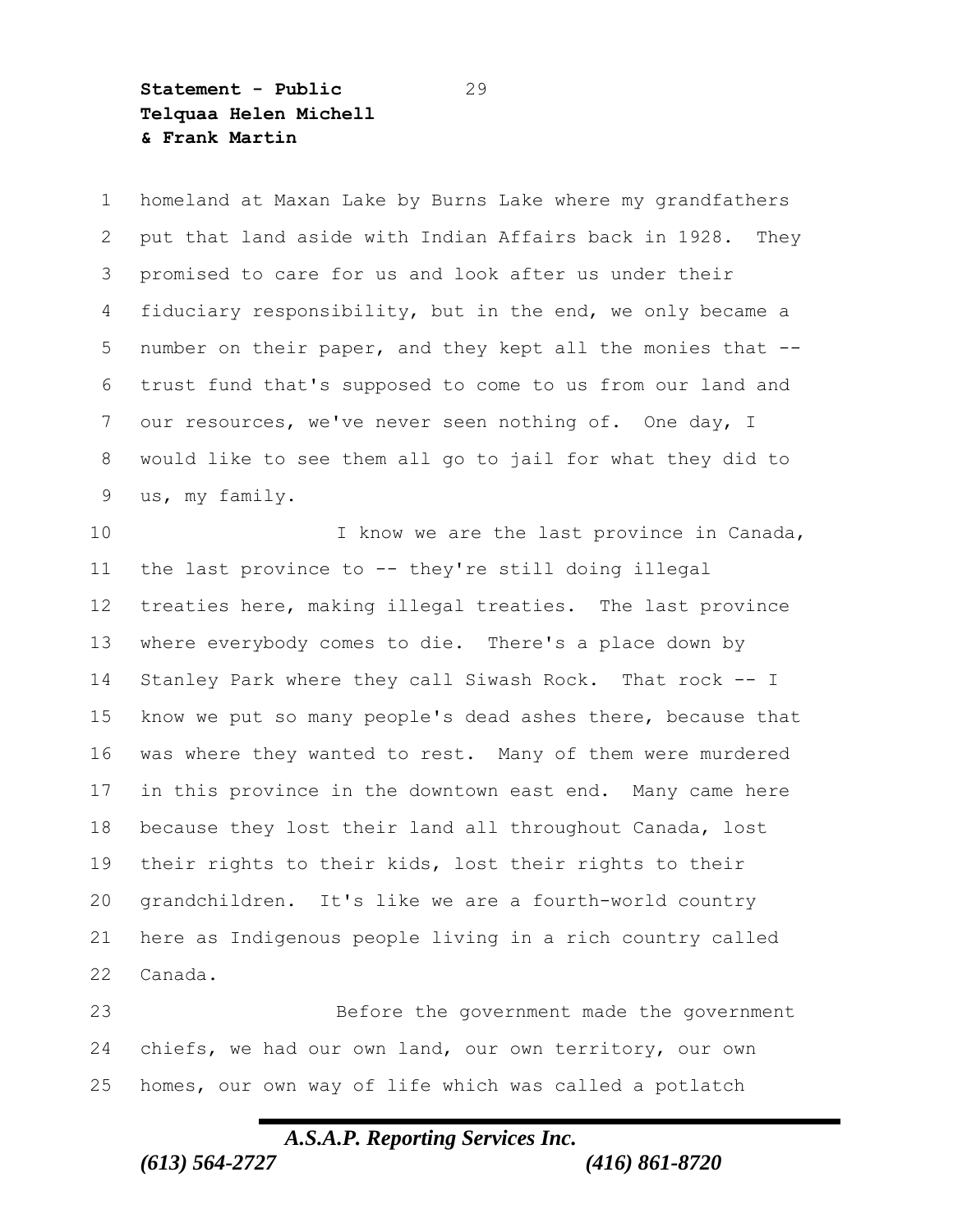**Statement - Public** 30 **Telquaa Helen Michell & Frank Martin**

 system, the true potlatch system.After the government chiefs came in, they made their own rules, their own laws, and they got rid of everyone that owned names to the territories from their territory -- our territory. I don't know what you call reconciliation today, but I think that reconciliation should be true to the word of what that means.What does reconciliation mean?To make things right in this province, you have to start from the grassroots people, which is us, and get rid of the treaty chiefs, the government chiefs, and all the names that they've taken from us as the true traditional 12 hereditary people of the land that -- that names come back to us so we can have our true potlatching system back.As it is now, everyone is making money off the land, resources in the potlatch system, but we see nothing coming to us as the true Indigenous people of the lands. There shouldn't be no more treaties made in this province because of what I know, what I feel, what I see, what I hear.We are the youngest province in this country, yet it's still going on today. Yesterday, I picked up a young hitchhiking girl from Chilliwack from Agassiz side, and she was standing on the side of the road just freezing.She was only about 12, 13 years old, but with all her makeup on and everything, she looked like she was 18, but she was so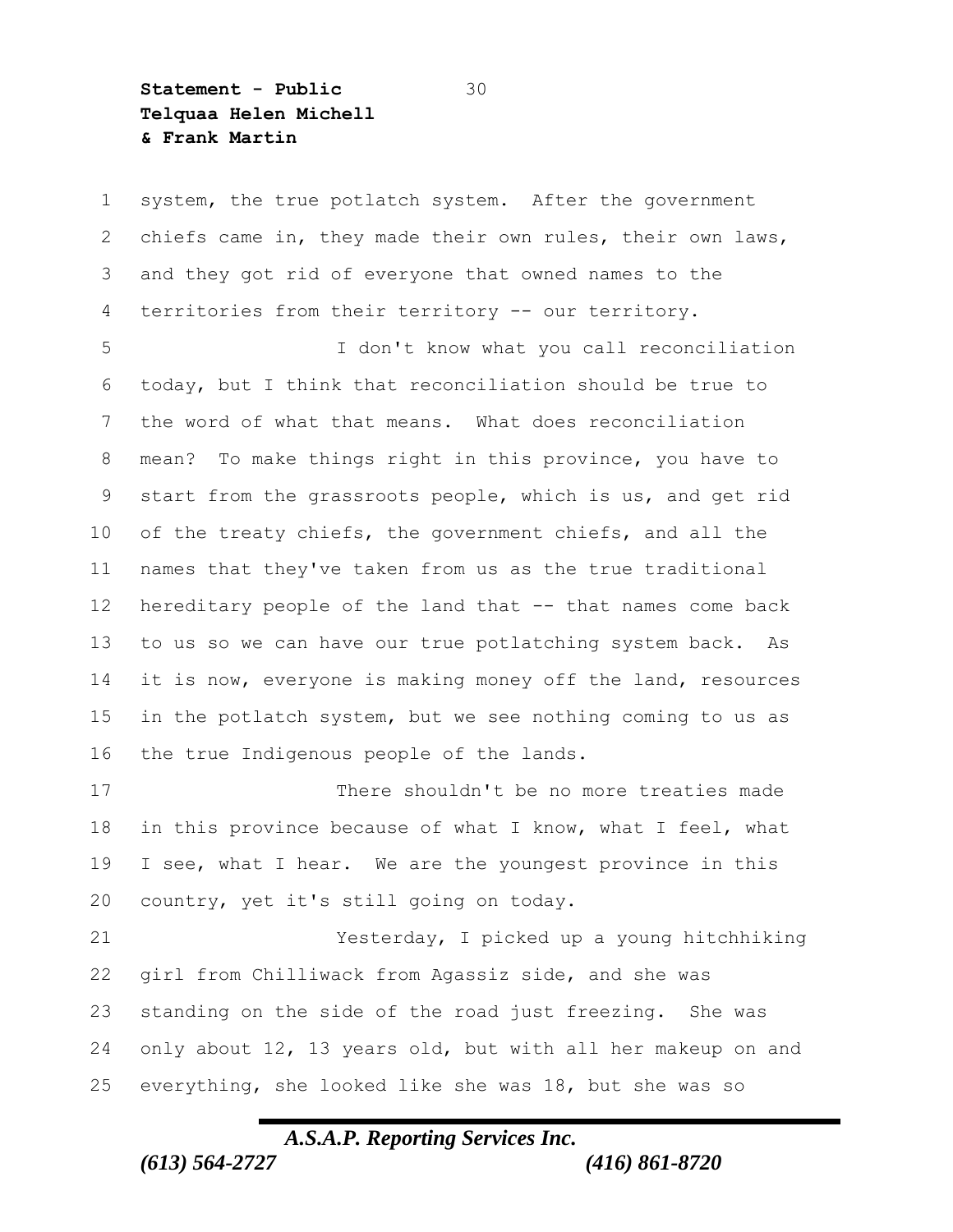**Statement - Public** 31 **Telquaa Helen Michell & Frank Martin**

 skinny, like, and hungry.She was so filthy and dirty. She said --when we picked her up, she said, "Everyone just drives by me and points at me and laughs at me and 5 throws things at me," and I said, "That's the kind of system we have 8 today, uncaring one," and that's how I see the young kids of today, and I fight to keep my daughter and my grandkids and my great-granddaughter out of that kind of system so that they'll have a better life, a better future, a strong future. 14 I feel bad for the girls that have no voice.I feel bad for the girls that really want to work and really want to live, really want to do better, but there's no one on that other end to help them.It seems like the more money they get for their treaty -- illegal 19 treaty thing in BC, the more harder the stone, their heart, becomes.They have no care after that money gets into their hands.How long is that money going to last? That land lived for generations and generations and generations until the last 100 years.Now the land is being so destroyed now to this day.Our water's being contaminated.Everything has gone downhill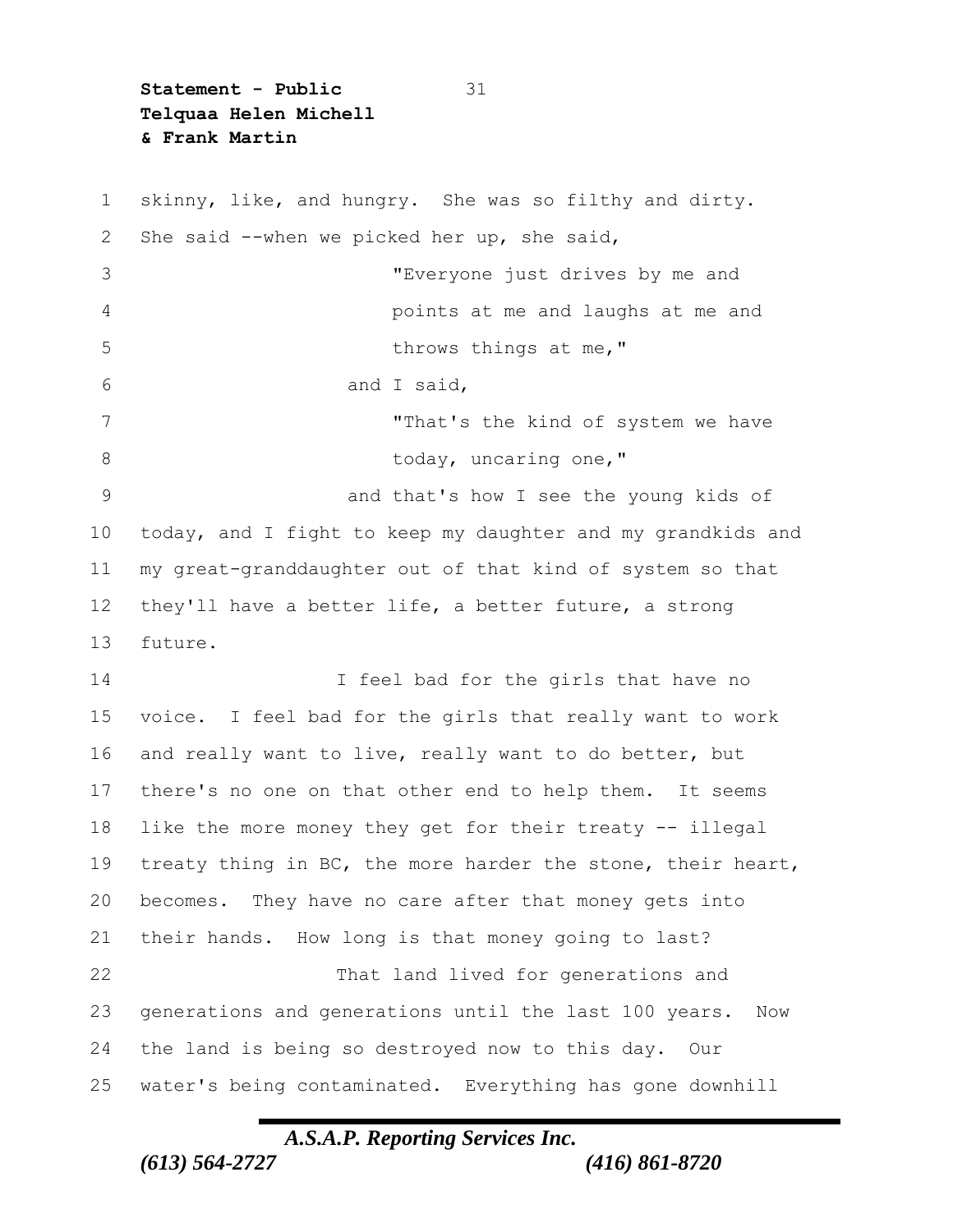**Statement - Public** 32 **Telquaa Helen Michell & Frank Martin**

 because they took it all away from us.Now it's trickled down to the European people, the settlers, who really don't care about the land either. I've seen settlers in my home who've felt for us, who know of us, and tell my brother while he – "I knew your grandfather.We used to sneak up there and give your 8 andfather food because the state of the state of the state of the state of the state of the state of the state of the state of the state of the state of the state of the state of the state of the state of the state of th government chiefs were after them." So many of them got -- had to hide back then so that we could live today, especially me.There's too many of -- land-thieving, too many lies, too many bad things happening, too many sexual assaults. Some of the young girls think it's the norm.I don't think it's the norm.I took my kids out of that system that way because the drugs and alcohol, cocaine, was really devastating that society up there in Burns Lake area, and they're treating my kids bad.So I took the kids away from their original dad, and I told Frank, I said, "I want my kids out of there," 22 and to this day, because I did that, my kids are now doing really good.One's a welder, and my oldest daughter is taking good care of herself in [City 2 in British Columbia], where she had a life of her teeth

*A.S.A.P. Reporting Services Inc.*

*(613) 564-2727 (416) 861-8720*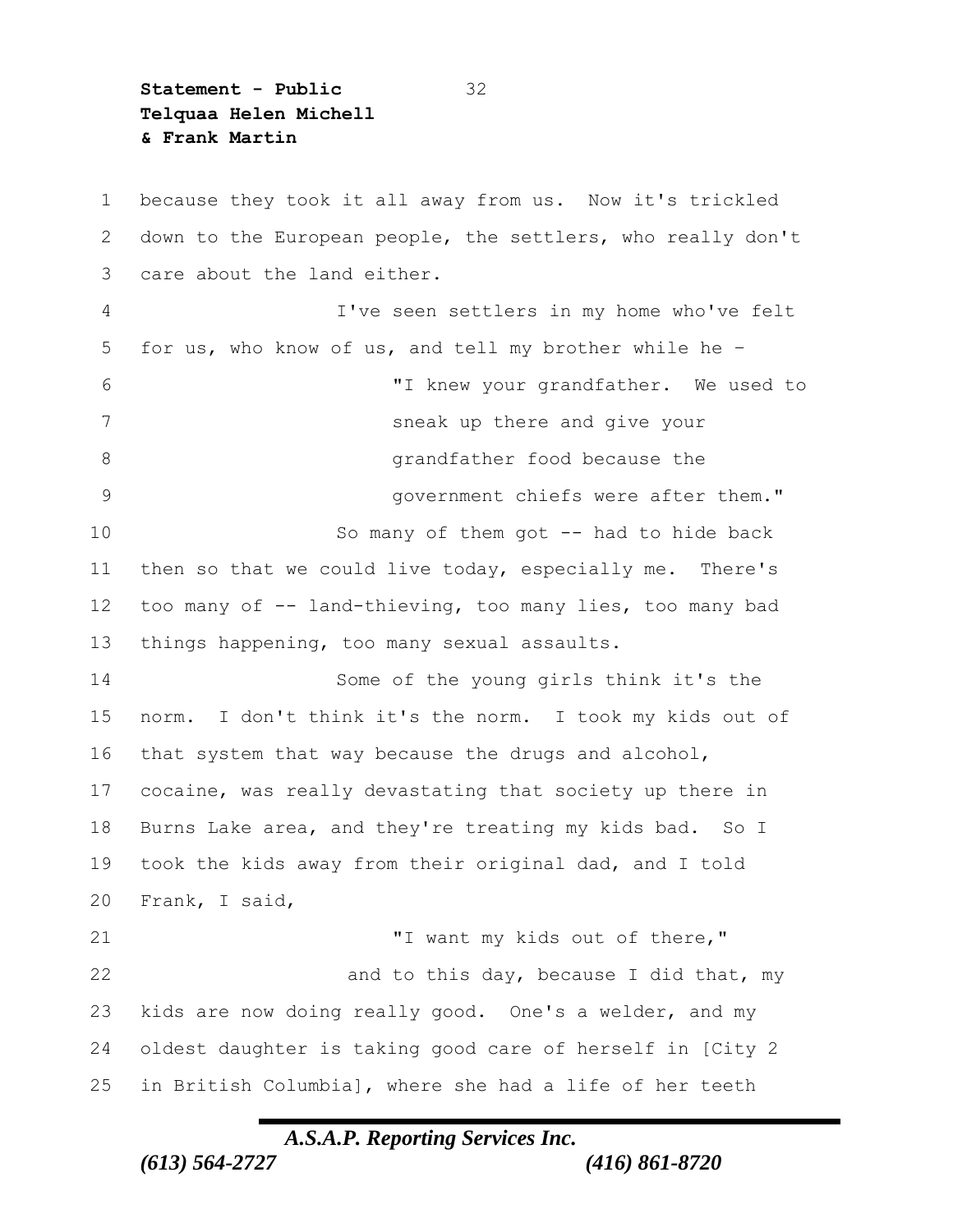**Statement - Public** 33 **Telquaa Helen Michell & Frank Martin**

 being knocked out and her life being turned upside down, and she couldn't go to the police for help.The police in Prince Rupert where she was beaten up, they just really don't care about Indigenous people at all. When the policemen first came to this country, they were put here because they were here -- supposed to be here to protect us as Indigenous people. When did that all turn around?They're protecting the chief and council, the government chief and council, instead of protecting the people like us.We are the criminals. We are the ones that have to fight for everything that we have today.We have to fight for our breath to live.We have to give breath to our children and our grandchildren so they can live. Where do we go from here as Indigenous people?I know this is the end of the road here in Vancouver.I've seen people come from other countries and other provinces across Canada, and I've met lots of them, and lots of them come here to die because this is the only beautiful province left.They think this is the only place where they could live.I've seen whole families die here in Vancouver, and lots of them are buried in that Fraserview graveyard.

 Back in the '60s and '70s and '80s, we were just teenagers back then, but we were really the true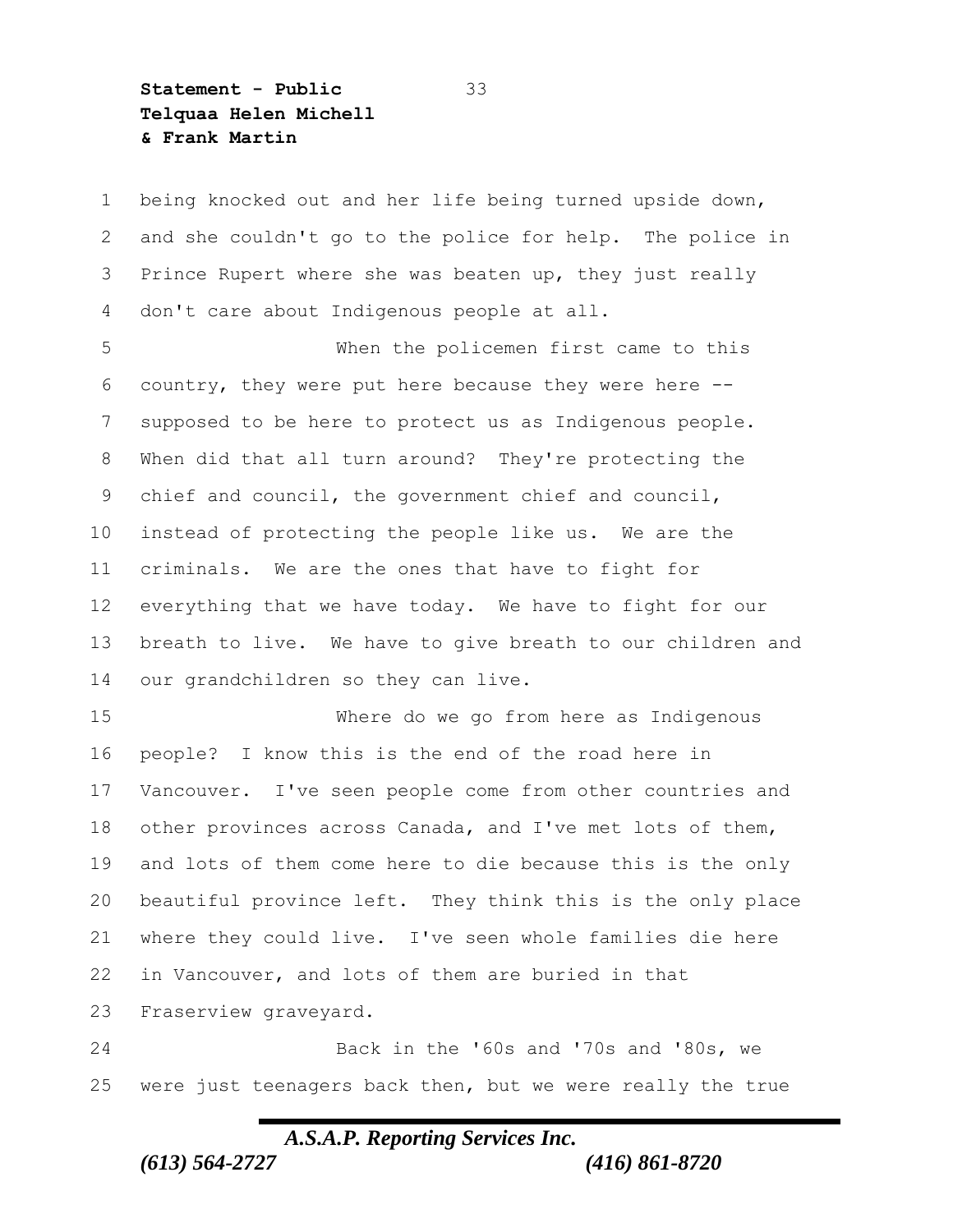**Statement - Public** 34 **Telquaa Helen Michell & Frank Martin**

 hereditary people of this province.We were chiefs.We were true hereditary chiefs of this province.Some knew that they were, but some of us didn't know we were.I didn't know I was a hereditary chief until later on.A lot of them started standing up and fighting for their rights in Vancouver, and that's how Bonaparte Standoff started, and the things started getting worse because the RCMP started turning on all of us.A lot of the people that were walking down the road would get killed on the highway somewhere between Victoria and Cache Creek.

 Our stories need to be told.Our stories need to go out there.We can't be silenced anymore, and I hope there are more stories like mine out there that has a chance to be heard, and I really hope that there is a chance for us as Indigenous people, especially the women. There has to be a change.There has to be a way.We cannot live in poverty anymore.We cannot live landless anymore.We cannot live.

 To this very day, we live to fight.We fight to live.Fight for our next breath, even though we're in our sixties now.If I didn't understand English very well, I wouldn't be here.I'd be six feet under a long time ago, but because I'm a fighter, I want to keep going and keep fighting and making things right for my daughters, my granddaughter, my great-granddaughter, and

## *A.S.A.P. Reporting Services Inc. (613) 564-2727 (416) 861-8720*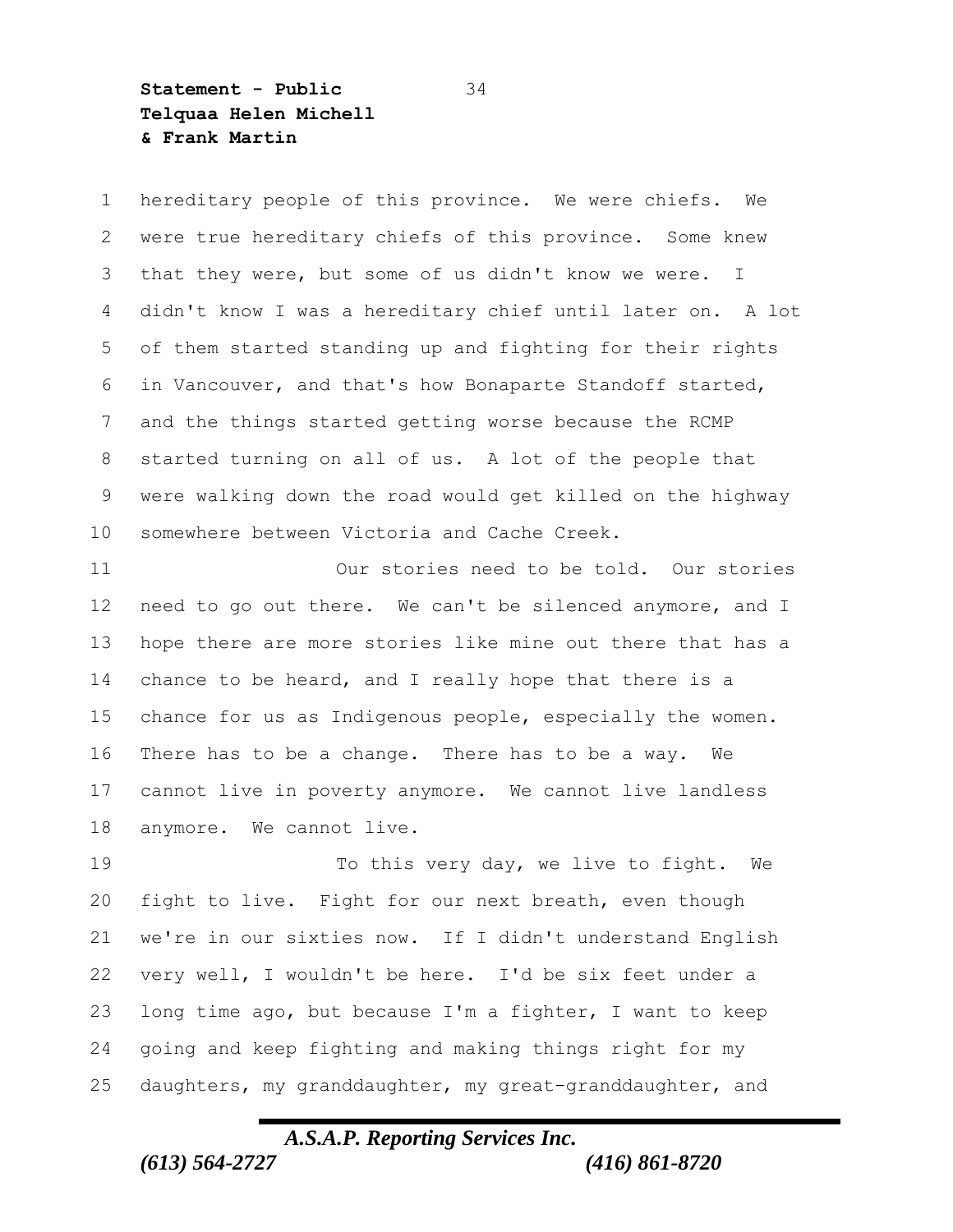**Statement - Public** 35 **Telquaa Helen Michell & Frank Martin**

 children yet unborn, to save what we have here. In all the 60 years I've lived, I've seen my animals disappear.I've seen the river go bad, the waters go bad.I never seen it like this.The elders never let another person homeless, never let another person starve.Today, with all the money they have, they have more starving people, more landless people, more voiceless people, and the one family is the only leader for generation and generation.People that don't own the land are living on that land.They should all go back to their own territories so we can live and look after our own territory again. I buried too many people.It hurts so much.When I look behind me and I look around me, who is going to carry this on after we're gone?Who is going to look after all of that?Nobody. Until I met Frank, I never found myself. I tried to be a white woman going through school and wanting to be a lawyer and everything.When I met Frank, I thought, there's no way I'm going to make it in that world. They won't let me.So let's do it this way, and we went -- made a plan.We called it Plan A, Plan B, right to Plan Z. We're going to start fighting and standing up for our people and our rights, our land rights, animals.This province needs a voice, and we are going to be their voice.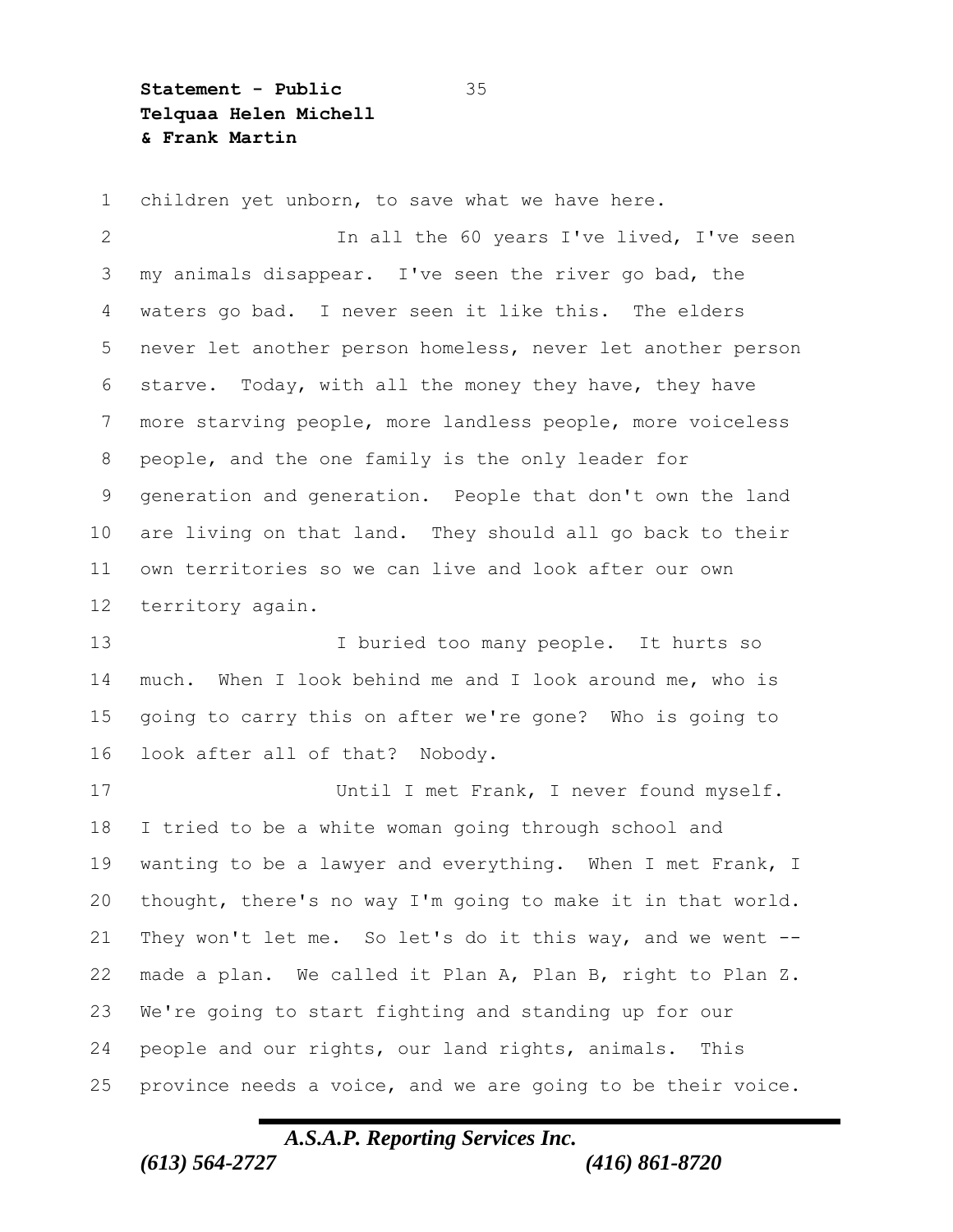**Statement - Public** 36 **Telquaa Helen Michell & Frank Martin**

| $\mathbf 1$ | So we had planned our routes in every                       |
|-------------|-------------------------------------------------------------|
| 2           | courtroom in this province. Our names are in every court,   |
| 3           | whether it's fishing rights, hunting rights, children's     |
| 4           | rights, Indigenous rights to our territories. I'm still     |
| 5           | standing and fighting for our trapline at Maxan Lake, which |
| 6           | rightfully belongs to us under their system, too, and at    |
| 7           | Smithers Court -- Supreme Courthouse, I told the -- the     |
| 8           | judge specifically asked [Person C], [five words redacted - |
| 9           | identifying information]. She said -                        |
| 10          | "This case is about Maxan Lake and                          |
| 11          | trapline, isn't it?"                                        |
| 12          | The judge asked [Person C], and she                         |
| 13          | said,                                                       |
| 14          | "Yeah."                                                     |
| 15          | She said $-$ the judge asked her,                           |
| 16          | "Who is that -- who belongs -- who                          |
| 17          | does that land belong to? Who does                          |
| 18          | that trapline belong to?"                                   |
| 19          | And [Person C] told her -- told the                         |
| 20          | judge,                                                      |
| 21          | "It belongs to them. It's going to                          |
| 22          | me."                                                        |
| 23          | So that was the first round, and now the                    |
| 24          | second round, they all forged their name under our land.    |
| 25          | There's [a number of] names to our trapline territories who |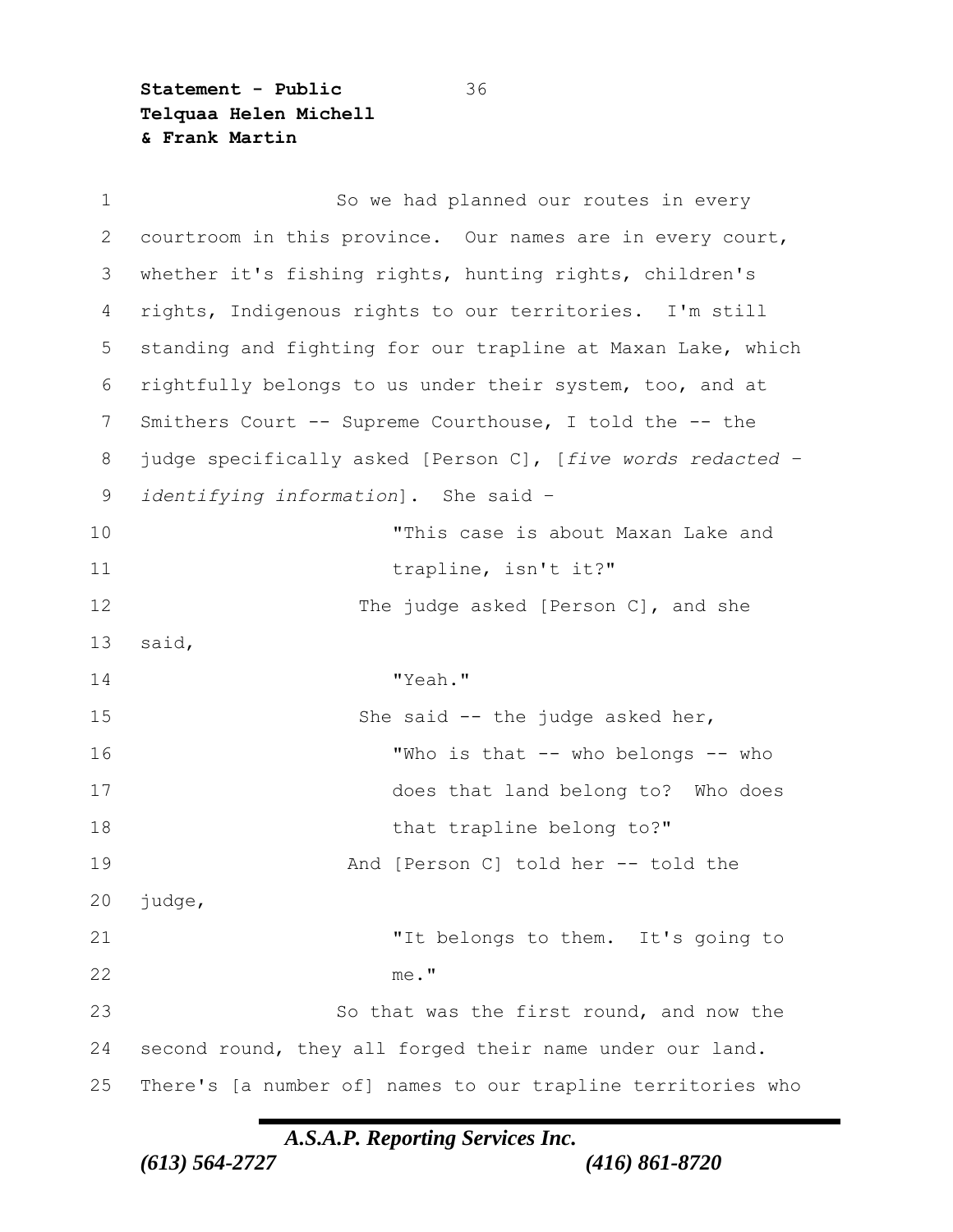**Statement - Public** 37 **Telquaa Helen Michell & Frank Martin**

 they added on themselves, forged their name on our paper without our permission, without our consent.They amalgamated our Maxan Lake Band into their band without us knowing, without asking us.Everything was done in silence. With the system you have today, why isn't all this being made right?It's time to give it all back - - give it back to us, give back our life, give back our future. Okay. MR. FRANK MARTIN:Okay.She asked me to finish up for her. MR. FRANK HOPE:I'm just going to switch the camera to you. MR. FRANK MARTIN:Okay. MR. FRANK HOPE:Okay.Go ahead. MR. FRANK MARTIN:Okay.In all the things that my wife, Telquaa, just mentioned in her 19 statement to you and to the people that need to hear it, in our -- in our old ways, how we see ourselves as first people to this land, all these animals, each one of these animals had a big family, and each one of these animals has a big piece of land that goes with it. So each family has a property that goes with this, marks our land -- so markers of our land before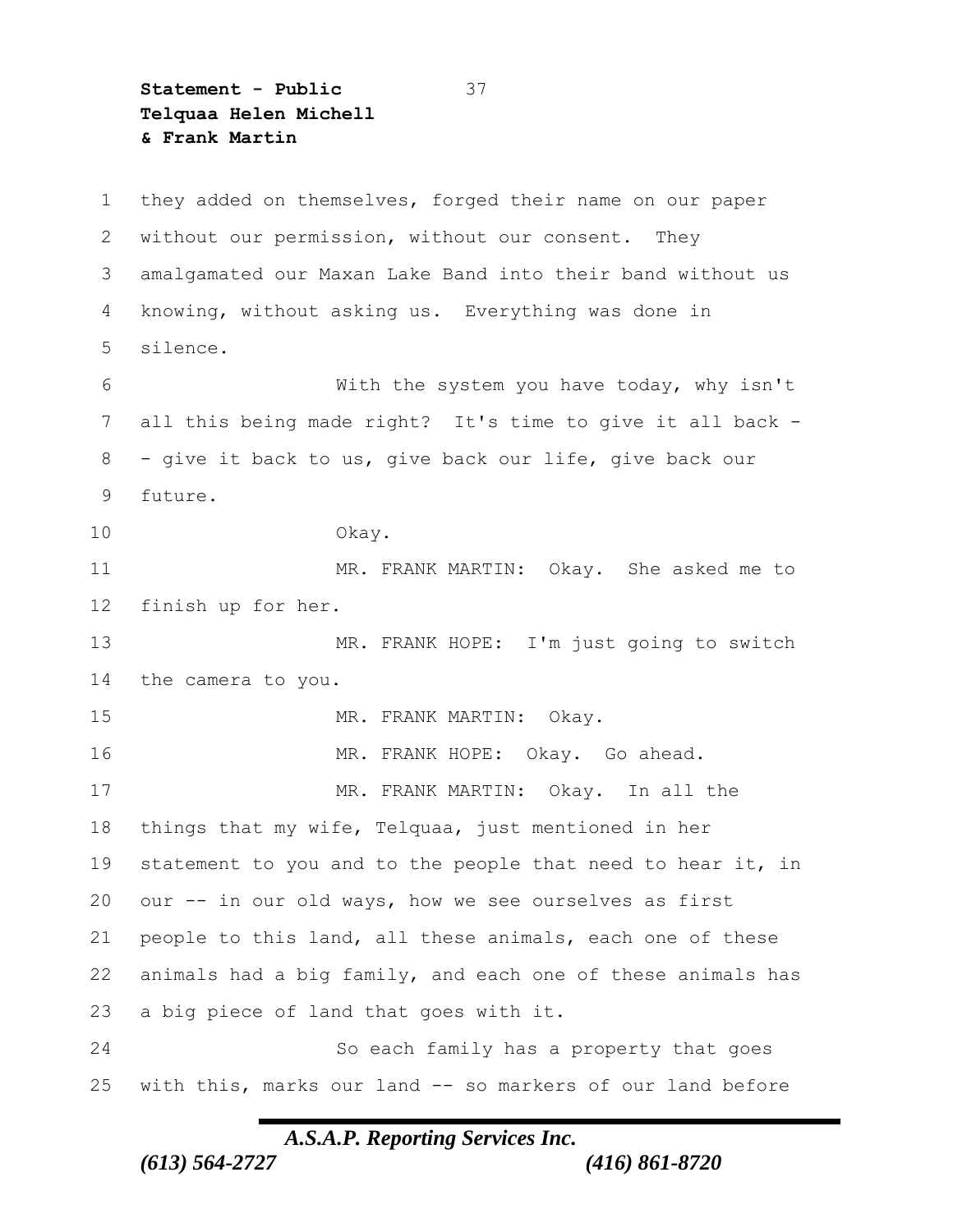**Statement - Public** 38 **Telquaa Helen Michell & Frank Martin**

 the settlers came.This was what ruled our people.This was our rules that went with this, so that we could look after our families and our land, our children, and our clan mothers, our womenfolk.

 After contact, they outlawed the potlatch system and took everything away and changed all the rules and the laws that govern our people.Since that time, we have noticed all the different things that the colonial system's done to us, from our childhood to now.We talk about looking after our -- our folks and ourselves and our 11 family. We find that our women, some of -- her brother, her sister and her brothers, all them got killed and went missing, or some of them are still missing, and one of the reasons that we find that all of this is going on has to do with why they took away our potlatch system and our title and our rights to our land.So they take all these away, and they put them in the back so they're not recognized. MS. HELEN MICHELL:And burn them. MR. FRANK MARTIN:Now we begin to face what you call the institutions that govern our people and our affairs, Indian Affairs, the provincial government and federal governments, and each one of them agencies and

 government people that look after our affairs continuously eroded our inherent rights that were gifted to us by the Creator to hold and maintain our land and look after our

## *A.S.A.P. Reporting Services Inc. (613) 564-2727 (416) 861-8720*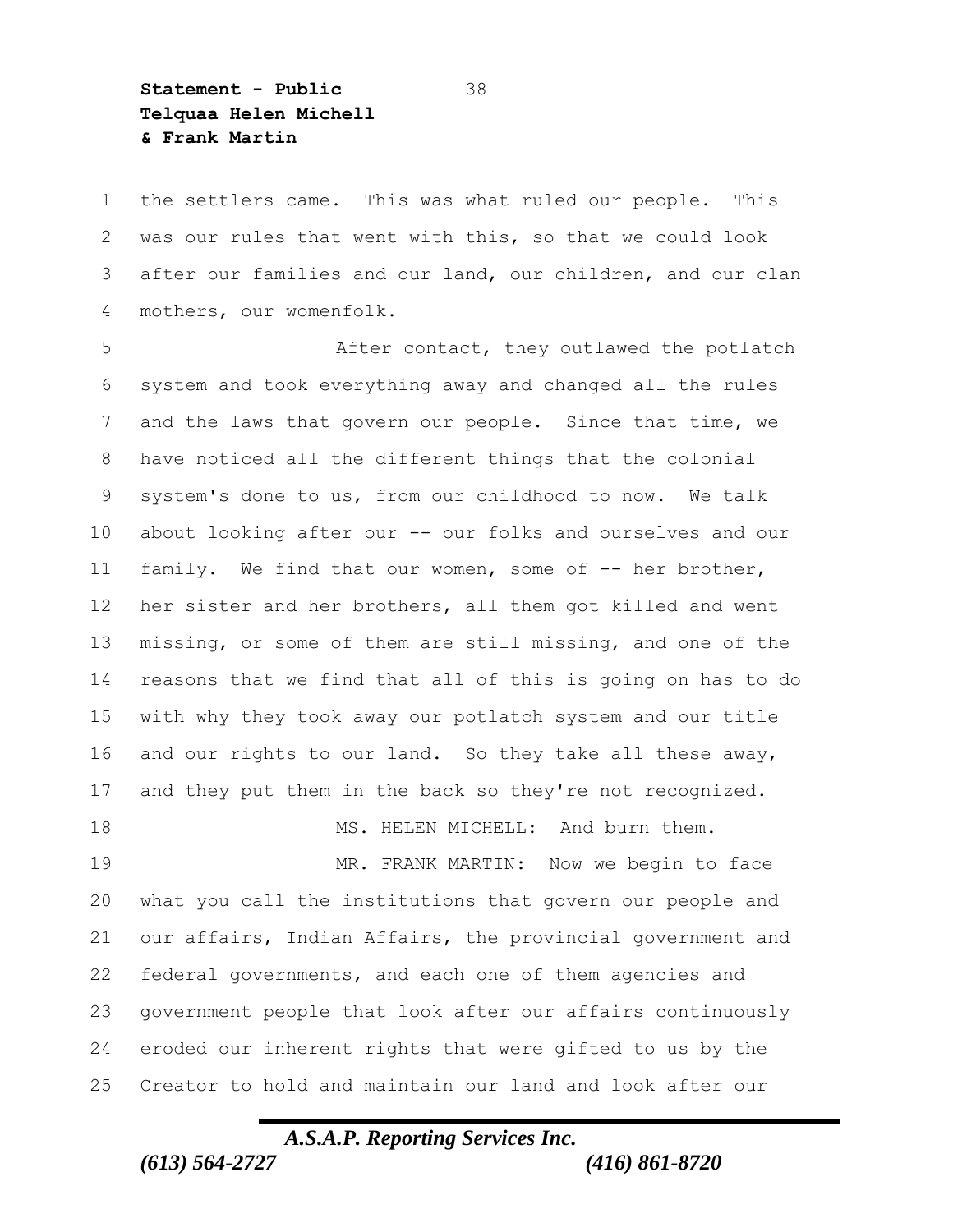**Statement - Public** 39 **Telquaa Helen Michell & Frank Martin**

families.

 My wife calls it genocide and ethnocide. It's still an ongoing thing according to my wife because we still have womenfolk that are being threatened by the authorities that she spoke about, the welfare workers, and the police, and the children's apprehension.

7 So in order to stop the missing and murdered men and women in our families, we chose to stand up, and we pulled our children right out of the whole school system, the education system, because it wasn't -- it was being used against us.They were apprehending our kids from the schools and picking on the mothers with the social workers and the police.

 So that's called institutional racism, and when you find these institutions collaborating -- the RCMP, the social workers, and the chief and councils -- to eliminate the traditional landholders using the system that they modified to process our families, to break them up, and -- that's what she's explaining, is that the outcome -- the outcome of the abuse of the government agencies and the authorities in relationship to the treatment of our families and our family members should be changed.We should have some of our inherent rights returned to us so that we can better oversee the rights of our children and our people be looked after, protected.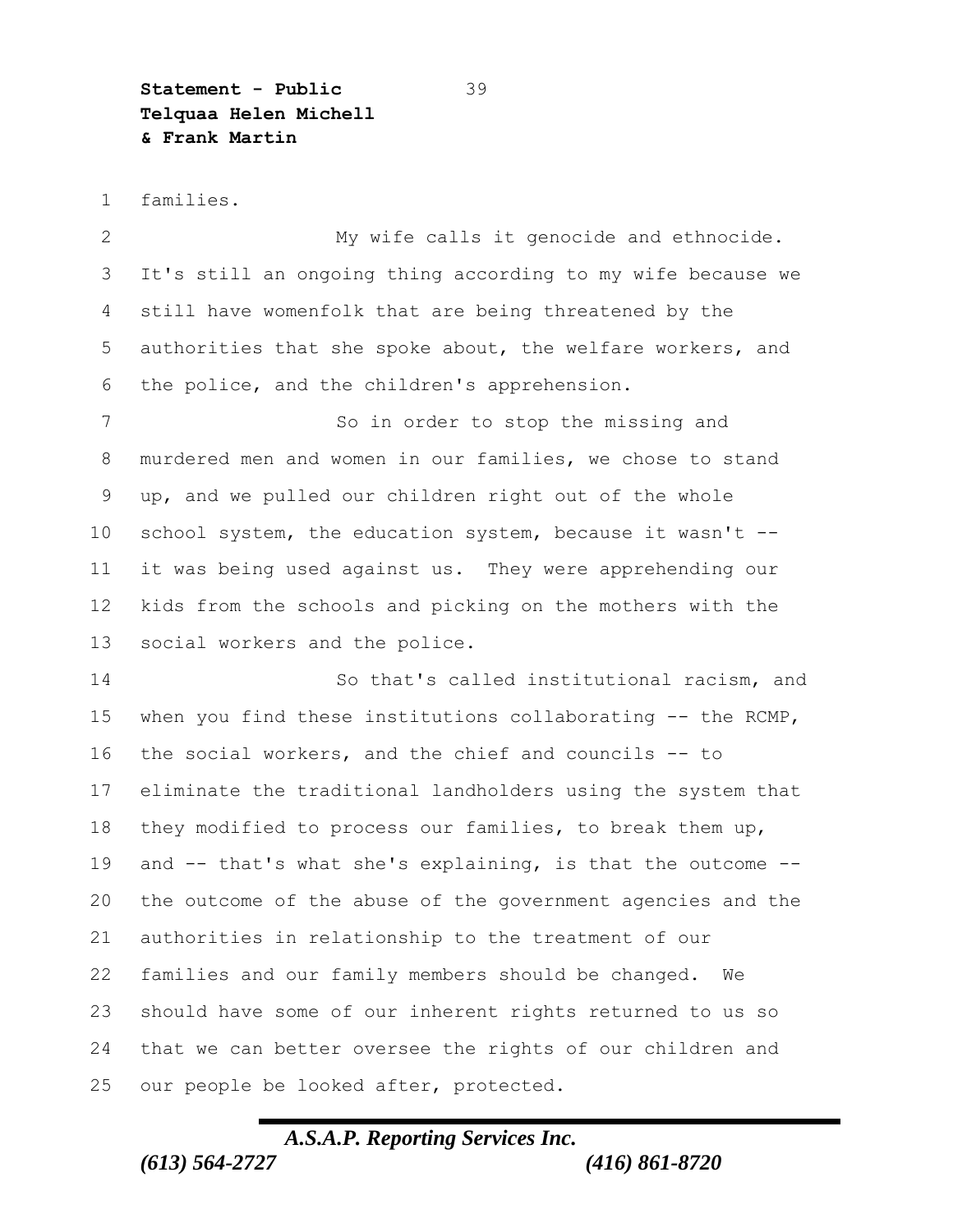**Statement - Public** 40 **Telquaa Helen Michell & Frank Martin**

1 And one of the things that they -- that they were so afraid of was that our people believed very strongly in a Creator of all good things, and every day, our people had ceremonies to give thanks for everything that they were gifted with on all these lands and all these family clans.They all have rules of order that they followed. 8 Over the years, all the nieces and nephews we lost to the welfare system hasn't stopped.We have two cases right now where we have -- a couple of her nieces that are going to court in [City 2 in British Columbia] and in [City 3 in British Columbia] for their children yet.So they're still attacking the womenfolk through the processes, and they're -- and when you try to go and help them, they make it hard for you, even though they say reconciliation means bringing your families together. So the whole idea of looking and making change -- making change from our point of view is that it's okay to have all of these investigations and hearings like

 this to expose and to see what we could do about it and what kind of recommendations us, as families that are losing all of these women and men in our families because of our title and rights to our land -- not just here in BC. It's happened right across this country, up north, south, east, and west.It's an ongoing -- it's an ongoing fight,

## *A.S.A.P. Reporting Services Inc. (613) 564-2727 (416) 861-8720*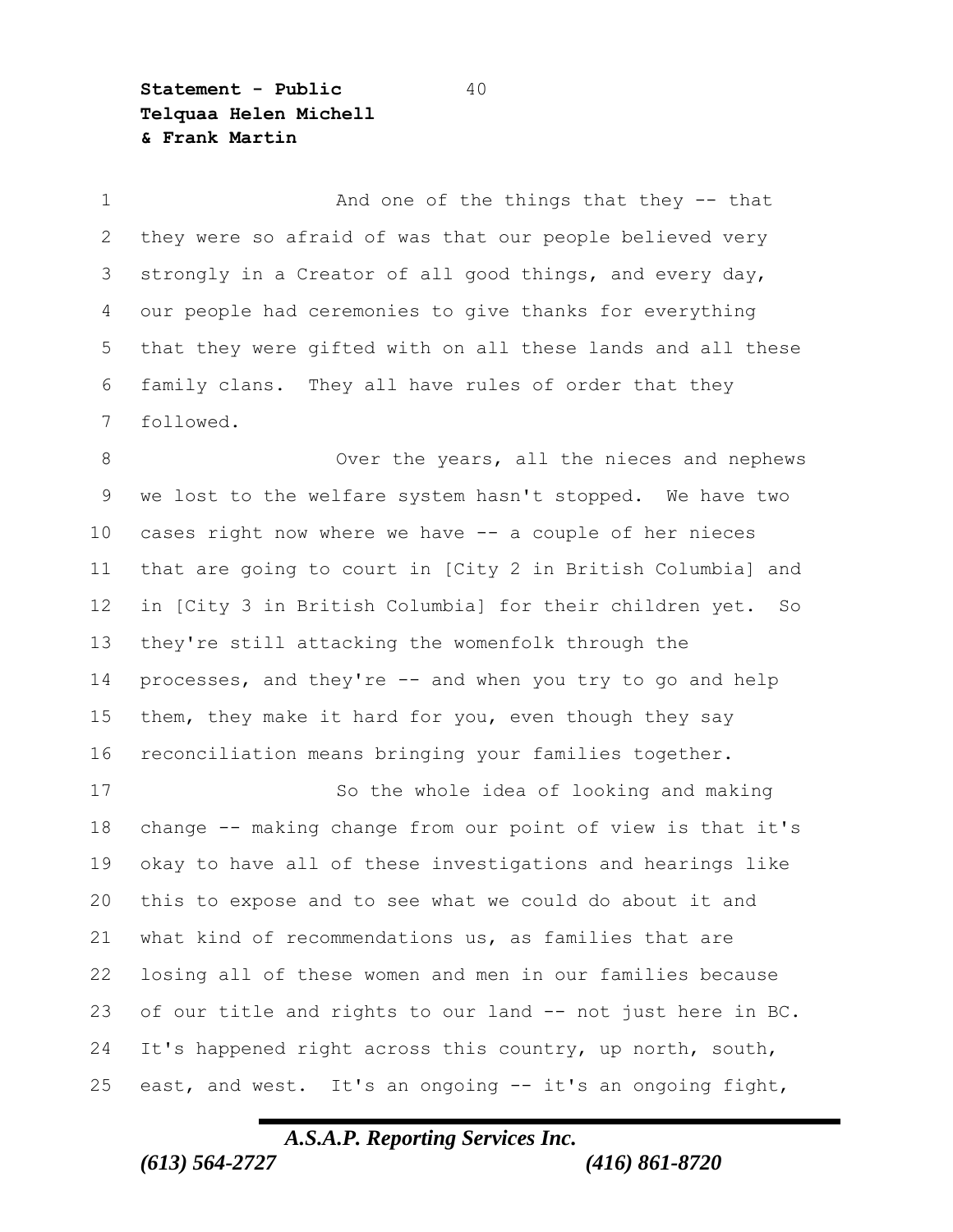**Statement - Public** 41 **Telquaa Helen Michell & Frank Martin**

 and it's a national -- that's why they have -- that's why they call it a national inquiry, this one of murdered and missing women.

 To get to the roots of the problem, we have to develop strategies to take our children, the youngest generations that we have, and realign them with our cultural beliefs and our cultural ways, giving them back their identity that had been so far gone and so far taken away from us.

10 MS. HELEN MICHELL: Generations.

 MR. FRANK MARTIN:Many generations.In the -- well, the way in which we will be able to do it is called breaking the chains.Breaking because we're in a bondage situation with that system.They've got us bonded down.

16 Over the last couple of years, few years, they still chase us around and beat us up, beat Helen up, beat me up, even though they know it's wrong and that they're going to have to face the consequences.They still use those tactics.So they had to have somebody higher up in the government agencies to oversee these kinds of things that are going on with the policing of our people are way - - are way in deep with why our womenfolk don't trust the police.

If one of my nieces or nephews are having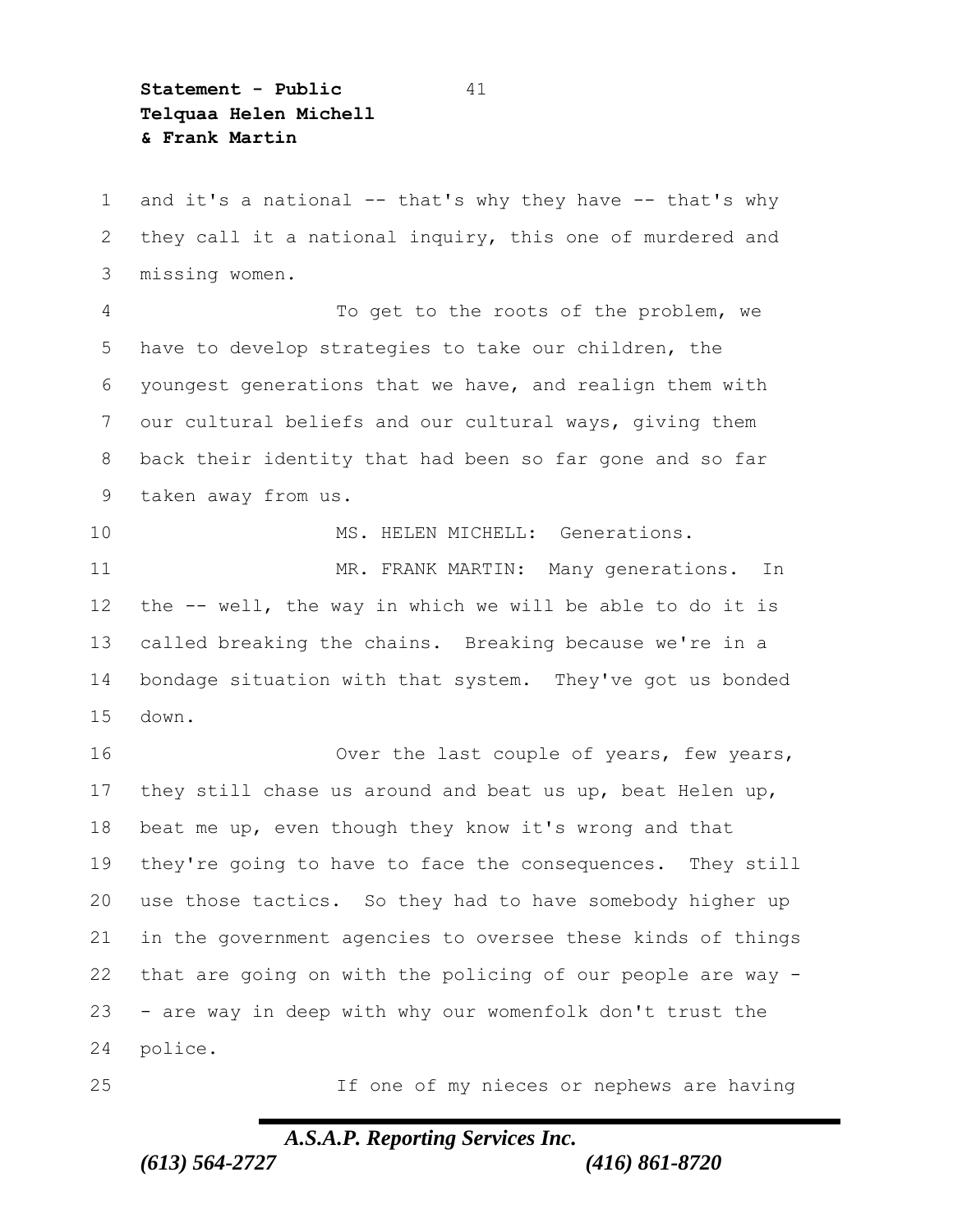**Statement - Public** 42 **Telquaa Helen Michell & Frank Martin**

 problems, they're not going to call the police.They're going to call me, and they're going to talk to me and tell me, "This is what's going on, and this is where I need help." My niece -- two nieces lost their children to welfare, so they called us and said, "What should we do?" And so we put a plan together to get those children back. So these are the kinds of things we have to rebuild as our family circles is the strategy. MS. HELEN MICHELL:Trapline, too. MR. FRANK MARTIN:Yeah, and build that base in the communities you come from. So because our families have no homes on the lands that we came from because everything was taken when we were -- when the families were relocated, because of the resources of the land -- so it goes back to the land again and why those people are all missing. Now, the parts that she's expressed about the traplines being held by different government chiefs now, and their families all are being used to put pipelines on their land for the oil and gas extraction in Alberta to go through our land up in Burns Lake area and for the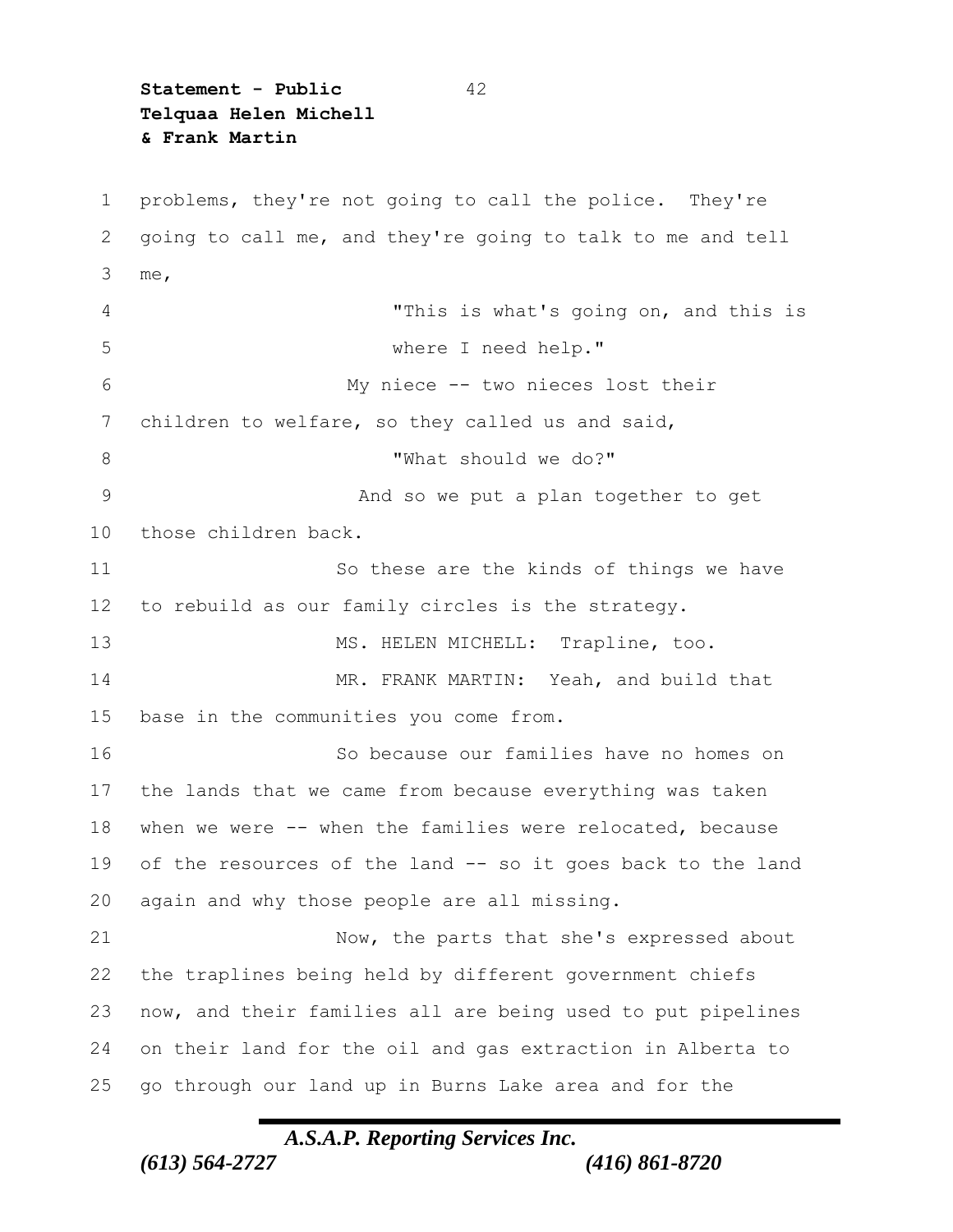**Statement - Public** 43 **Telquaa Helen Michell & Frank Martin**

forestry clear-cutting practices.

2 So these are the things that we're against -- not just the system, but we're against the agreements of the corporations that got those contracts on those land bases that we come from that were made by the provincial government and the government agencies responsible for us. So that's where a lot of the folks are being hurt is where these kinds of conflicts are going on, and it hasn't changed since the coming of the fur trade and the gold rush.It's the same thing.We still don't have protection from the police.As a matter of fact, we have abuse from them.

13 So I believe, truly believe, that we had to reactivate all our old warrior societies in our communities and our healers in our communities to strategize on how we can better develop protection against what I just mentioned -- the corporate world and the governing system that runs this country -- because they're in conflict with our traditional laws and values that all are only there to protect us.

 So our plan for our children and our future generations was that -- and we're still going forward with -- is we do a reclamation to the land we come from, which is Maxan Lake, her land, and we build our own community development education system where we re-educate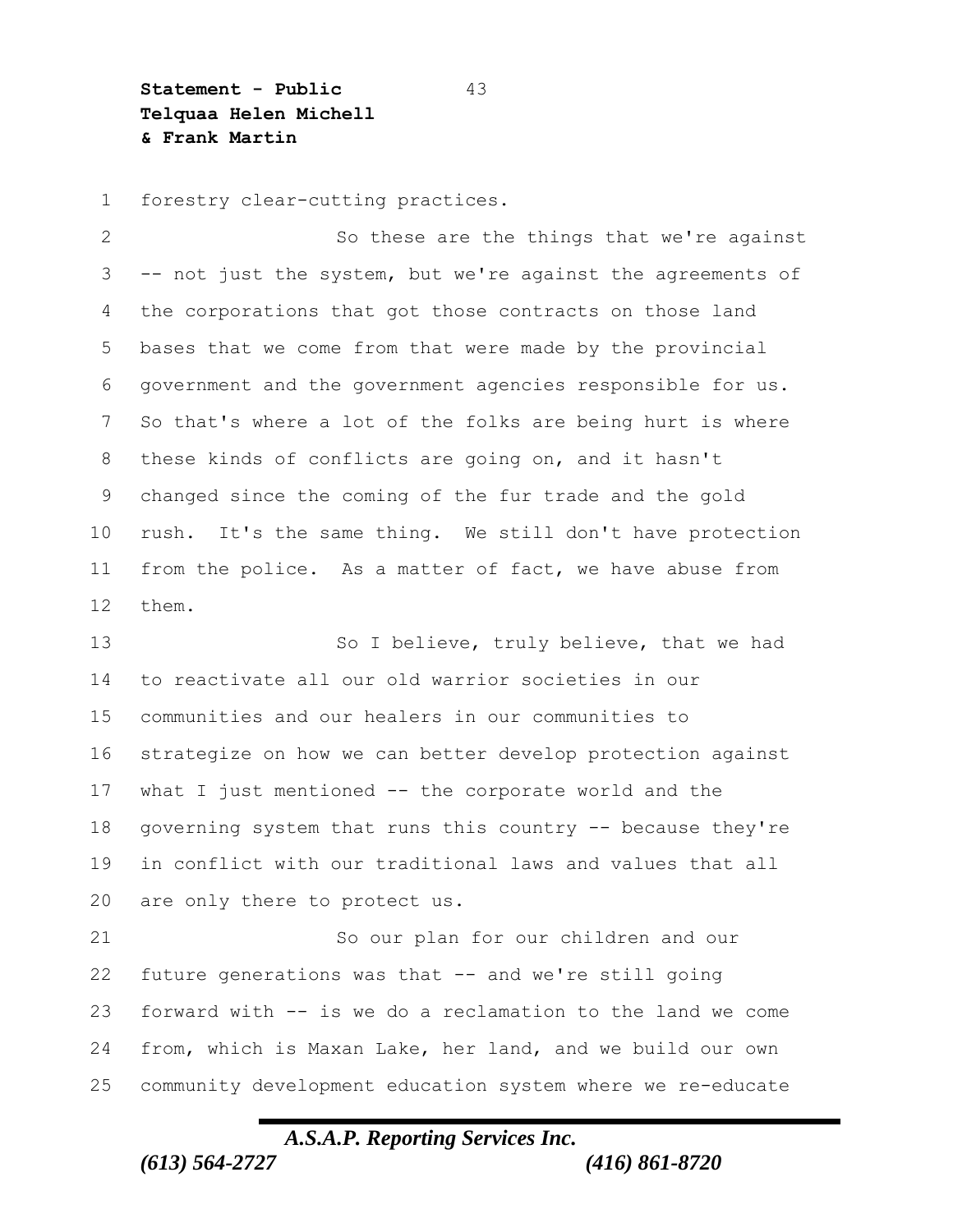**Statement - Public** 44 **Telquaa Helen Michell & Frank Martin**

 them about our way of life, and it gives them some viable educational support that would give them good economic benefits, which will come from the lands that they come from.

 That's sort of our recommendation, but we still have the fact that we're dealing with physical abuse from the authorities, like the [Police service 1 officer] who she's still going to court for because they beat her up.Even though she's disabled, they still beat her up. 10 You know, they're -- I can't -- I can't see how the government, police, and authorities can continue doing these kinds of things to our womenfolk.I mean, it hurts me deep inside as a husband and a father and grandfather to see this go on with my own family when they're supposed to be there to protect us and look after us since they were made and brought here -- the RCMP, I'm talking about.They -- so what's happened to my wife, Telquaa, and myself is we've been traumatized by the system of the physical abuse and of the mental abuse of all the paperwork and all the -- stuff around the different actions that are going on in our families.So the trauma part has a lot -- a lot of harm. So a lot of healing needs to be done between ourselves. So the best part is to have really good food all the time.So you had to have some sort of an economy to have good food, and mine and hers was doing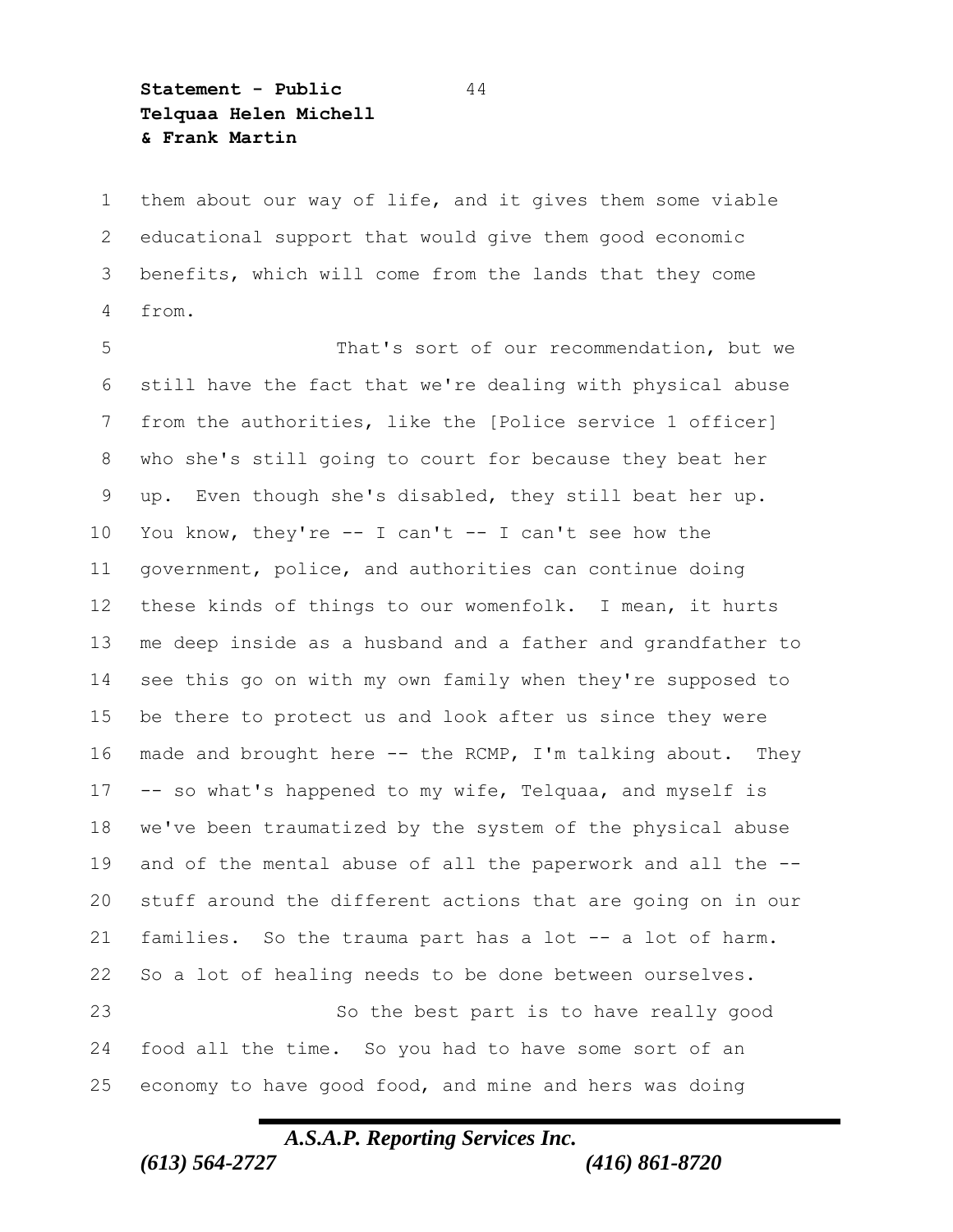**Statement - Public** 45 **Telquaa Helen Michell & Frank Martin**

 artwork.We survived by doing a lot of artwork.We went to -- we went to New York City doing artwork to complain to the United Nations when she said we made that trip. Well, so that's why I say that we can -- we can re-establish ourselves and our communities.It doesn't matter where we're from.We have an inherent right, and we have jurisdiction to do it because it's ours. They can't stop us from doing it.You know, there's -- there's no blocks anymore after the reconciliation happened.They say, "Well, what do you want to do -- you want to do as reconciliation?" She says, "Well, reconciliation, to me, is the **15 land we come from comes back to us,** 16 and our rights, our inherent rights and our jurisdiction comes back to us, all of our lands and our 19 territory so that we may be able to govern our families according to our ways." That's part of the thing that I believe reconciliation is, and like I said, it's got to start with our little ones growing up now, because it's harder to change the mindset of the children that are already grown

*A.S.A.P. Reporting Services Inc.*

*(613) 564-2727 (416) 861-8720*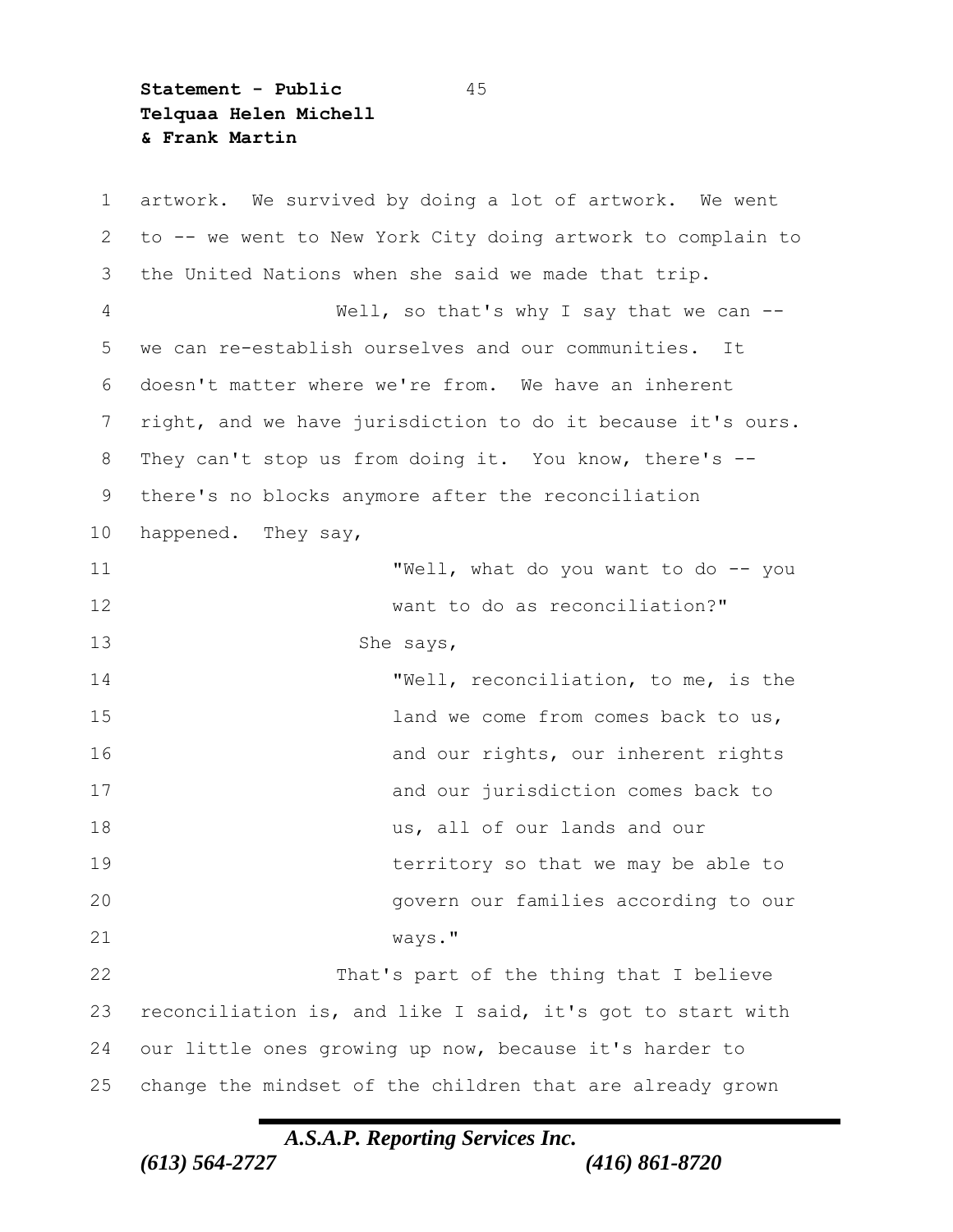**Statement - Public** 46 **Telquaa Helen Michell & Frank Martin**

1 up, but if we start with the younger generations -- that's what we've been doing of the -- about the 35 years we've been married is changing the mindset of our children and the mindset of our grandchildren and our nieces and nephews.And the only way we did that was by pulling our own kids out of school and by being an example.

 So we had to have examples in our communities.You're an example in our community, you and your wife, or actually probably on a national level now, because everybody knows you.See, that's what we need.We need people who have it in here -- the gifts.See, we're all gifted by the Almighty Creator, and we accept those gifts back again.We have a long, long walk to go, but I'm pretty sure we can make it.And that's when I have to say for her.

16 And, you know, all the abuse I've -- like, 17 she still hurts from being called out, the cars, and being beaten up in the Fraser Valley.It isn't just the beatings.In the seven years we lived in the Fraser Valley, they took ten vans away from us, just pulling us over and taking them and putting them in the pound so we can't buy them out.So they put us in poverty.

 So it's not just the beatings.It's the poverty that comes with going to court, poverty of losing your vehicles, you know, and that slows us and hinders us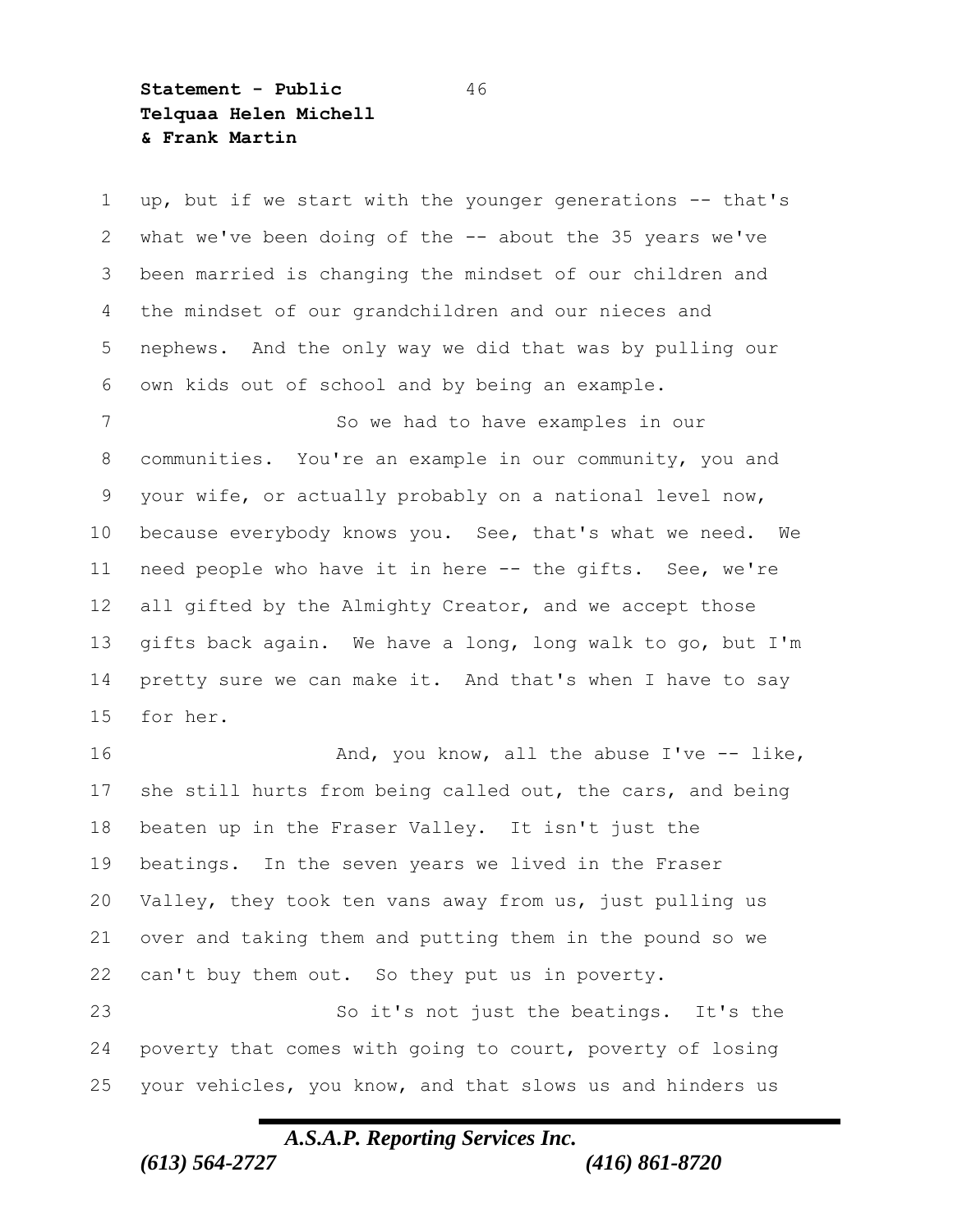**Statement - Public** 47 **Telquaa Helen Michell & Frank Martin**

 from continuing the work that we've been doing.See, the reason why that they attack people like us is because they see us making progress.A year and a half ago, the international Indigenous representative James Anaya came from the United Nations -- MS. HELEN MICHELL:To Musqueam. MR. FRANK MARTIN:-- and he came to Musqueam, and we went and made a presentation to him there like we're doing here to you, and we made a presentation in relationship to why our womenfolk are being murdered and missing, and it all had to do with the same thing again, about re-governing ourselves and re-straightening out our real true value within our community. So we didn't keep the fight in this country.We take it out to the international community for support.So if we don't have support, we can't get the police and the government agencies to back off of us.If I didn't talk to them and we didn't go to that meeting, I think they would be still chasing me around. So for the last two years, they haven't 21 bothered us -- maybe a year and a half -- but before we went to see that Mr. Anaya and made the presentation about the authorities coming down on us and abusing us because of what we're doing, we didn't have a chance.Like she said, we went everywhere.We went to the court workers.We went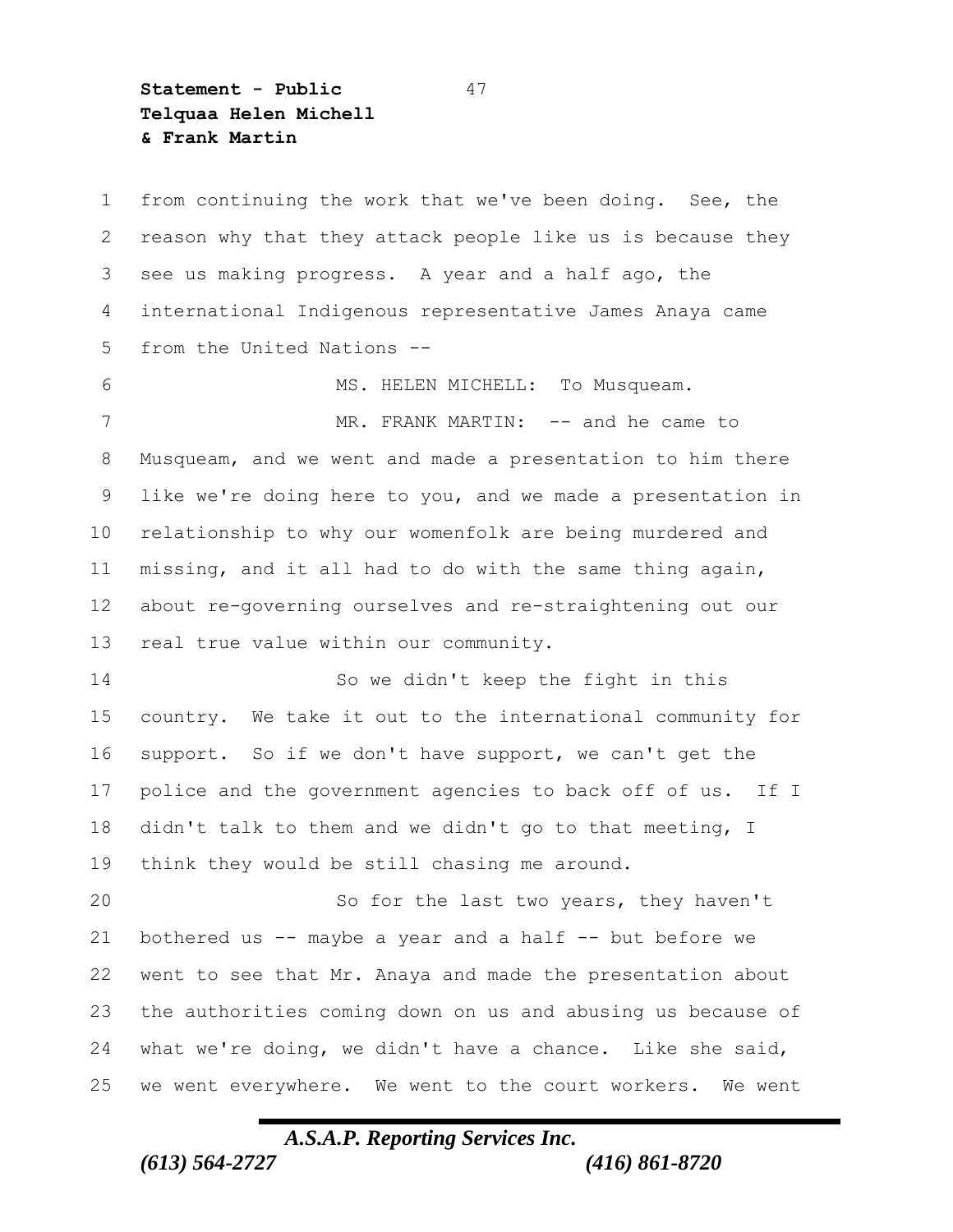**Statement - Public** 48 **Telquaa Helen Michell & Frank Martin**

 to lawyers.We went to BC Civil Liberties -- you know, all the agencies that they have to protect our rights as people.You can't get help.You know why?Because they all work together.That's why it's important to get it out to the international community. So that's the other recommendation besides getting our children, our youth, started on a new track and a new education plan. MS. HELEN MICHELL:That, too, being disabled, it took seven years to get that. MR. FRANK MARTIN:Yeah.So that's my -- that's my thing, is it boils down to the fact that we have to change the institutional racism today, this day and age, and the policing and the social services, the administration of our people. I'm finished. MR. FRANK HOPE:Okay. MR. FRANK MARTIN:Thank you. MR. FRANK HOPE:I just need clarification.The police brutality we're talking about is -- which police department are we talking about? 22 MS. HELEN MICHELL: The RCMP. MR. FRANK HOPE:The RCMP? MS. HELEN MICHELL:Royal Canadian Mounted Police.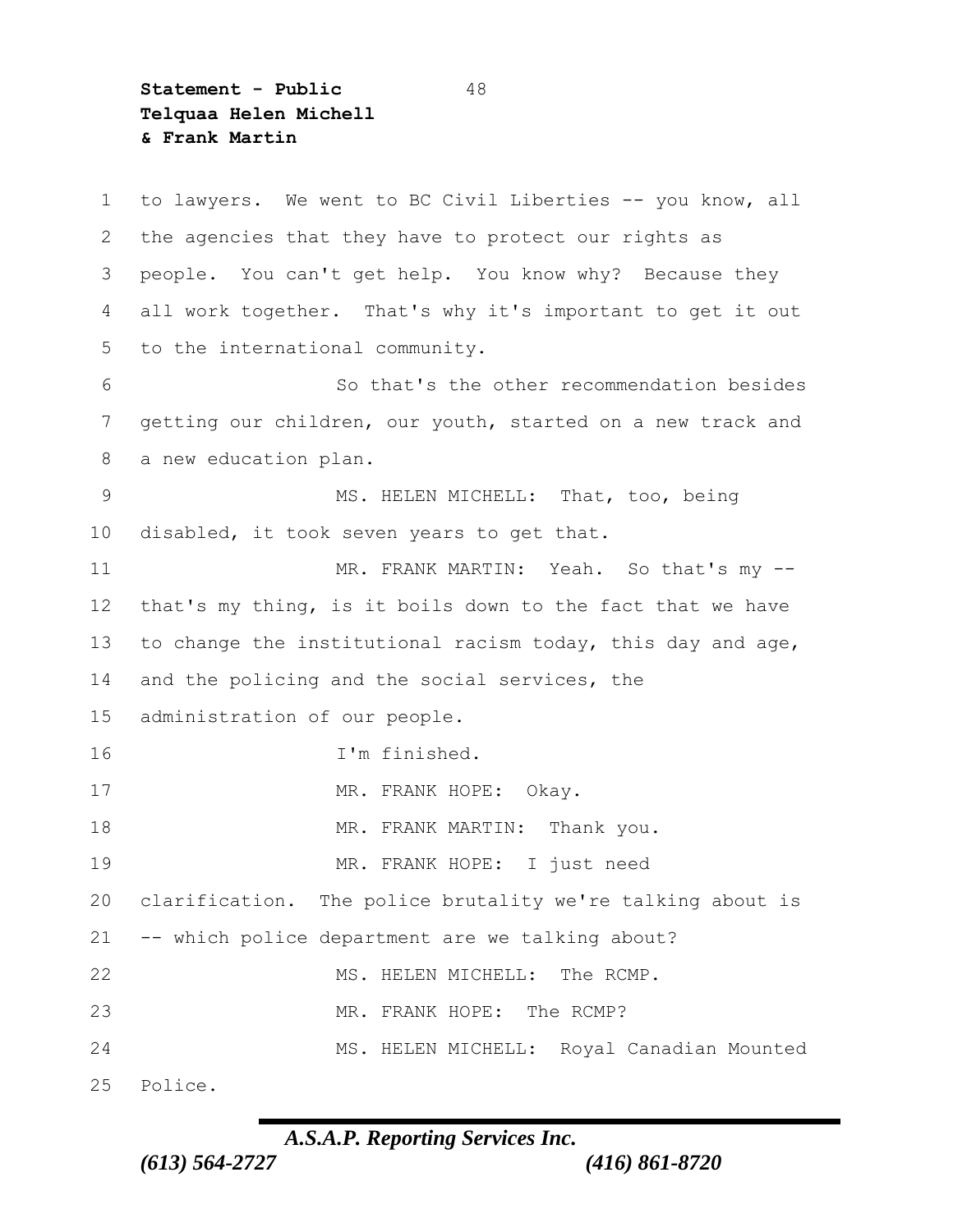**Statement - Public** 49 **Telquaa Helen Michell & Frank Martin**

 MR. FRANK MARTIN:In the Fraser Valley. MR. FRANK HOPE:In the Fraser Valley? Okay. MR. FRANK MARTIN:And in Burns Lake. MS. HELEN MICHELL:Yeah. MR. FRANK HOPE:And Burns Lake, too? Okay.So let's see what else.There's just a couple more questions I think I may have just for clarification. MR. FRANK MARTIN:Yeah, [*five lines redacted – ongoing litigation*]. MR. FRANK HOPE:Okay.You mentioned you were threatened with a place called Essondale.Is that a correctional facility? 14 MS. HELEN MICHELL: No, that's a... MR. FRANK MARTIN:It's a mental institute where they use the Mental Health Act against you, and they can confine you for any -- as long as they want. MR. FRANK HOPE:Where is this? MR. FRANK MARTIN:It's in --- MS. HELEN MICHELL:Port Coquitlam. MR. FRANK MARTIN:Port Coquitlam.It's in the Lower Mainland. MS. HELEN MICHELL:What's it called? It's not called Essondale now. MS. NORONHA:Is it Riverview?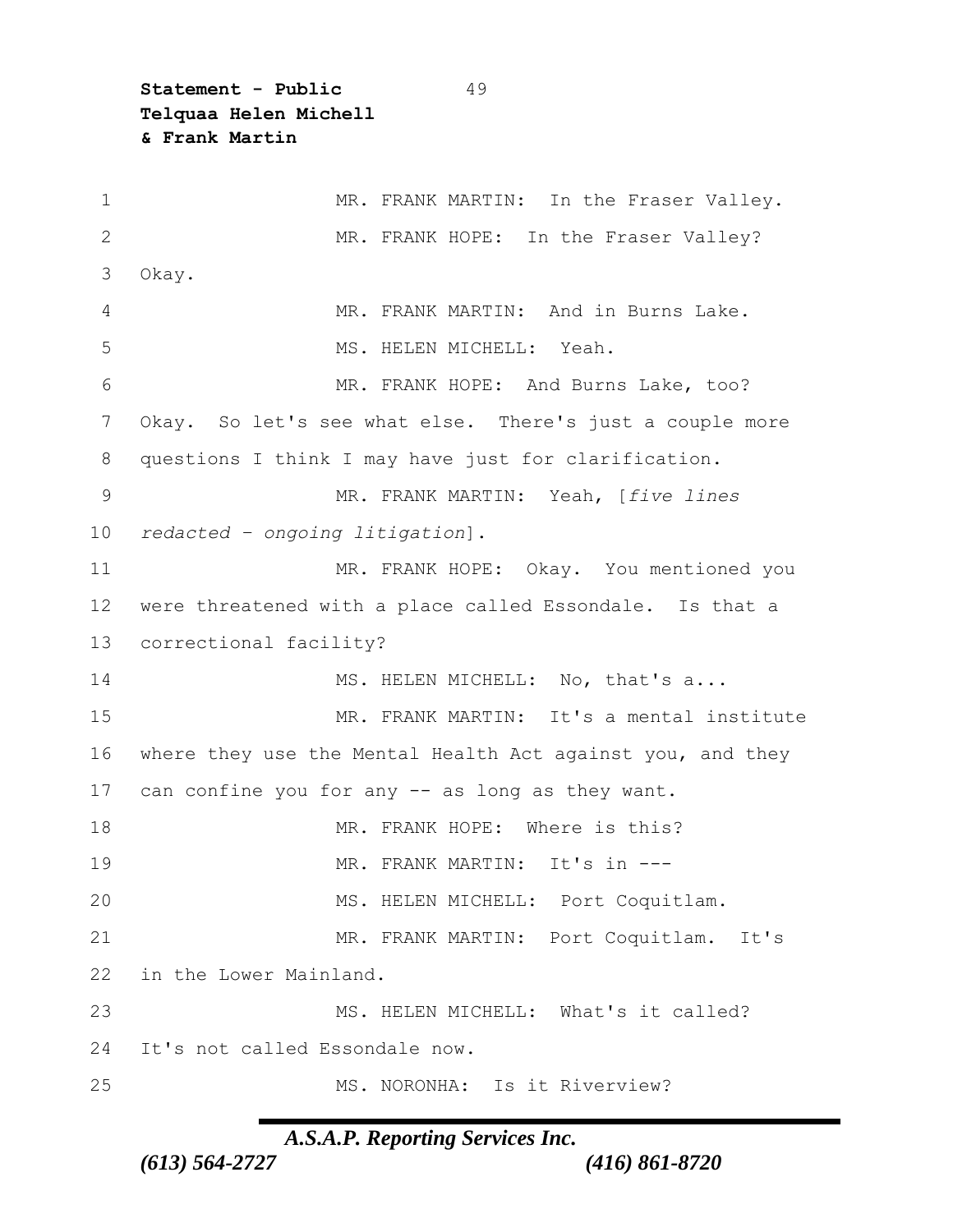**Statement - Public** 50 **Telquaa Helen Michell & Frank Martin**

 MS. HELEN MICHELL:Riverview, yeah. MR. FRANK HOPE:Riverview? MR. FRANK MARTIN:Yeah. MS. HELEN MICHELL:It's called Riverview now, but back then -- MR. FRANK HOPE:Okay. MR. FRANK MARTIN:Back then, it was -- it was Essondale. MS. HELEN MICHELL:The RCMP used to threaten Mom and Dad and [Sister 3] about it. "If you don't listen to me, we're going to send you to Essondale." MR. FRANK HOPE:Yeah.Okay. MR. FRANK MARTIN:Back in the '60s, that's what they did to me.They sent me there. MR. FRANK HOPE:Okay.[*Seventeen lines redacted – ongoing litigation*]. MS. HELEN MICHELL:Another thing, because we both became disabled from police brutality over all these years -- because we're disabled, it's harder for us to maintain a good life the way we should when we weren't disabled, and being disabled is even much harder now, and I'm sure a lot of other Indigenous people, too, were made disabled by the system, made disabled by the RCMP that beats them up or threatens them, made disabled by the

### *A.S.A.P. Reporting Services Inc. (613) 564-2727 (416) 861-8720*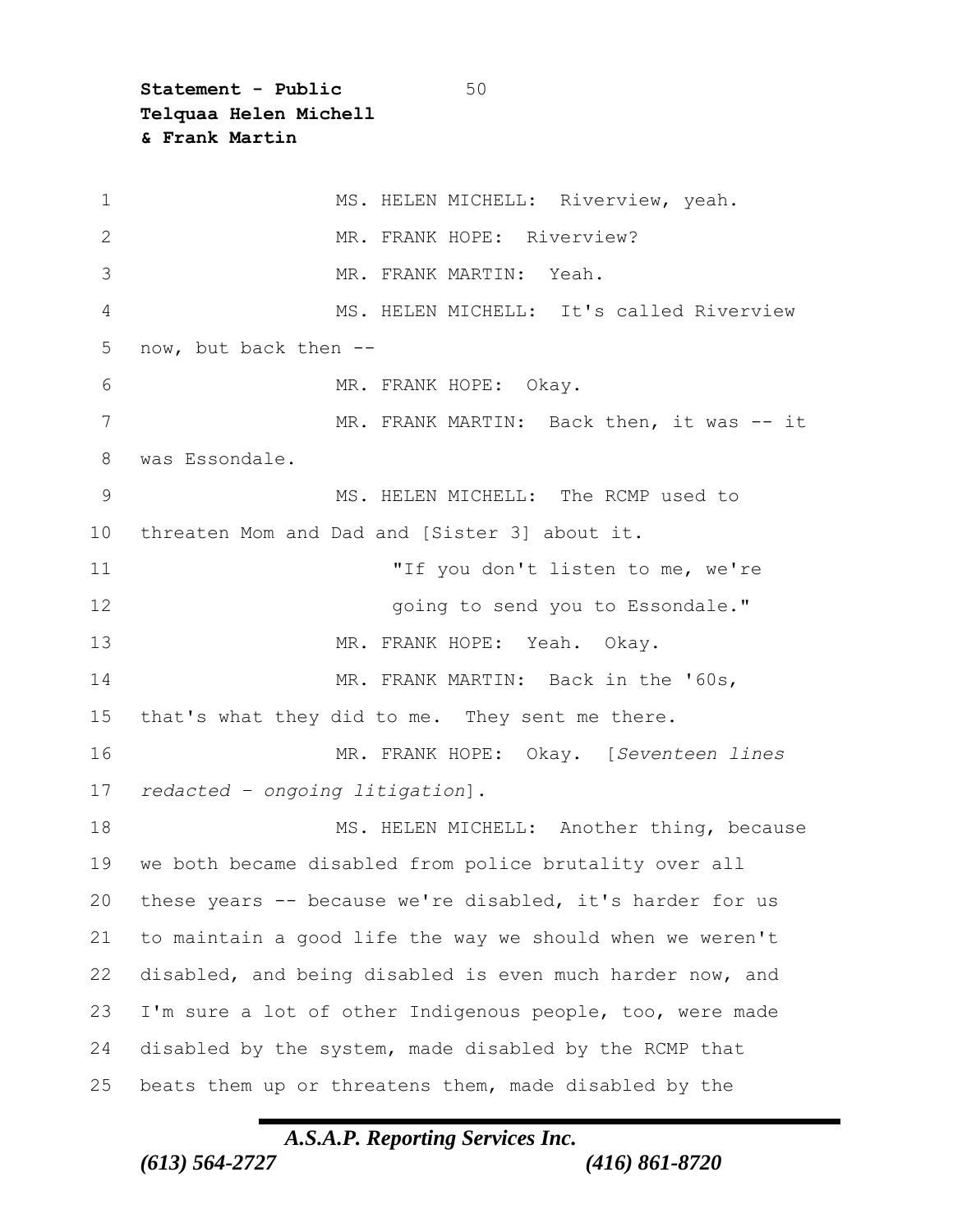**Statement - Public** 51 **Telquaa Helen Michell & Frank Martin**

social services system.

 Even my scooter, it took me seven years to get a scooter from the welfare when they could just give it to the other person the next day, but they made me fight for it for seven whole years, and in the whole process, because I'm fighting for my scooter, I got two -- what do you call those workers at [Location]?I got two workers fired, and because they got fired, they hightailed it back to England where they're both from, because they didn't want to get charged here, and that was in Chilliwack. So all those systems that are supposed to be there to help us, to assist us, are all working together to keep us -- MR. FRANK MARTIN:Down. MS. HELEN MICHELL:-- down so that we can't get nothing or starve us to death or threaten us or get the RCMP to beat the hell out of us. 18 You know, it's -- even -- the only reason why I got a lot of things and the scooter was I went to the 20 ombudsman of  $BC$ , and the ombudsman lady just like  $-$ - just like that, just like lighting a fire, took papers there. They got all that sent right away, you know? MR. FRANK HOPE:Okay.You mentioned that there was a period where many of you were being evicted from your communities and your land.What year was it that

*A.S.A.P. Reporting Services Inc.*

*(613) 564-2727 (416) 861-8720*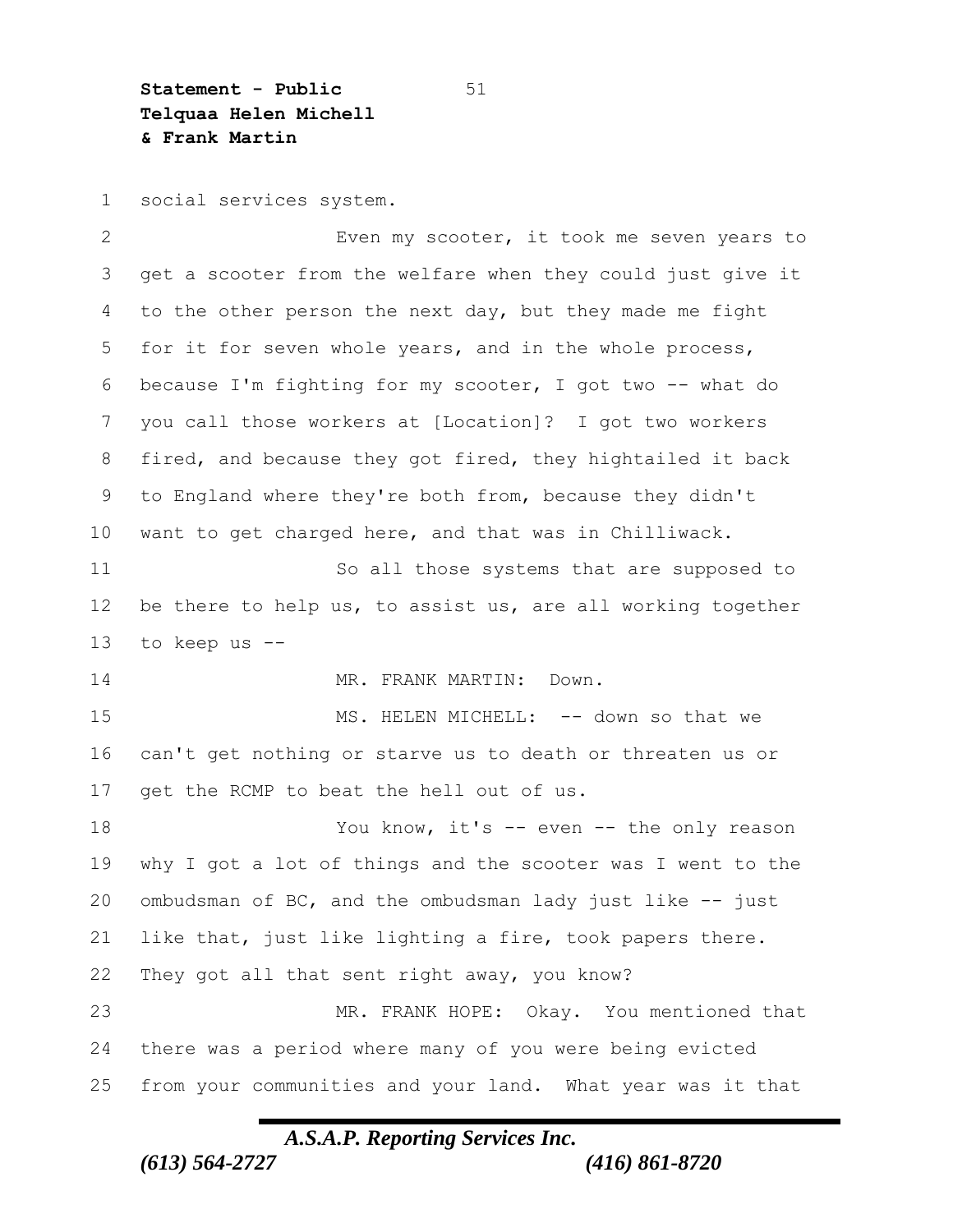**Statement - Public** 52 **Telquaa Helen Michell & Frank Martin**

 you were evicted from? MS. HELEN MICHELL:Before the land claims court started happening in '87 or '89 -- I can't remember, but I have the court papers at home. MR. FRANK HOPE:In the mid-'80s? MR. FRANK MARTIN:Yeah, the late '80s. MR. FRANK HOPE:About the mid-'80s? MR. FRANK MARTIN:Yeah. MS. HELEN MICHELL:They were using band council resolutions to evict me, and they used the RCMP -- was standing right behind the chief -- band chief and council. MR. FRANK HOPE:Evicted from which community? MS. HELEN MICHELL:The Wet'suwet'en First Nation band, which is my band now. MR. FRANK HOPE:How do you spell that again? MS. HELEN MICHELL:W-E-T -- MR. FRANK HOPE:One second.W-E-T -- MS. HELEN MICHELL:-- S-U -- MR. FRANK HOPE:-- S-U -- MS. HELEN MICHELL:-- W-E-T -- MR. FRANK HOPE:-- W-E-T -- MS. HELEN MICHELL:-- E-N.

### *A.S.A.P. Reporting Services Inc.*

*(613) 564-2727 (416) 861-8720*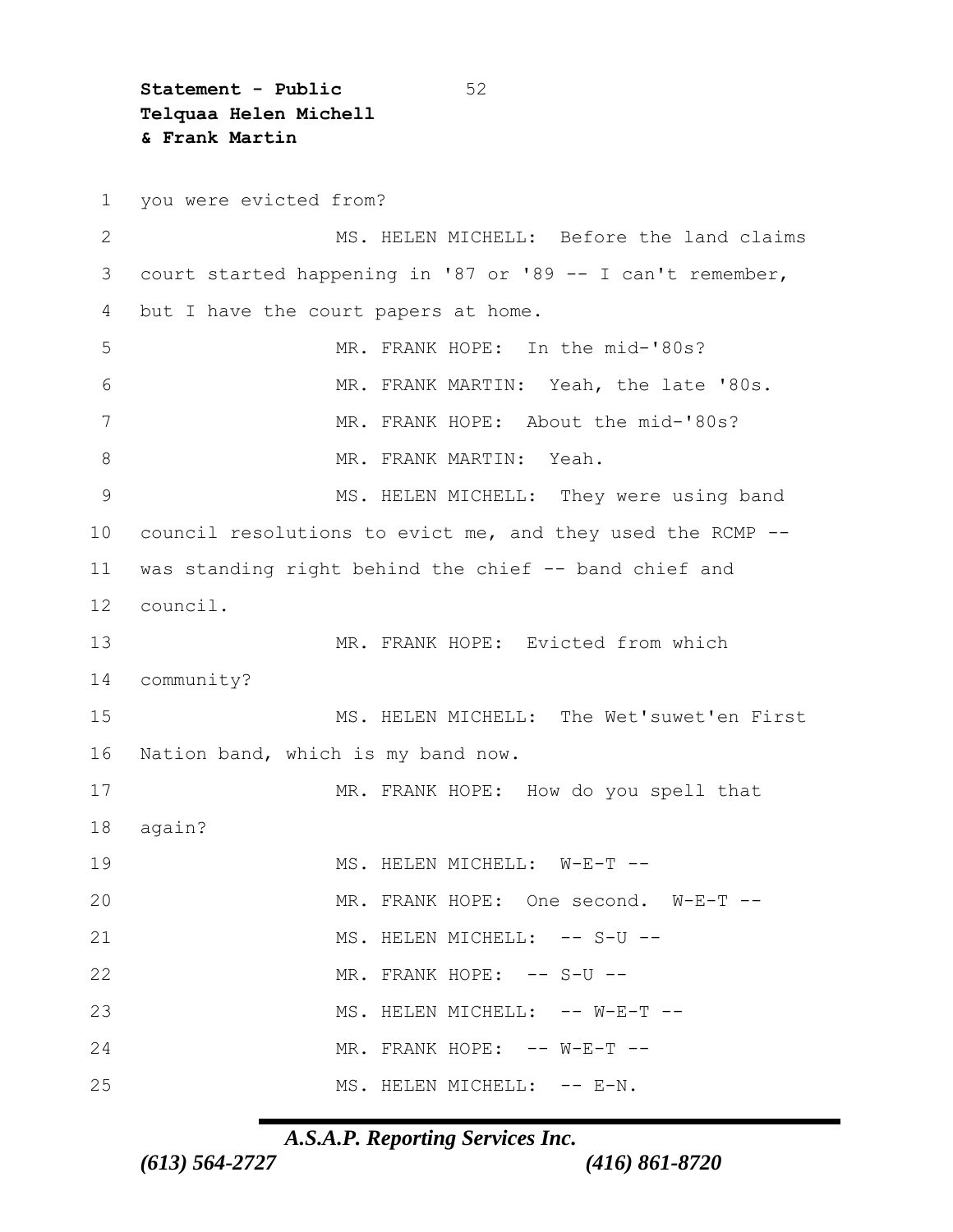**Statement - Public** 53 **Telquaa Helen Michell & Frank Martin**

 MR. FRANK HOPE:Okay.Officially, you're still a member of that band, though, right? MS. HELEN MICHELL:Yeah.They amalgamated my Maxan Lake band into theirs in late -- early '60s, late '50s after my dad died and said that they were going to take care of us, but they never did. MR. FRANK HOPE:Let's see.How long did you say you'd been through that whole brutality with the authorities?About how long has it been going on now? MS. HELEN MICHELL:We've been together 35 years, and all that time was just fighting with them in the court system getting beaten up. MR. FRANK HOPE:That's when you've been - - like, as activists since that time? MR. FRANK MARTIN:Yeah.Yeah. MR. FRANK HOPE:For about 35 years now? MR. FRANK MARTIN:Yeah. MR. FRANK HOPE:Okay. MR. FRANK MARTIN:Yeah, I got all kinds of broken bones.I got collarbones broken, my teeth bones broken.I got no teeth. MS. HELEN MICHELL:His face was hanging down when I found him. 24 MR. FRANK MARTIN: All -- my head's all fractured in the back.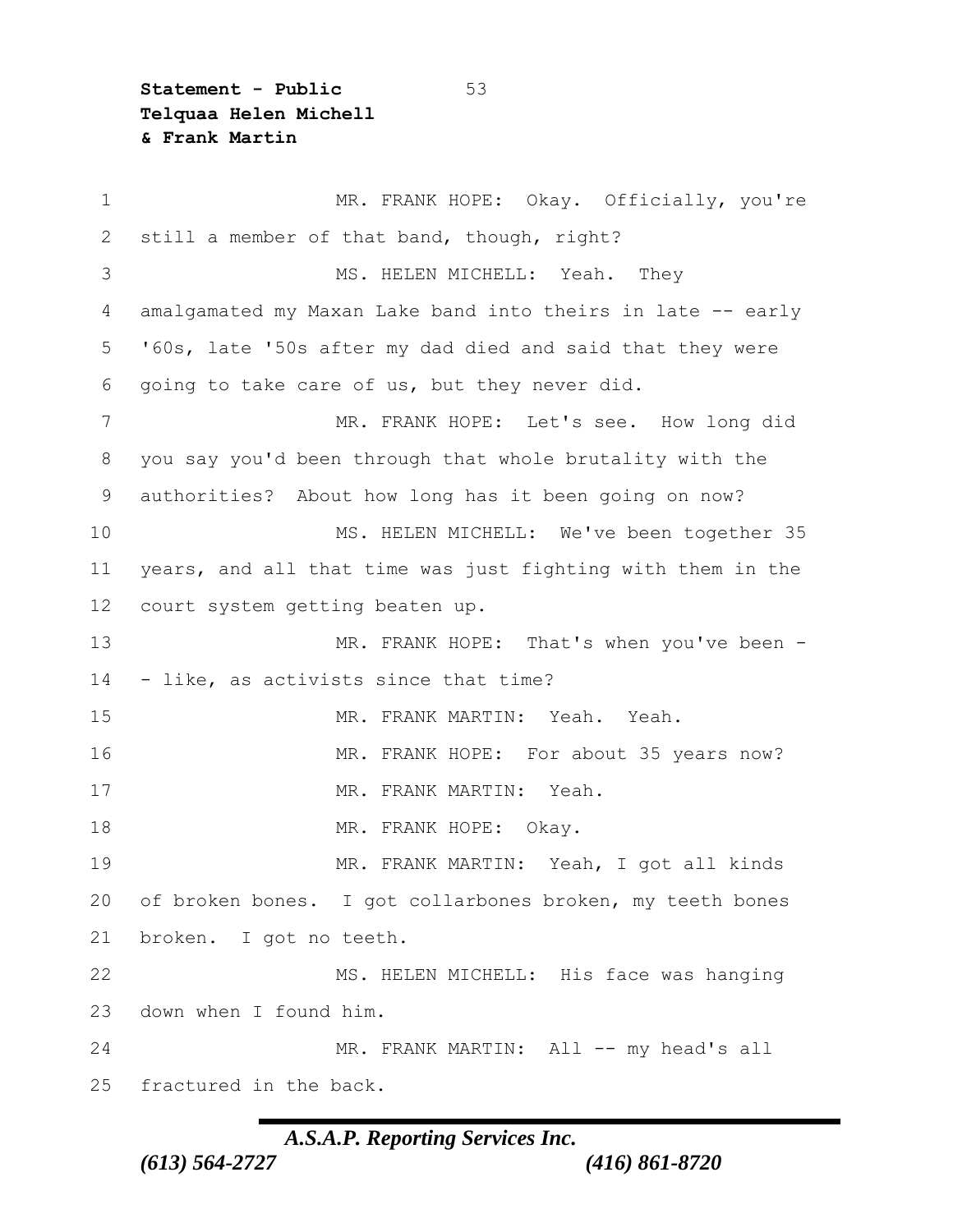**Statement - Public** 54 **Telquaa Helen Michell & Frank Martin**

| $\mathbf 1$   | MS. HELEN MICHELL: And ankles                               |
|---------------|-------------------------------------------------------------|
| $\mathbf{2}$  | MR. FRANK HOPE: All this has been                           |
| 3             | documented?                                                 |
| 4             | MR. FRANK MARTIN: Yeah.                                     |
| 5             | MS. HELEN MICHELL: In the hospitals                         |
| 6             | and                                                         |
| 7             | MR. FRANK HOPE: In the hospitals and --                     |
| 8             | MR. FRANK MARTIN: Yeah.                                     |
| $\mathcal{G}$ | MR. FRANK HOPE: Has there ever been any                     |
| 10            | type of charges laid or any --                              |
| 11            | MR. FRANK MARTIN:<br>$N \circ$ .                            |
| 12            | MS. HELEN MICHELL: No one wants to pursue                   |
| 13            | it.                                                         |
| 14            | MR. FRANK MARTIN: Couldn't get any --                       |
| 15            | couldn't get them in the courts. Like I said, we called     |
| 16            | Civil Liberties. We called Legal Aid. We called court       |
| 17            | workers.                                                    |
| 18            | MR. FRANK HOPE: So you followed those                       |
| 19            | processes and --                                            |
| 20            | MS. HELEN MICHELL: And because --                           |
| 21            | MR. FRANK HOPE: -- nothing happened?                        |
| 22            | MR. FRANK MARTIN:<br>No.                                    |
| 23            | MS. HELEN MICHELL: And because we brought                   |
| 24            | some of this up to some of the lawyers in the past, many of |
| 25            | those lawyers were actively fighting for people like us,    |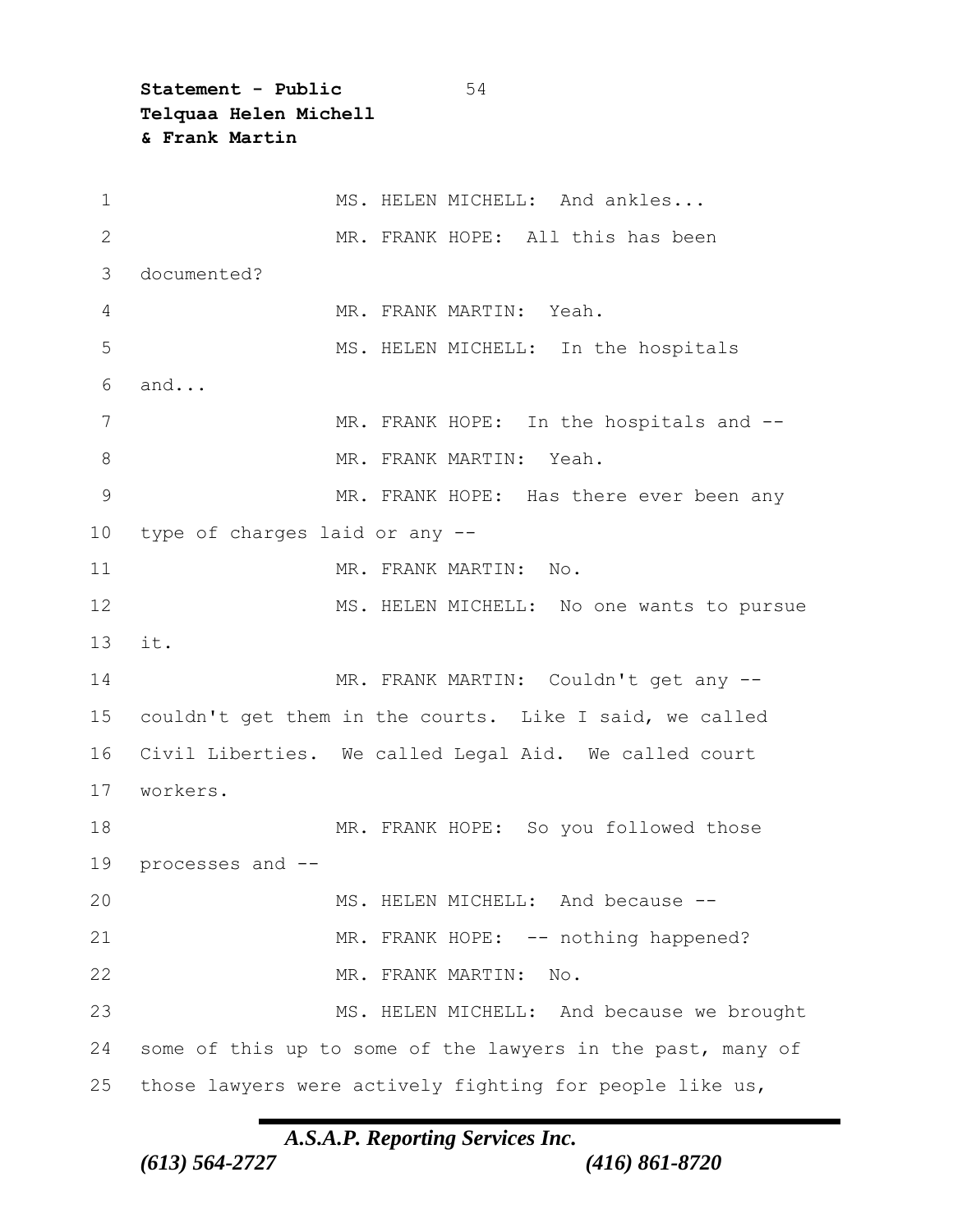**Statement - Public** 55 **Telquaa Helen Michell & Frank Martin**

1 they got their law to be taken away for doing that. MR. FRANK HOPE:Yeah.This is important for the commissioners to be hearing. MS. HELEN MICHELL:Mm-hmm. MR. FRANK MARTIN:Mm-hmm. MR. FRANK HOPE:And that's exactly why we're doing this. 8 MS. HELEN MICHELL: A lot of the lawyers, because of the -- that the Wet'suwet'en land claims court case was going on, some of those lawyers were working with us, too, and because they were working with us and coming 12 out with information that was up for us, they got attacked, too, and some of them got -- one guy got put in -- lawyer got put into a mental institute. MR. FRANK MARTIN:[Lawyer]. 16 MS. HELEN MICHELL: [Lawyer]. MR. FRANK MARTIN:(Inaudible) -- she was 18 a native from [Province], lost her degree in -- they made her dead, too. MS. HELEN MICHELL:And her husband. MR. FRANK MARTIN:And her husband, yeah, too. MS. HELEN MICHELL:They killed her husband. MR. FRANK MARTIN:They ran her off the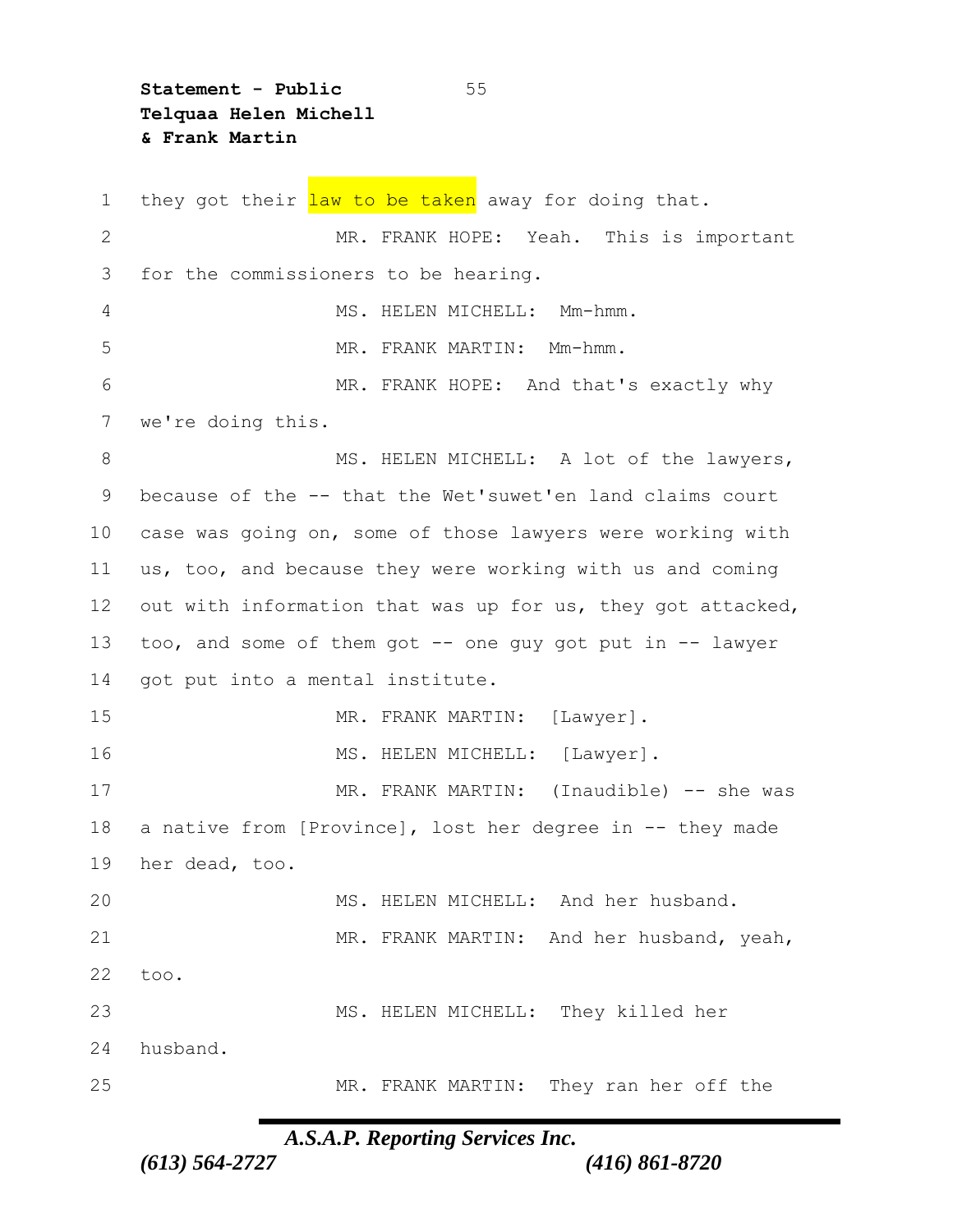**Statement - Public** 56 **Telquaa Helen Michell & Frank Martin**

 road the same way they ran us off the road, and I don't know how her husband died.They said they just found him dead, but we know differently. MR. FRANK HOPE:You were purposely run off the road -- MR. FRANK MARTIN:By RCMP. 7 MR. FRANK HOPE: -- because of the work that you're doing? MS. HELEN MICHELL:Yeah. MR. FRANK MARTIN:We were -- we were actually coming from her home, from her fishing grounds, 12 and we were getting our fish for the year, and the treaty chief called the RCMP.The RCMP came and took our van, and they didn't charge any of us.They just said, 15 "We're taking your van," and they left us on the highway.So we took a cab to Smithers.That was the closest town.And then we ran around looking for the cheapest car we could buy, and there was one we bought.There was an old convertible.It didn't have no seat belts in it, but we used that car to leave that town, and on our way back home, they ran us off the highway this side of Clinton. MS. HELEN MICHELL:RCMP. MR. FRANK MARTIN:And there was a native lady driving --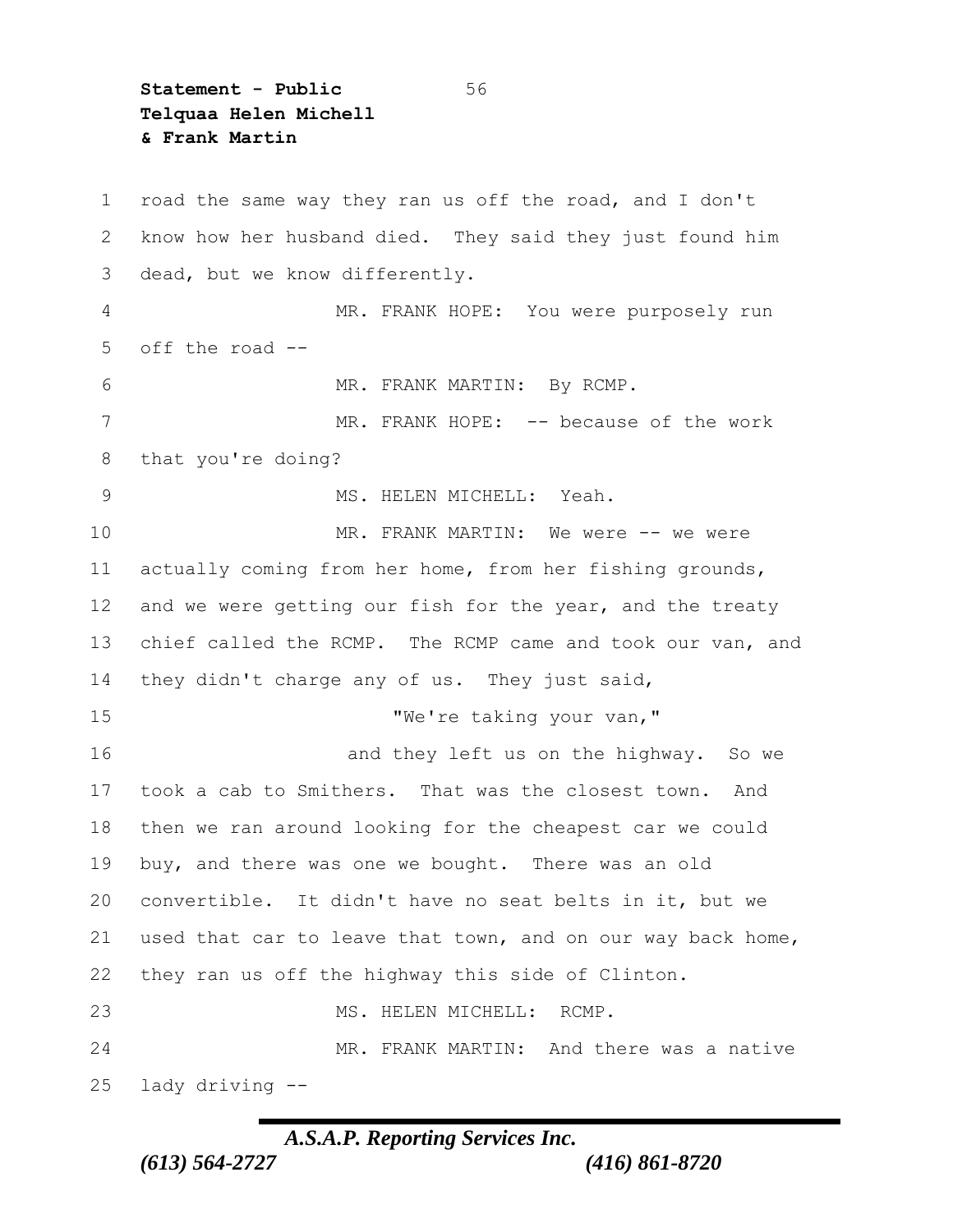**Statement - Public** 57 **Telquaa Helen Michell & Frank Martin**

1 MS. HELEN MICHELL: Two. MR. FRANK MARTIN:-- behind us, two of them that were coming from the same area we were coming from. MS. HELEN MICHELL:Social workers. MR. FRANK MARTIN:She was a social worker, too, and she was a witness to that. 8 So when we were run off the highway, she died on the side of the highway.I was knocked out, but 10 when I came to, I crawled up the highway, and I told them I – "Where's my wife?" 13 And they said, "Oh, she's over there.We covered her up.She's dead," and going on all this.So I crawled over, and I grabbed her hand, tried to talk to her, and I said, "Hey, she's not dead.She's breathing.Come get her." And yeah, so -- MS. HELEN MICHELL:I was paralyzed from the neck down all that time. MR. FRANK MARTIN:So, yeah, so -- then, you know, even when we were living there in Burns Lake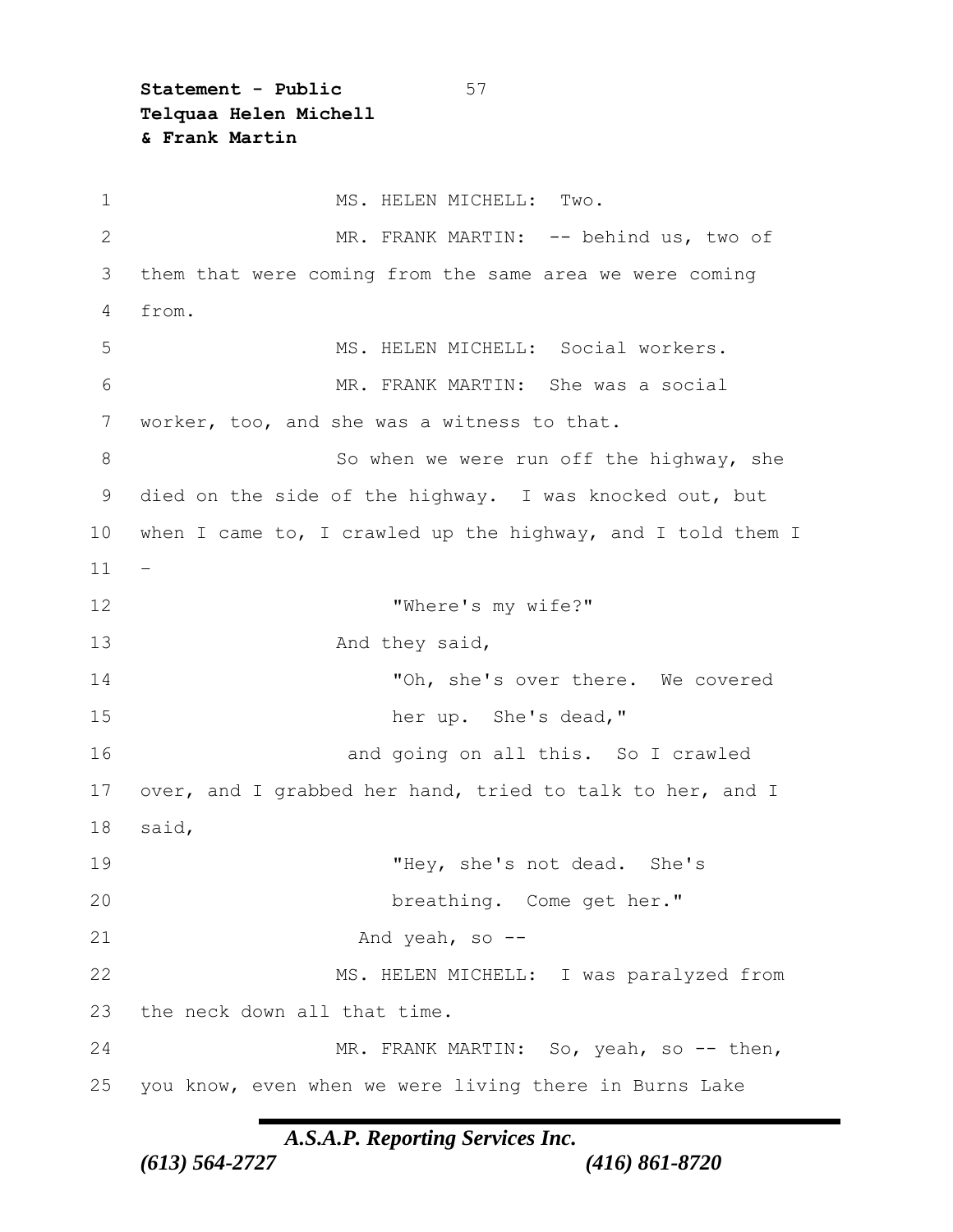**Statement - Public** 58 **Telquaa Helen Michell & Frank Martin**

 area, they must have took at least ten vans away from us in that area, too. MS. HELEN MICHELL:Shot all our dogs. MR. FRANK HOPE:For fishing on your -- MR. FRANK MARTIN:Not just for fishing. They'd just pull us over and say there's something wrong with our van and take it away. MS. HELEN MICHELL:Because I moved back there to live back on our land at Maxan Lake, and because they all knew each other, and [band members], they all knew how to attack us and where it hurt us most. MR. FRANK MARTIN:But it all boiled down to, again -- what it boils down to, again, is that the lands that the families belong to are the lands that the oil companies want to put the pipelines on and the forestry companies want to timber on and the mining companies want to mine on. 18 So we have all these three different big - - super big money companies giving all this money to these guys over here and lots of it.So that's the dilemma that we were faced with.It was terrible, eh?We're still faced with the same dilemma, except we seem to have the upper hand now because we got to James Anaya from the United Nations, and then, recently, the government signed on saying that they would recognize the international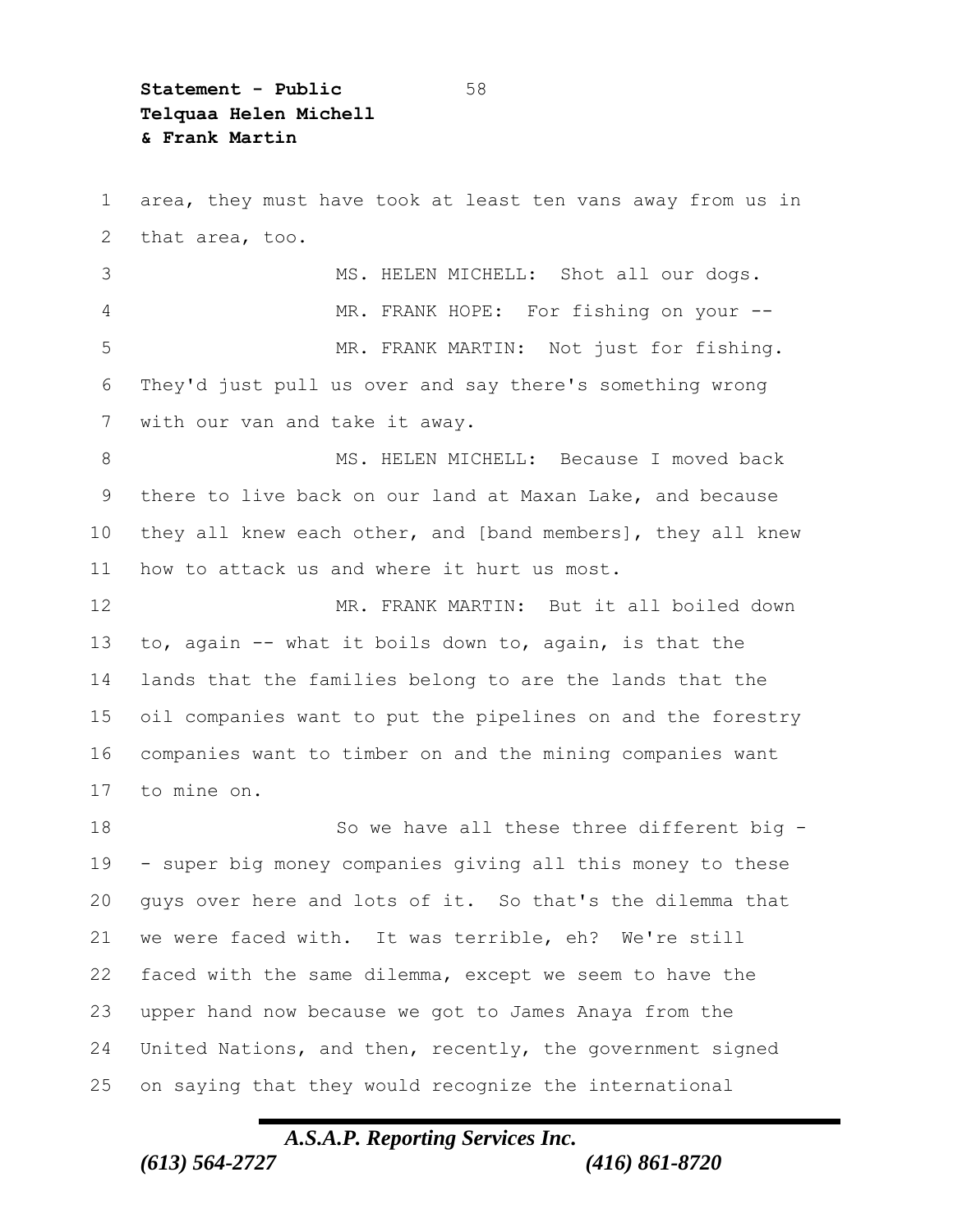**Statement - Public** 59 **Telquaa Helen Michell & Frank Martin**

 agreement on Indigenous people's rights and so I'm kind of banking on using the international community in terms of getting more changes in Canada, in Canada's agencies and how they deal with our people and how they deal with our youth and our women and, you know, our families in general. MS. HELEN MICHELL:You know who knows all about this, too, is Grand Chief Ed John.We come around to him just about every chance we would get to tell him all of this, what we've been telling you, and he's -- I heard he went to the United Nations, too, and I don't think he belongs there, because he's not the right guy.He's gone through so many -- MR. FRANK MARTIN:Who? MS. HELEN MICHELL:Eddy John. MR. FRANK MARTIN:Oh, yeah. MS. HELEN MICHELL:And what's his name? Stuart Phillips (ph) knows about us, too, and it seems like no one knows how to help us.All we can do is just tell our stories and hope that someone hears us around the world and opens an ear and opens an eye and opens their heart to help us with what we need to do. MR. FRANK HOPE:Well, you will have the commissioners to hear you. MR. FRANK MARTIN:Yeah. MR. FRANK HOPE:We'll end right there?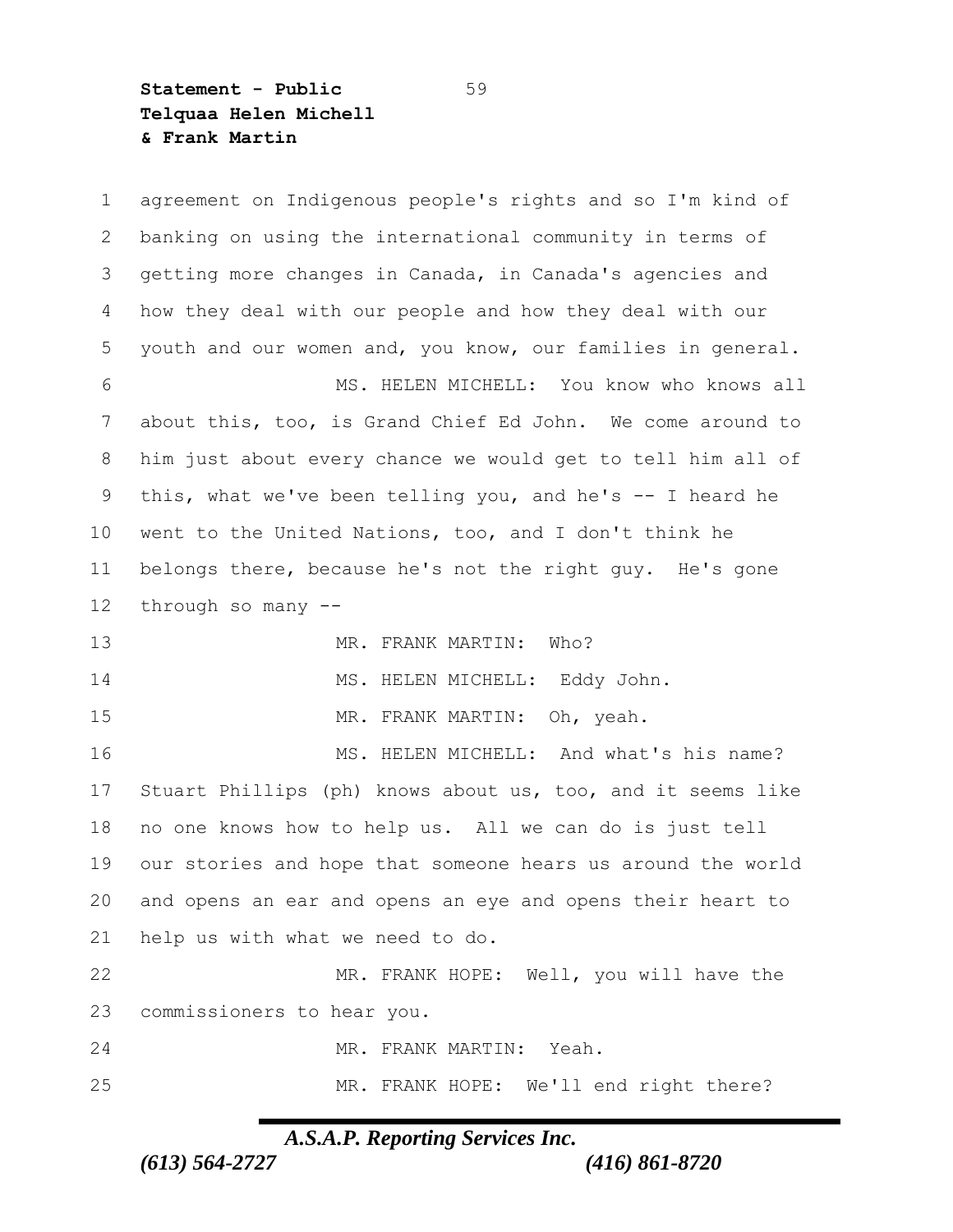**Statement - Public** 60 **Telquaa Helen Michell & Frank Martin**

| $\mathbf{1}$ | MR. FRANK MARTIN: Yeah.                                   |
|--------------|-----------------------------------------------------------|
| 2            | MR. FRANK HOPE: If you can just sit for a                 |
|              | 3 couple of minutes, I'm going to shut off the video, and |
|              | 4 then I'll shut off the audio. And the time now -- I've  |
|              | 5 just got to mention the time. It's 2:54 p.m.            |
|              | $6$ --- Whereupon the proceeding concluded at 2:54 p.m.   |